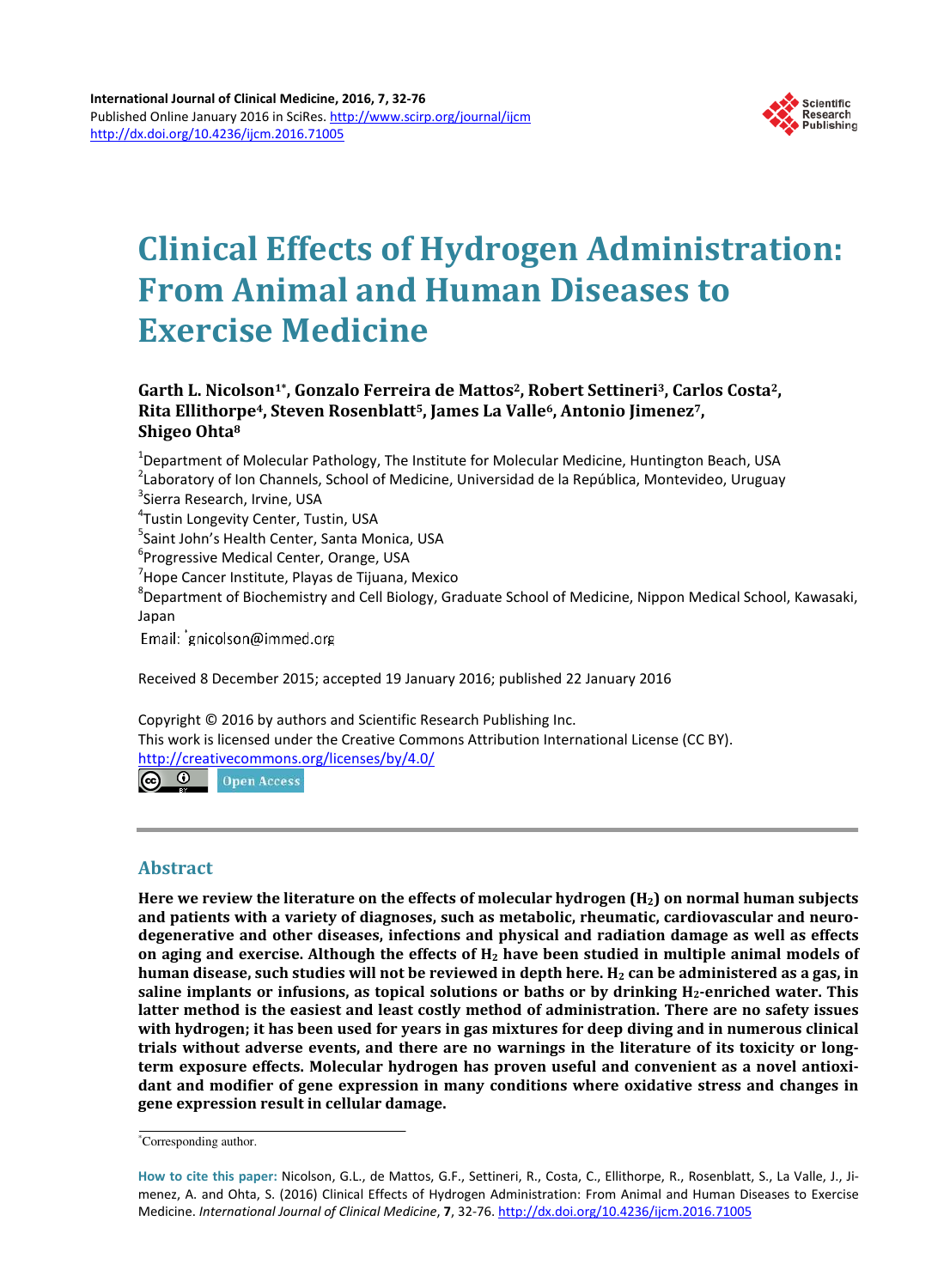## **Keywords**

**Anti-Oxidant, Hydrogen Therapy, Gene Regulation, Gamates, Inflammatory Disease, Neurodegenerative Disease, Rheumatic Disease, Infections, Aging, Exercise, Metabolic Disease, Ischemia, Cardiovascular Disease, Neuromuscular Disease, Radiation, Skin, Sepsis**

## **1. Introduction**

Hydrogen (H) is the lightest and most abundant element in the universe; in its molecular form  $H_2$  is a colorless, odorless, tasteless non-toxic nonmetallic gas [\[1\].](#page-26-0) Although hydrogen can burn at temperatures above 570˚C, at normal temperatures and partial pressures (at concentrations below 4%), it is a harmless gas that can act as a cellular antioxidant [\[1\]-](#page-26-0)[\[3\].](#page-26-1) Hydrogen was first used as a medical gas in 1888 by Pilcher [\[4\].](#page-26-2) It was infused as a gas into patients' rectums to identify colorectal perforations in order to avoid unnecessary surgery [\[4\].](#page-26-2) Until recently hydrogen was thought to be physiologically inert [\[2\],](#page-26-3) but in 2007 it was reported that hydrogen could ameliorate cerebral ischemia reperfusion injury and selectively reduce strong cytotoxic oxygen radicals, including hydroxyl radical (•OH) and peroxynitrite (ONOO<sup>−</sup> ) [\[2\]](#page-26-3) [\[5\].](#page-26-4) This followed from experiments by Christensen and Sehested where molecular hydrogen was found to neutralize hydroxyl radicals in aqueous solutions at 20˚C [\[6\].](#page-26-5) 

The formation of oxygen and nitrogen radicals, as seen under conditions of oxidative stress, is thought to be an important if not an essential element contributing to the formation of a number of diseases, such as cardiovascular, rheumatic, gastrointestinal, neurodegenerative, metabolic, neoplastic and other diseases [\[2\]](#page-26-3) [\[5\]](#page-26-4) [\[7\]-](#page-26-6) [\[10\].](#page-26-7) It is also important in tissue injury and aging [\[1\]](#page-26-0) [\[2\]](#page-26-3) [\[5\]](#page-26-4) [\[7\]-](#page-26-6)[\[11\].](#page-26-8) In this process, free radicals, such as reactive oxygen species (ROS) and reactive nitrogen species (RNS), are generated as by-products of oxidative metabolism. When in excess over endogenous antioxidants, ROS/RNS can induce casual and cumulative oxidative damage to cellular macromolecules, eventually resulting in cellular dysfunction, cell death and in some cases, leading to the development of various diseases [\[12\]](#page-26-9) [\[13\].](#page-26-10)

Mitochondria appear to be closely involved in oxidative stress and the aging process [\[7\]](#page-26-6) [\[12\]](#page-26-9)[-\[14\].](#page-26-11) They are the main intracellular source of free radical superoxide anion, as well as the initial target of oxidative damage [\[11\]](#page-26-8)[-\[14\].](#page-26-11) Under physiological conditions, low concentrations of ROS/RNS are generated indirectly by the electron transport chain in the inner mitochondrial membrane, and these ROS/RNS are normally neutralized by cellular antioxidants [\[5\]](#page-26-4) [\[7\]](#page-26-6) [\[14\]](#page-26-11) [\[15\].](#page-26-12) However, excess ROS/RNS generated under pathological conditions cause progressive oxidative damage to mitochondrial membranes, proteins and mitochondrial DNA and eventually other cellular constituents [\[16\]](#page-26-13)[-\[19\].](#page-27-0)

Mitochondrial dysfunction caused by excess concentrations of ROS/RNS is found in essentially all chronic diseases [\[17\]](#page-27-1) [\[20\]](#page-27-2)[-\[22\].](#page-27-3) Cell death is an important consequence of mitochondrial dysfunction, and the demise of cells can occur via a number of pathways that are initiated in mitochondria and involve apoptosis, autophagy and necrosis [\[20\]](#page-27-2) [\[23\].](#page-27-4)

Under normal physiological conditions ROS/RNS exist at low cell concentrations that do not cause excessive cellular damage. The levels of these potentially dangerous free radicals are kept in check by endogenous antioxidant systems that include superoxide dismutase, catalase, glutathione peroxidase and various vitamins [\[15\]](#page-26-12) [\[20\]](#page-27-2)[-\[24\].](#page-27-5) However, when the concentrations of ROS/RNS exceed the endogenous capacity to neutralize them, oxidative stress and cellular damage can occur. Excess production of ROS/RNS can occur due to a variety of exposures, from irradiation to chemical exposure or by physical stress [\[25\]-](#page-27-6)[\[27\].](#page-27-7)

#### **2. Hydrogen Acts as a Cellular Antioxidant and Gene Regulator**

Although historically hydrogen (H2) was considered inert and nonfunctional [\[28\],](#page-27-8) Ohsawa *et al.* [\[5\]](#page-26-4) found that  $H_2$  could act as a therapeutic antioxidant by selectively reducing cytotoxic ROS/RNS. We now know that  $H_2$  can act as a cytoprotective anti-oxidation agent in isolated cells in culture, as well as in animals and patients [\[1\]](#page-26-0) [\[2\]](#page-26-3) [\[4\]](#page-26-2) [\[5\]](#page-26-4) [\[29\].](#page-27-9)

H<sub>2</sub> acts by reducing the most reactive ROS and RNS oxidants, hydroxyl radical (•OH) and peroxynitrite (ONOO<sup>−</sup>), but not the most plentiful ROS and RNS oxidants, hydrogen peroxide (H<sub>2</sub>O<sub>2</sub>) and nitric oxide (NO),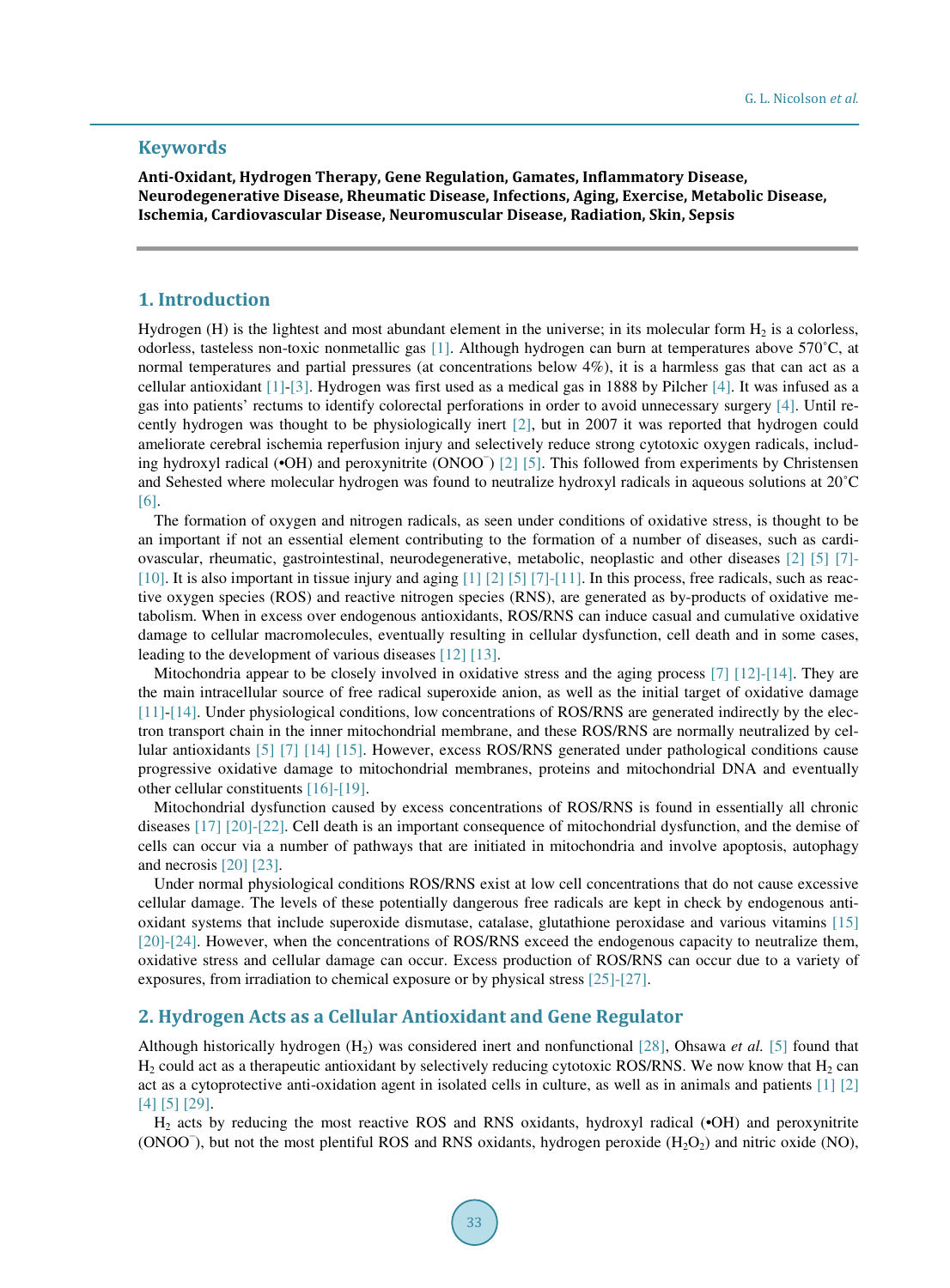in cells and tissues  $[1]$   $[2]$   $[5]$   $[29]$ . Thus  $H_2$  can reduce oxidative stress and readjust the redox status of cells  $[30]$ . As a result of its mild but efficient antioxidant properties,  $H_2$  can cause multiple effects in cells and tissues, including anti-apoptosis, anti-inflammation, anti-allergic and metabolic effects, in most cases by reducing oxidative stress and excess amounts of ROS/RNS [\[1\]](#page-26-0) [\[2\]](#page-26-3) [\[5\]](#page-26-4) [\[29\].](#page-27-9)

Hydrogen can also affect gene regulation that is modified or initiated by ROS/RNS, such as gene regulation by p53, AP-1 and NF-*κ*B [\[30\]](#page-27-10)[-\[36\].](#page-27-11) Hydrogen has the ability to modify signal transduction. Using a rat liver DNA microarray the effects of hydrogen were examined on general gene expression [\[35\].](#page-27-12) After drinking  $H_2$ enriched water for 4 weeks, the DNA microarray was used to show that 548 genes were up-regulated and 695 genes were down-regulated in hepatic liver gene microarray. The genes encoding oxidoreduction proteins were enriched in the up-regulated genes. Thus hydrogen can have both specific and general effects on cells and tissues.

#### **3. Methods of Hydrogen Administration**

Hydrogen has some distinct advantages as an antioxidant. Since it is a gas, it can be given by a variety of methods, and as a gas or as hydrogen dissolved in fluids,  $H_2$  has extraordinary penetration and tissue distribution properties. Hydrogen as a gas dissolves in physiological fluids and distributes rapidly. It can easily penetrate cellular membranes and enter intracellular compartments [\[1\]](#page-26-0) [\[2\]](#page-26-3) [\[29\].](#page-27-9) Most antioxidant supplements are limited in their cellular distributions and are poorly taken up by organelles like mitochondria [\[37\]](#page-27-13) [\[38\],](#page-27-14) but hydrogen has the ability to effectively penetrate biomembranes and infiltrate into organelles, such as mitochondria and the nucleus. In contrast to many antioxidants,  $H_2$  also has the advantage of being able to penetrate the blood-brainbarrier [\[39\].](#page-28-0)

Inhalation of  $H_2$  gas is the most straight-forward but not the most convenient method of medical hydrogen administration [\[1\]](#page-26-0) [\[29\].](#page-27-9) At concentrations below 4%  $H_2$  can be inhaled via mask, nasal cannula or ventilator. When inhaled at these concentrations,  $H_2$  does not affect blood pressur[e \[2\]](#page-26-3) [\[4\],](#page-26-2) and  $H_2$  concentrations have been monitored in animal models by inserting hydrogen electrodes directly into tissues  $[40]$ . Inhalation of  $H_2$  has been used in organ transplantation to reduce intestinal and pulmonary transplant injury and prevent organ inflamma-tion [\[41\].](#page-28-2) Exposure to  $2\%$  H<sub>2</sub> gas also significantly improved gastrointestinal transit, reduced lipid peroxidation and blocked production of several pro-inflammatory cytokine[s \[41\].](#page-28-2) 

In a mouse sepsis model H<sub>2</sub>-treatment improved the survival rate and organ damage by reducing blood and tissue levels of early and late pro-inflammatory cytokines [\[42\].](#page-28-3) This same group investigated the effects of H<sub>2</sub> on survival, tissue damage, and cytokine responses in a zymosan-induced multiple organ damage and inflamma-tion model [\[43\].](#page-28-4) They found that  $H_2$  treatment reduced levels of oxidation damage, increased activities of antioxidant enzymes, and reduced the levels of pro-inflammatory cytokines in serum and tissues [\[43\].](#page-28-4)

Hydrogen has also been administered as an injectable saline solution [\[44\].](#page-28-5) For example, Cai *et al.* [\[44\]](#page-28-5) used  $H<sub>2</sub>$  in saline injected intraparatoneally into neonatal rats as a model of hypoxia-ischemia to demonstrate the neuroprotective effects of hydrogen. Using an Alzheimer's disease model in rats H<sub>2</sub>-saline injections decreased oxidative stress and inflammation markers, and prevented memory and motor disturbances [\[45\].](#page-28-6)

By far the easiest, most practical and effective method of  $H_2$  administration is oral ingestion of hydrogen wa-ter [\[29\].](#page-27-9) Hydrogen dissolved in water is a convenient and safe means of delivering  $H_2$  [\[46\].](#page-28-7) For example,  $H_2$  can be dissolved in water at up to 0.8 mM at normal atmospheric pressure and room temperature, and it does not add taste, color or change in any way the characteristics of water. Once ingested, hydrogen-infused water passes quickly into the blood [\[47\].](#page-28-8)

## **4. Safety of Hydrogen**

Hydrogen has been used for years, without incident, in deep diving gas mixtures to prevent decompression sickness and arterial gas thrombi [\[48\].](#page-28-9) Even at relatively high concentrations,  $H_2$  has been reported to have no toxicity [\[48\]-](#page-28-9)[\[50\].](#page-28-10) 

The safety of  $H_2$  in humans has been well documented in gas mixtures. For example, Hydreliox, a gas mixture used for deep diving, contains 49% hydrogen, 50% helium and 1% oxygen. Hydreliox was shown to be essential in preventing nitrogen narcosis and to prevent decompression sickness in working dives at great depths [\[48\]](#page-28-9) [\[51\].](#page-28-11) In other deep diving studies  $H_2$  was used during compression at 20 ATM to reduce bradycardia and other nervous and psychosensorimotor symptoms (high pressure nervous syndrome) without any long-term safety issues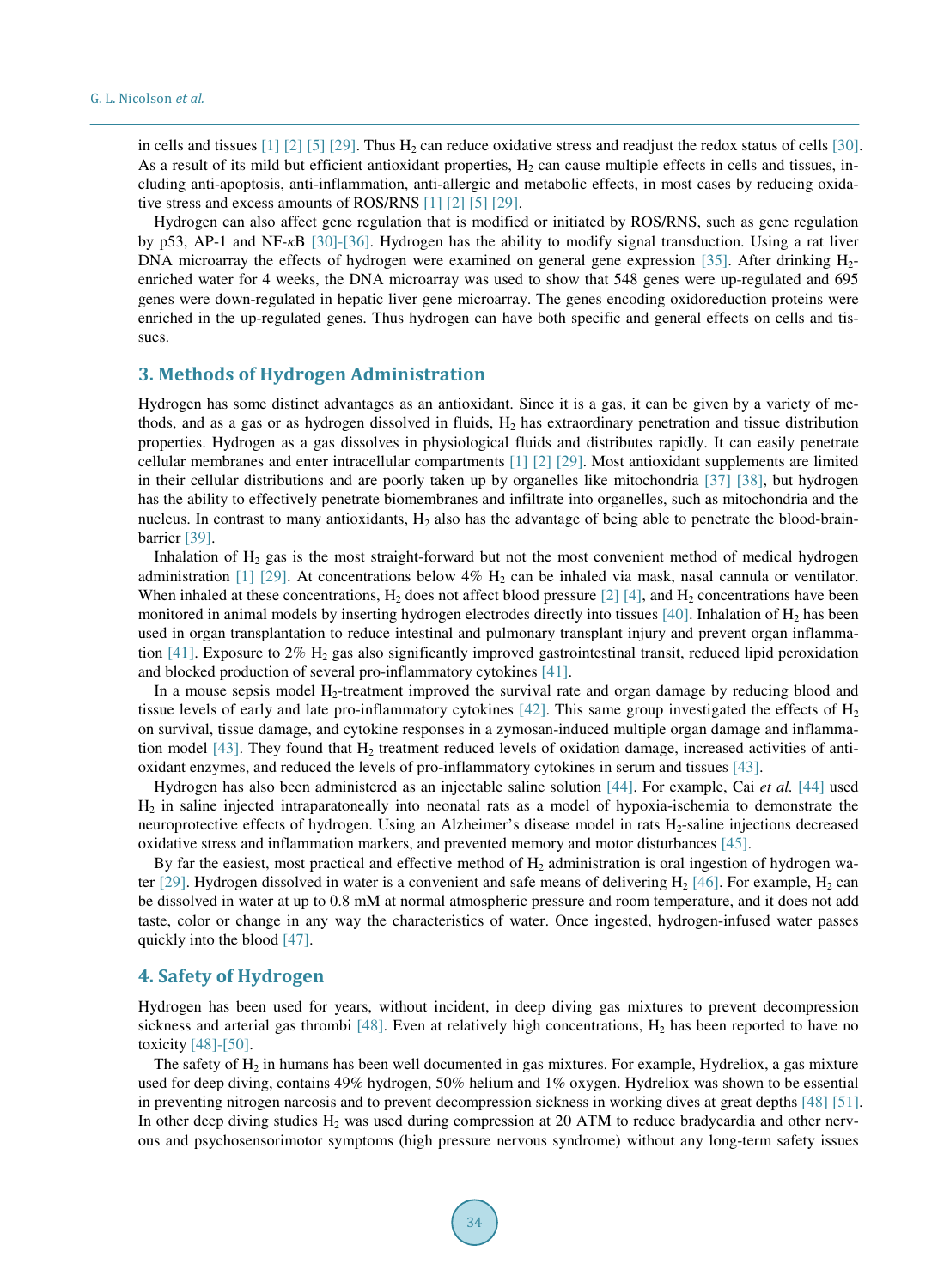[\[52\].](#page-28-12) Although a mild narcotic effect of hydrogen was detected from breathing hydrogen-helium-oxygen mixtures at high pressure, it was reversed upon return of the divers to ambient pressures [\[51\].](#page-28-11)

Hydrogen in other forms, such as H<sub>2</sub>-water, has not demonstrated any toxic or safety issues [\[1\]](#page-26-0) [\[2\].](#page-26-3) For example, rats were fed H2-water (0.19 mM hydrogen) or degassed water *ad libitum* for one year, and there were no reported changes in morbidity or mortality between the  $H_2$  and control group of animals. There was, however, reduced periodontal damage in the  $H_2$  group [\[53\].](#page-28-13) In clinical studies there were no reported toxic effects of ingesting  $H<sub>2</sub>$  [\[54\].](#page-28-14) Thus hydrogen is a safe and non-toxic substance when used at relatively low concentrations under normal conditions of pressure and temperature.

## **5. Hydrogen as a Therapeutic or Preventive Agent in Models for Human Diseases**

Animal models of human disease have been used to test the therapeutic effectiveness of  $H_2$  administration. This area has been amply covered in various reviews [\[1\]](#page-26-0) [\[2\]](#page-26-3) [\[29\]](#page-27-9) [\[54\]](#page-28-14)[-\[56\].](#page-28-15) For example, Ohno *et al.* [\[55\]](#page-28-16) reviewed the effects of hydrogen in 63 animal models of human disease. They found multiple successful studies in animals where hydrogen had been administered as a gas (21 publications), by saline injection (27 publications) or as H<sub>2</sub> water (23 publications) [\[55\].](#page-28-16) Other publications have used ocular solutions containing H<sub>2</sub> [\[57\],](#page-28-17) hydrogen-rich water baths [\[46\],](#page-28-7) or direct instillation of  $H_2$  solutions into the stomach or other organs [\[56\].](#page-28-15) Although most studies have used rodents as models, other animal models have also been used, such as rabbits or pigs [\[55\]](#page-28-16) [\[56\].](#page-28-15)

The first studies on the biology of hydrogen used hydrogen-producing algae and bacteria [\[59\]](#page-28-18) [\[60\].](#page-29-0) Hydrogen has been found to promote growth of plants and regulate plant hormones and cytokines [\[61\]](#page-29-1) [\[62\].](#page-29-2) Clinically, hydrogen has been used for a variety of conditions (**[Figure 1](#page-3-0)**). Some of the most beneficial clinical uses of hydrogen will be discussed in this review.

## **6. Hydrogen and Ischemia/Reperfusion Injury**

Many animal studies on the effects of hydrogen have used models for ischemia/reperfusion injury. Ischemia reperfusion injury is a phenomenon that is found clinically and can be attained experimentally. It is described as lack of oxygen supply to cells and tissues due to diminished perfusion, followed by local, and sometimes remote, inflammation due to acute reperfusion of the ischemic cells and tissues that may aggravate the original ischemic failure [\[2\]](#page-26-3) [\[4\]](#page-26-2) [\[29\]](#page-27-9) [\[40\]](#page-28-1) [\[41\]](#page-28-2) [\[44\]](#page-28-5) [\[62\].](#page-29-2) Several mechanisms have been proposed to explain ischemia/reperfusion, such as activation of redox signaling pathways, changes in mitochondrial permeability, autophagy, innate immunity, and other mechanisms [\[63\]](#page-29-3)[-\[68\].](#page-29-4) Mitochondria appear to play an essential role in the process of ischemia/reperfusion [\[67\]](#page-29-5)[-\[69\].](#page-29-6)

<span id="page-3-0"></span>Molecular hydrogen has been proposed as a possible protective molecule in ischemia/reperfusion [\[1\]](#page-26-0) [\[2\]](#page-26-3) [\[4\]](#page-26-2) [\[29\]](#page-27-9) [\[54\]](#page-28-14)[-\[56\].](#page-28-15) In addition, recent evidence suggests that hydrogen might influence gene expression, possibly as a molecule that can counteract gene expression changes that occur during chronic adaptation responses to tissue damage [\[70\].](#page-29-7)



**Figure 1.** Hydrogen therapy and some of its uses in various acute and chronic clinical conditions.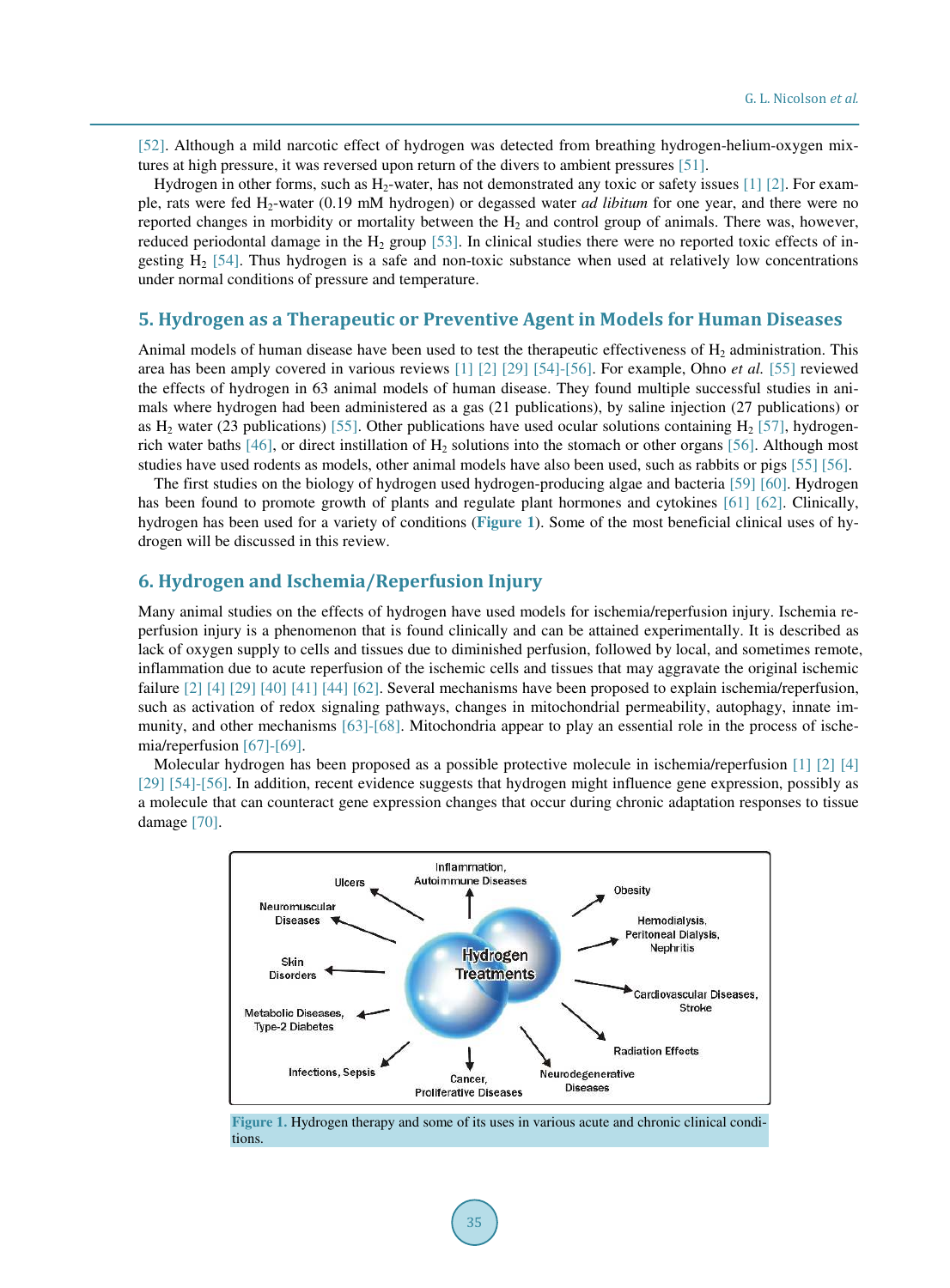While ischemia/reperfusion can occur in several organs, it is frequently observed in heart, brain, kidney, liver, retina, lungs, and the gastrointestinal tract [\[71\]](#page-29-8) [\[72\].](#page-29-9) Molecular hydrogen has been used as a prophylactic and therapeutic agent for acute or chronic ischemia/reperfusion in those organs [\[1\]](#page-26-0) [\[2\]](#page-26-3) [\[54\]](#page-28-14) [\[73\].](#page-29-10) As ischemia-reperfusion injury might play a significant role in organ transplantation, the effects of molecular hydrogen could also be important in organ transplantation [\[73\]-](#page-29-10)[\[76\].](#page-29-11)

The beneficial effects of hydrogen in ischemia/reperfusion models in animals have been extensively reviewed [\[29\]](#page-27-9) [\[55\]-](#page-28-16)[\[77\].](#page-29-12) Several possible uses of  $H_2$  in humans has been mostly extrapolated or hypothesized from a relevant series of ischemia/reperfusion experiments performed in animals [\[1\]](#page-26-0) [\[2\]](#page-26-3) [\[29\]](#page-27-9) [\[54\]](#page-28-14)[-\[56\]](#page-28-15) [\[73\]](#page-29-10) [\[78\].](#page-29-13)

Focusing on one organ, the heart, it has been shown that molecular hydrogen administered as a gas in rodents can improve the functional performance of the heart after cardiac arrest [\[39\].](#page-28-0) It does so with an efficacy compa-rable to hypothermia [\[39\].](#page-28-0) Hydrogen was proven to be better when  $H_2$  gas was inhaled at 2% concentration, synchronized with the beginning of cardio-pulmonary resuscitation and continued for a minimum of two hours, reducing the increment of damage caused by ROS/RNS free radical reactions related to cardiac arrest.

Molecular hydrogen treatment has been shown to dramatically reduce the size of heart infarcts in rat models of myocardial ischemia/reperfusion injury [\[40\].](#page-28-1) It has been hypothesized that this is related to the rapid diffusion of molecular hydrogen gas, which is even faster than that of the coronary reperfusion after an ischemic incident, and its ability to interact with cellular free radicals [\[5\].](#page-26-4) ROS/RNS species seem to play a central role in ischemia reperfusion injury mechanisms, and the rapid diffusion of molecular hydrogen and its ability to counteract ROS/RNS species, especially hydroxyl radicals (•OH) and peroxynitrites (ONOO )[5], has been proposed to significantly reduce damage during ischemia/reperfusion injury. Thus, the experimental infarct size in rats can be significantly reduced with  $H_2$  gas treatment [40].

A similar effect was reported using hydrogen in a saline solution; hydrogen saline protected against the damage produced by free radicals released during ischemia /reperfusion injury [\[79\]](#page-29-14)[-\[82\].](#page-30-0) Hydrogen-saline has been also reported to improve heart failure produced by doxorubicin treatment in rats [\[83\].](#page-30-1) Combining  $H_2$  with nitric oxide in a gas mixture also reduced free radicals, as well as protecting from heart damage and reducing infarct size in experiments done on murine hearts [\[84\].](#page-30-2)

Cardioprotection by ischemic preconditioning or post-conditioning is an important approach to reducing ischemic/reperfusion cardiac injury [\[85\].](#page-30-3) Cardioprotection has been defined as "all mechanisms and means that contribute to the preservation of the heart by reducing or even preventing myocardial damage" [\[86\].](#page-30-4) Ischemic preconditioning is the protection conferred to ischemic myocardium by preceding brief periods of sublethal ischemia separated by periods of reperfusion [\[87\].](#page-30-5) Ischemic post-conditioning is the reduction of infarct size produced by several cycles of coronary occlusion/reperfusion after a sustained ischemia capable of producing an infarct  $[88]$ . In this process the opening of mitochondrial pores inhibited by ATP  $K^+$  channels (mKATP) has been implicated in cardioprotecion, as their opening inhibits the permeability of the mitochondrial permeability pore (mPTP), a crucial event for ischemic reperfusion damage to take place [\[89\]](#page-30-7) [\[90\].](#page-30-8)

The administration of molecular hydrogen as a gas has been recently shown to activate mKATP, inhibiting mPTP, and thus acting as a cardioprotective agent in mice, rats and pigs [\[91\]](#page-30-9)[-\[93\].](#page-30-10) More recent experiments performed in H9c2 cells in culture have shown that the induction of expression of antioxidant enzymes, such as heme oxygenase-1, by molecular hydrogen is another mechanism by which hydrogen prevents damage during ischemia/reperfusion injury [\[94\].](#page-30-11)

In another variation of the use of hydrogen to reduce heart transplant damage, organ grafts for transplants were found to show enhanced preservation by submerging them in cold,  $H_2$ -supplemented water [\[54\]](#page-28-14) [\[91\].](#page-30-9) For example, in rat heart transplants the grafts were better preserved in cold, H<sub>2</sub>-supplemented water baths [\[91\]](#page-30-9) [\[92\].](#page-30-12) Indicators of cardiac injury, such as the release of myocardial creatin phosphokinase and troponin I in serum, diminished significantly in grafts maintained in a cold, hydrogen bath [\[58\]](#page-28-19) [\[95\]](#page-30-13) [\[96\].](#page-30-14) Addition of hydrogen to HTK (histidine, tryptophan, ketoglutarate) solutions has also been reported to be a major improvement for preserving grafts during heart transplantation in rats [\[97\].](#page-30-15) The proposed mechanism is that molecular hydrogen prevents ROS and RNS production after excision of tissue and temporary ischemia and during grafting for transplantation.

Ischemic/reperfusion injury can also occur in gastrointestinal tissues where it can result in dysmotility, inflammation, and finally organ failure in grafts and transplants. Inhaled molecular hydrogen, or applied in H2 enriched saline solutions, has been tested as a protective agent for gastrointestinal tract transplants in animal models in order to reduce oxidative stress in the grafts [\[98\]-](#page-30-16)[\[101\].](#page-31-0) A recent report using rats has shown that it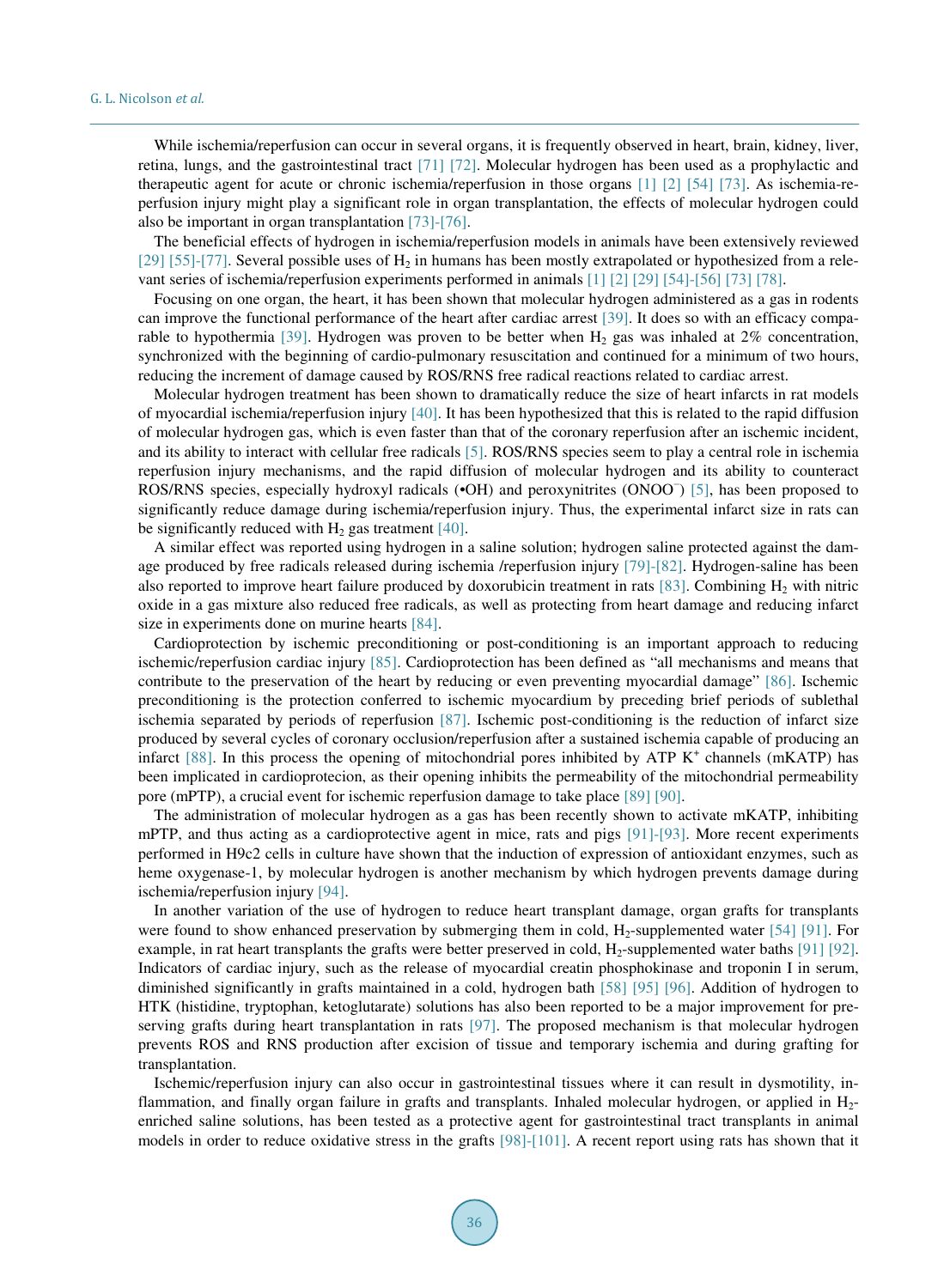has significant beneficial effects in small bowel transplants, when administered to the luminal side as an enriched hydrogen solution [\[102\].](#page-31-1) The antioxidant effects of molecular hydrogen, especially its attenuation of hydroxyl radicals, was proposed to play a significant role. Intestinal ischemia/reperfusion injury results in the release of a group of pro-inflammatory agents, such as tumor necrosis factor-*α* and interleukin-1*β*, plus neutrophil infiltration and peroxidation of membrane lipids. This damage, potentiated by the production of ROS, can be diminished by hydrogen-rich saline solutions in rats [\[103\].](#page-31-2) 

The lungs can be involved in ischemia/reperfusion injury, especially during lung transplantation, or cardiac bypass, by mechanisms that are not fully understood [\[104\].](#page-31-3) Lung ischemia/reperfusion injury is characterized by diffuse alveolar damage within the first few hours after transplantation. It seems to be related to multiple mechanisms comprising production of ROS, but also alterations in intracellular calcium, the Na-K pump and the production of pro-inflammatory factors [\[105\].](#page-31-4) Hydrogen has been applied in rats either by inhalation or hydrogen-rich saline solutions to prevent damage in lung grafts [\[41\]](#page-28-2) [\[106\]](#page-31-5)[-\[110\].](#page-31-6) Although part of the explanation in the improvement of lung grafts with hydrogen application is likely due to its effects in preventing ROS damage [\[102\]](#page-31-1) [\[111\],](#page-31-7) there is evidence that it also ameliorates the damage produced by pro-inflammatory agents and protecting against lipopolysaccharide induction damage [\[112\]](#page-31-8) [\[113\].](#page-31-9) It has been also reported that the administration of hydrogen can protect against damage through the expression of proteins related to the production of surfactants, ATP synthases and stress-response molecules [\[113\].](#page-31-9) Recent experiments show that the combination of the administration of hydrogen and nitric oxide seems to be even more beneficial than hydrogen alone [\[114\].](#page-31-10) It is interesting that in this case, the protective effects of hydrogen are not fully correlated with its protection against oxidative damage, suggesting that hydrogen can also reduce adverse effects by other mechanisms [\[1\]](#page-26-0) [\[2\].](#page-26-3)

Retinal ischemia/reperfusion injury is associated with several diseases such as glaucoma, diabetes and several vascular disorders [\[115\]-](#page-31-11)[\[117\].](#page-31-12) In all these cases, one of the damage mechanisms, is the production of ROS species leading to the oxidation of lipids, DNA and protein synthesis disorders, leading to cell death [\[118\]](#page-31-13) [\[119\].](#page-32-0) Studies performed in rats have shown that hydrogen in eye drops, as a gas and in saline solutions, can protect the retina against oxidative and inflammatory damage produced by retinal ischemia reperfusion injury [\[57\]](#page-28-17) [\[120\]-](#page-32-1) [\[123\].](#page-32-2) 

Ischemia in the brain leads to temporary or permanent functional deficits. It has been reported that the immediate reperfusion of the brain to stop ischemic damage paradoxically can lead to additional damage due to a change in mitochondrial inner membrane potential and an excess of production of ROS [\[124\].](#page-32-3) This has been proposed to constitute the primary basis of brain ischemic reperfusion injury. Examples that can lead to brain ischemia with subsequent ischemia/reperfusion injury are stroke, trauma, and inflammation [\[125\].](#page-32-4) Inhalation of hydrogen or using hydrogen-saline solutions has proven to be beneficial for brain damage produced by traumatic injury in rats [\[126\]](#page-32-5) [\[127\].](#page-32-6) Hydrogen-rich saline solutions have been effective after rat brain ischemic damage produced by cardiac arrest or vascular causes [\[128\]](#page-32-7) [\[129\].](#page-32-8) Finally, the protective effects of inhalation of hydrogen gas in mice have been also observed in damaged brains after inflammation [\[130\].](#page-32-9) 

The use of hydrogen in humans has thus far only been tested for acute brain ischemia [\[131\].](#page-32-10) This safety study attempted to determine the equivalent concentrations of hydrogen in humans that can reproduce the results obtained in animal studies. The authors concluded that inhalation of 3% hydrogen for 30 minutes in humans is safe and that it might yield a similar hydrogen concentration in blood that have been shown to be useful in animals to treat or prevent this condition. However, studies of inhalation of hydrogen in humans can becomplicated, in part, because of variable hydrogen concentrations achieved in blood, and thus the results have lacked consistency. Because of this, the clinical use of hydrogen in acute brain injury needs further development [\[131\].](#page-32-10) 

#### **7. Hydrogen and Metabolic Diseases**

The most common metabolic disease is metabolic syndrome (MetSyn), which is a health condition characterized by a high increment for a group of risk factors that occur together (obesity, insulin resistance, dyslipidemia and hypertension). Collectively these factors increase the risk for coronary artery disease, stroke and type 2 diabetes mellitus (T2DM) [\[132\]-](#page-32-11)[\[135\].](#page-32-12) In the 1980s the important role of insulin resistance in a number of diseases was determined, and this condition along with a group of risk factors was first named syndrome X but is now termed MetSyn [\[136\]](#page-32-13)[-\[138\].](#page-33-0) Major clinical components of MetSyn are abdominal obesity, dyslipidemia with excessive flux of fatty acids, elevated blood pressure, and insulin resistance without glucose intolerance. When found together in the same patient, the long-term outcome is potentially life threatening, and in particular, there is a significant increase in risk for cardiovascular disease [\[135\].](#page-32-12) Also, MetSyn-linked T2DM and Alzheimer's disease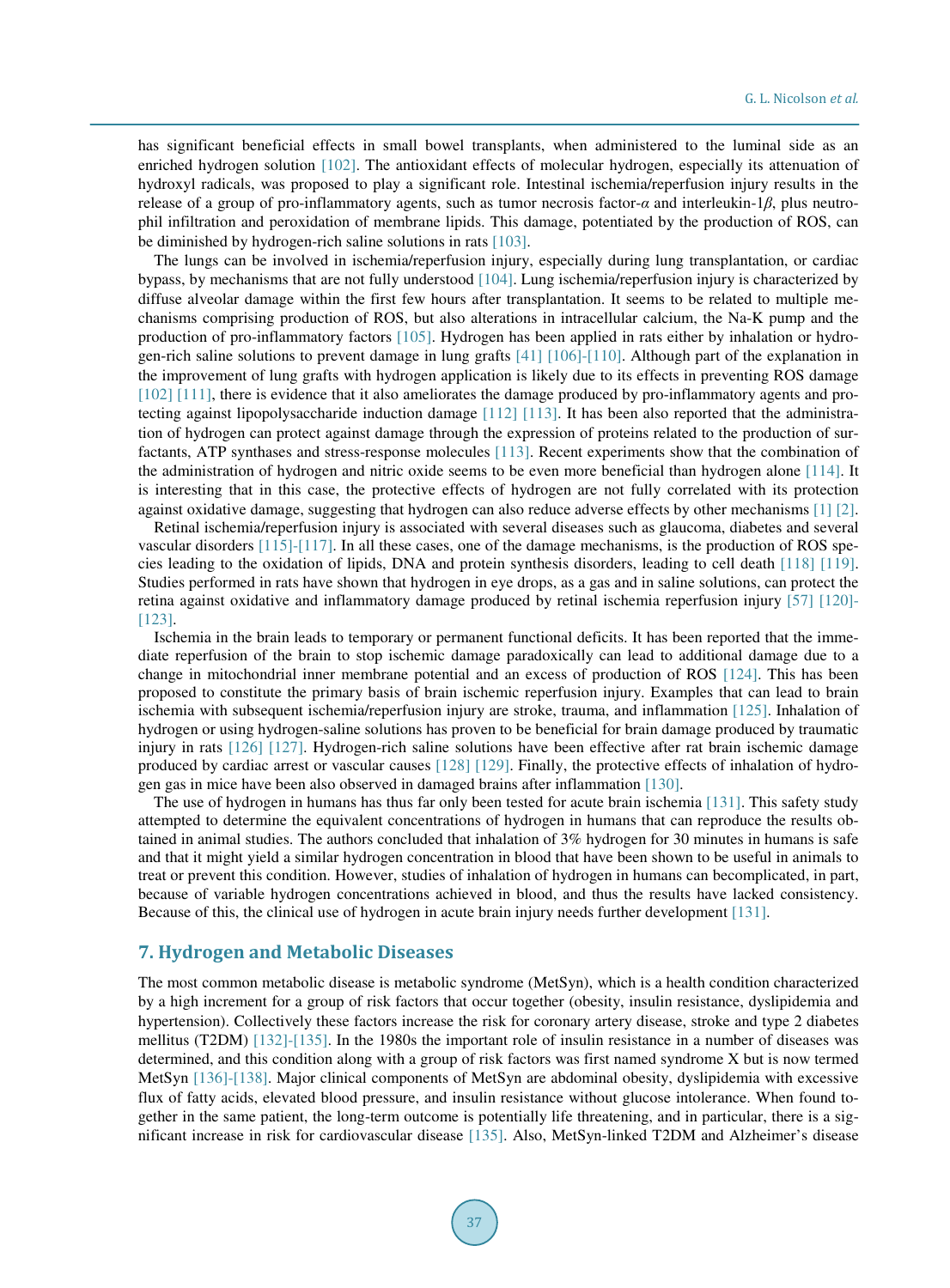are interconnected with overlapping oxidative stress pathways. Though these pathways are not exactly the same in these two diseases, they can have a synergic combination of detrimental effects [\[139\].](#page-33-1) The incidence and prevalence of MetSyn strongly increases with age, and it is often found in older populations, especially in men, in association with sex hormones changes during aging [\[11\]](#page-26-8) [\[140\].](#page-33-2)

Oxidative stress is a major component in the pathogenesis of MetSyn [\[141\]](#page-33-3) [\[142\].](#page-33-4) The levels of ROS/RNS are significantly increased in MetSyn, along with abdominal obesity and insulin resistance [\[143\]](#page-33-5) [\[144\].](#page-33-6) The increased production of ROS/RNS free-radicals, which attack and oxidize polyunsaturated fatty acids in a process known as lipid peroxidation, is particularly prevalent in MetSyn. Peroxidized lipids are eventually converted into lipid hydroperoxides, such as conjugated dienes and malondialdehyde (MDA) [\[145\]](#page-33-7) [\[146\].](#page-33-8) These peroxidized lipids are elevated in patients with obesity, MetSyn, and T2DM [\[147\].](#page-33-9) In addition to cellular lipids, ROS/RNS free radicals can also attack and modify carbohydrates, proteins and DNA [\[148\]](#page-33-10) [\[149\].](#page-33-11) These ROS/RNS modified biomolecules have been used as oxidative stress markers [\[12\]](#page-26-9) [\[14\].](#page-26-11) Peroxidation and ROS/RNS damage are particularly relevant in mitochondria dysfunction, but the loss of mitochondrial function can be prevented with antioxidant and phospholpid supplements [\[148\].](#page-33-10)

Hydrogen-enriched water has been used to treat rat models of MetSyn. For example, SHR-ND rats are genetically modified rats that develop MetSyn, and they have hyperinsulinemia, hyperglycemia, hyperlipidemia with increased oxidative stress and inflammation [\[149\].](#page-33-11) Treatment of SHR-ND rats for sixteen weeks with hydrogen-rich water improved renal function (creatinine clearance increment by  $22\%$ , p < 0.05) [\[149\].](#page-33-11) Kidney damage as a result of glomerular sclerosis was also improved (reduced by  $17\%$ ,  $p \le 0.05$ ). Finally, the total plasma antioxidant capacity as determined by Biological Antioxidant Potential or BAP, measured by standard reactions of Fe<sup>2+</sup> to Fe<sup>2+</sup>, was also improved by 22% (p < 0.05) [\[149\].](#page-33-11) The beneficial effect of hydrogen-enriched water has also been studied in rat myoblasts L6 cells in culture, where glucose uptake was reported to be dramatically increased [\[150\].](#page-33-12)

Obesity is an important element and major risk factor of MetSyn, and it can constitute a pathological condition in which there is excessive accumulation of body fat along with a reduction in life expectancy and/or increased health problems [\[151\].](#page-33-13) Obesity is commonly related to an imbalance in the amounts and ratios of lipids in cells, tissues, and body fluids. In addition, during the development of obesity oxidative stress has been found to increase [\[152\].](#page-33-14) Drinking hydrogen-enriched water has been found to reduce hepatic oxidative stress in Db/db mice, which are lacking the leptin receptor  $[153]$ . It was found that H<sub>2</sub>-enriched water enhanced the hepatic expression of the hormone fibroblast growth factor 21, which is involved in pathways of fatty acid and glucose expenditure in the body, leading to the stimulation of energy metabolism. In humans consumption of  $H_2$ enriched water (1.5 - 2 L/day produced by reaction with magnesium sticks), over a period of 8 weeks, promoted antioxidant capacity in patients with MetSyn [\[154\].](#page-33-16) This was quantified by measuring the increased expression of antioxidant enzymes like superoxide dismutase (increased by 39%), and reduction of oxidative substances like MDA in urine (reduced by 43%, as measured by reaction with thiobarbituric acid). Dyslipidemia was also improved, since HDL increased by 8% and the ratio of cholesterol/HDL diminished by 13% [\[154\].](#page-33-16) No changes were observed in the fasting blood glucose levels for this time period [\[154\].](#page-33-16) Another study conducted in subjects with potential MetSyn found that the consumption of hydrogen-enriched water (1 L/day) for a period of about 10 weeks promoted a reduction in total cholesterol and in LDL-cholesterol serum levels [\[155\].](#page-33-17) In addition, HDL levels improved, as measured by different tests, indicating protection against LDL oxidation by an average of 31%  $(p \le 0.05)$ . The explanation for the changes in cholesterol and LDL lipoproteins were related to a reduction in apolipoprotein B10 and E. HDL was increased by several different mechanisms, such as protection against oxidation, and this resulted in inhibition of inflammatory cell adhesion and the effects of tumor necrosis factor-*α* in endothelia. It also resulted in stimulation of cholesterol efflux from macrophages [\[155\].](#page-33-17)

Alterations in lipids or dyslipidemias, whether associated or not with obesity and MetSyn, are also improved by the use of hydrogen [\[156\].](#page-33-18) One of the ways hydrogen promotes such an action is by a reduction of the expression of the fatty acid translocase CD36, which diminishes excessive fatty acid uptake by human liver cells and promotes hepatic steatosis [\[156\].](#page-33-18) In animal models of dyslipidemias it was shown that lipid deposition in arteries is reduced upon drinking hydrogen-enriched water [\[157\].](#page-33-19) Also, improvements in plasma lipoprotein profiles, such as reductions in LDL-C, apoB and apoE by approximately  $30\%$  (p < 0.05), were observed in MetSynt apo-E knock-out mice. This was seen after four weeks of intraperitoneal injection of  $H_2$ -enriched saline solutions [\[158\].](#page-34-0) The same effect was observed in hamsters fed with a high-fat diet. The results suggest that  $H_2$ has an important anti-atherosclerotic effect [\[158\].](#page-34-0)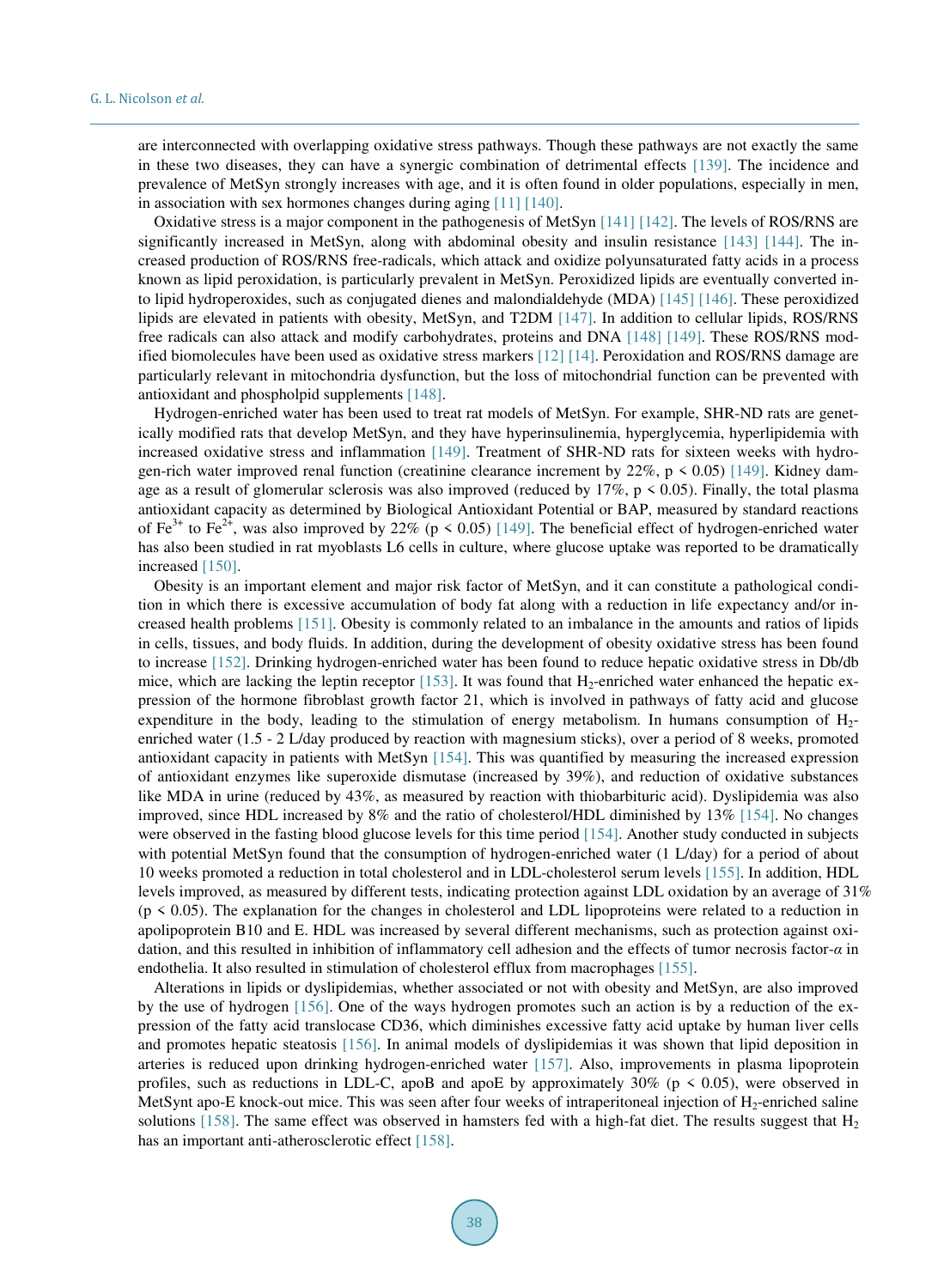An important transport component in plasma membranes is the ATP-binding cassette transporter ABCA1, also known as the cholesterol efflux regulatory protein. The amounts of this membrane component have been as-sociated with high-density lipoprotein deficiency [\[159\].](#page-34-1) It has been recently established in patients with hypercholesterolemia that the consumption of one L/day of  $H_2$ -enriched water for a period of 10 weeks can activate the ATP-binding cassette transporter A1-dependent cholesterol efflux system. This improved the function of HDL lipoproteins in patients with hypercholesterolemia in a double-blind, placebo-controlled clinical trial (47% reduction,  $p \le 0.05$  [\[160\].](#page-34-2)

Another element of MetSyn is insulin resistance, a physiological condition in which cells fail to respond to the normal actions of the hormone insulin, leading to temporary or permanently increased blood glucose levels [\[136\].](#page-32-13) Insulin resistance is a major landmark property in the development of T2DM, which is characterized by elevated fasting glucose concentrations and dyslipidemia [\[136\]](#page-32-13) [\[137\]](#page-32-14) [\[161\].](#page-34-3)

Oxidative stress also plays an essential role in insulin resistance [\[141\].](#page-33-3) In T2DM patients ROS damage accumulates in MetSyn and also acts at the level of trophic factors, impairs tolerance to glucose, activates pathways of apoptosis and autophagy, causes tissue remodeling, stimulates changes in the homeostasis of cellular energy, and modifies vascular biology  $[9]$ . In models for T2DM  $H_2$ -water has proven to be beneficial for treating diabetic symptoms in high-fat diet-fed animals [\[158\].](#page-34-0) Furthermore, in subjects with insulin resistance, as well as in T2DM patients, the addition of hydrogen to drinking water has proven to be beneficial for normalizing lipid profiles and glucose levels [\[162\].](#page-34-4) In this study thirty T2DM patients drank an average of one L/day of hydrogen-enriched or pure water for a period of 8 weeks, and then several biomarkers of oxidative stress, insulin resistance, and glucose metabolism were compared before and after the 8-week period. T2DM patients that consumed hydrogen-rich water showed a significant decrease in the levels of modified low-density lipoprotein (LDL, 15.5% decrease, p < 0.01) cholesterol, small dense LDL (5.7% decrease, p < 0.05), and urinary 8 isopros-tanes (6.6% decrease, p < 0.05) [\[162\].](#page-34-4) H<sub>2</sub>-water intake was also associated with a reduction of insulin-resistance and oxidative stress biomarkers, such as serum concentrations of oxidized LDL (5%, p  $\leq$  0.05) as well as increased adiponectin (2%, p < 0.1) and increased extracellular-superoxide dismutase (2%, p < 0.05). In 4 out of 6 patients who consumed H<sub>2</sub>-enriched water for 8 weeks, hydrogen normalized the glucose tolerance test (p  $\leq$ 0.01), while it also improved the secretion of insulin (56%,  $p \le 0.05$ ) [\[163\].](#page-34-5) Hydrogen may also be beneficial in type 1 diabetes, since it improves glycemic uptake by skeletal muscle in a type 1 diabetic animal model [\[163\].](#page-34-5)

Since MetSyn can affect endothelial and smooth muscle cells, and these effects can be attenuated by hydrogen,  $H_2$  may also be useful for reducing blood pressure. The beneficial effects of hydrogen on hypertension are described in the next section. Also, the atherogenic susceptibility due to dyslipidemia in blood vessels can be diminished by exposure to hydrogen, and this has been tested in transgenic (apo E−/−) mice [\[164\].](#page-34-6) Treatment of these mice with intraperitoneal injections of  $H_2$ -enriched saline for 8 weeks diminished the levels of the atherogenic apolipoprotein B (apoB) by 50% - 75%, in addition to other anti-inflammatory responses (suppression of proinflammatory interleukin-6 and tumor necrosis factor-*α* by 20% - 40%, p < 0.05). Lipid deposits in the arterial walls were also reduced significantly in the aortic root upon hydrogen administration (20% - 40% reduction, p  $\leq$  0.05) [\[164\].](#page-34-6)

Neointimal hyperplasia and advanced glycation in endothelial cells leads to apoptosis. Both can be prevented by applying molecular hydrogen or  $H_2$ -enriched saline in rats [\[165\]-](#page-34-7)[\[167\].](#page-34-8) Thus, the use of hydrogen and  $H_2$ enriched water should be very useful in preventing or delaying the appearance of MetSyn and associated diseases.

## **8. Hydrogen and Cardiovascular Diseases**

The vascular system, including endothelial cells, surrounding matrix and smooth muscle and other cells, heart and lung tissues and blood circulatory contents, constitute the cardiovascular system. As mentioned in section 7, the vascular system can be involved in pathogenic changes, including dyslipidemia, protein changes, hypertension and other determinants of cardiovascular diseases (CVD). Most CVD, including stroke, myocardial infarction, peripheral artery disease, among others, involve circulatory plaque formation or atherosclerosis caused potentially by hypertension, obesity, diet, dyslipidemia, smoking, alcohol consumption, metabolic syndrome, diabetes and other factors [\[168\].](#page-34-9) 

Animal models have been established for studying the effects of various procedures and therapeutic agents on CVD, and hypothermia models have been used to assess the effects of temperature on the physiological effects that occur after cardiac arrest. These models mimic the sequelae of effects (often called post-cardiac arrest syn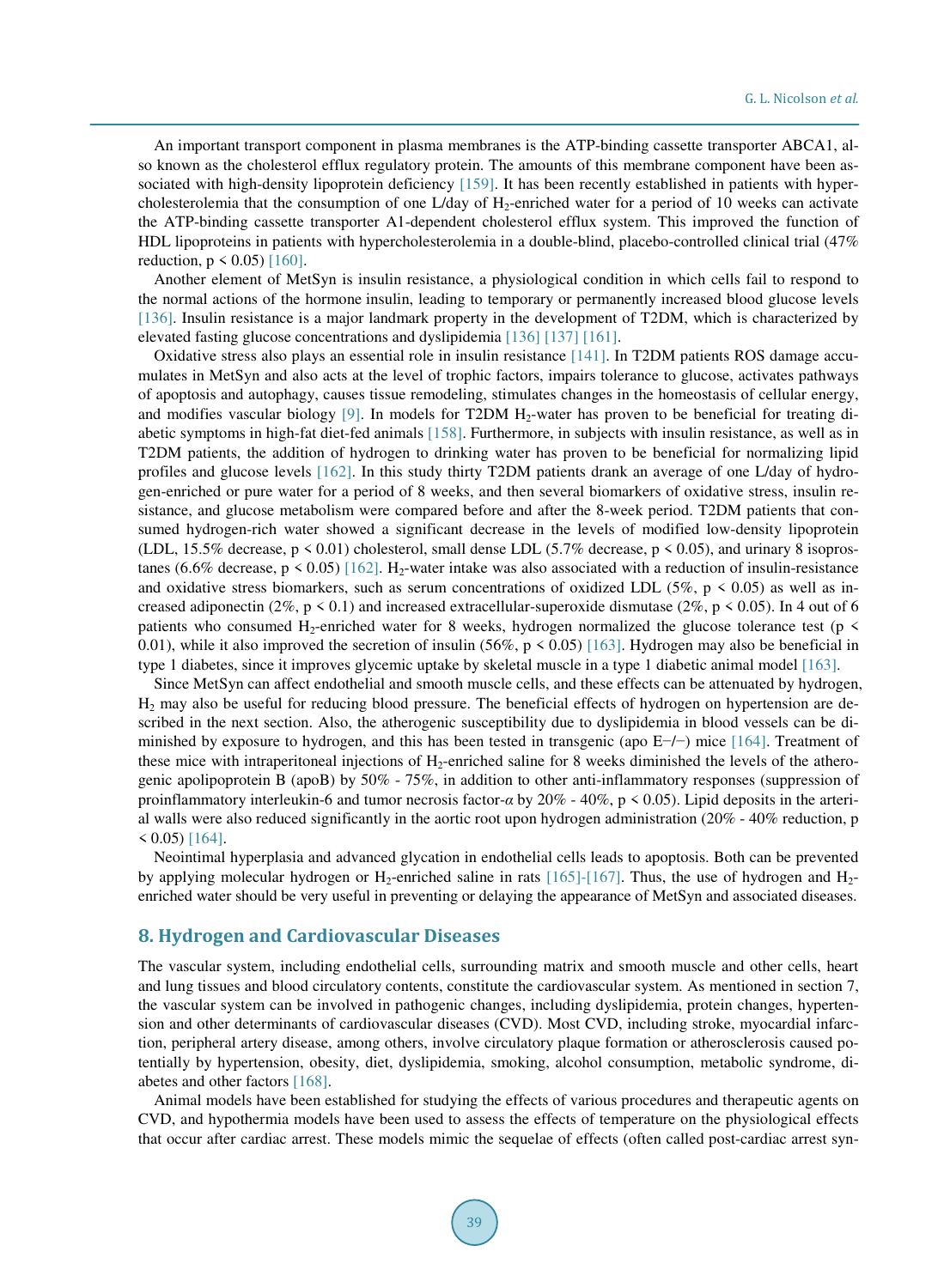drome) that take place, such as neurological dysfunction, cardiac damage, systemic inflammation, among other problems [\[169\]](#page-34-10)[-\[171\].](#page-34-11) For example, hypothermia has been used to protect neurons, cardiac cells, and reduce systemic inflammation in animals [\[169\]](#page-34-10) [\[171\]](#page-34-11) [\[172\].](#page-34-12)

Using a hypothermia treatment model Hayashida *et al.* [\[40\]](#page-28-1) compared the effects of  $H_2$  gas, with or without hypothermia or hyperthermia alone, on cardioprotection in isolated, perfused rat hearts. They found that  $H_2$  gas enhanced the recovery of left ventricular function following anoxia-reoxygenation, and reduced the infarct size without altering hemodynamic parameters. Hydrogen gas also prevented left ventricular remodeling [\[40\].](#page-28-1) This group later compared  $H_2$  gas with therapeutic hypothermia in rats by examining the functional outcome of cardiac arrest, followed by mechanical ventilation (MV) and treatment in four groups of rats (group 1, controls; group 2, MV with 2% H<sub>2</sub>-98% O<sub>2</sub> at normal temperature; group 3, MV with 2% N<sub>2</sub>-98% O<sub>2</sub> at hypothermia temperature; group 4, MV with  $2\%$  H<sub>2</sub>-98% O<sub>2</sub> at hypothermia temperature). After return of spontaneous circulation, group 4 animals showed better improvements in survival and neurological deficit scores. They also demonstrated increases in left ventricular end-diastolic pressures measured by a transducer catheter and increases in serum interleukin-6 levels in the  $H_2$ -treated animals [\[39\].](#page-28-0) One day later, the hearts were removed, fixed, and prepared for histological examination. Consistent with the end-diastolic pressures, water content in the lung as an indicator of edema was similar in control and H<sub>2</sub>-treated but not the other groups. Standard histology revealed less severe perivascular and interstitial fibrosis, less inflammatory cell infiltration and other changes on the endocardial side of the myocardium in the H<sub>2</sub>-treated groups. Using monoclonal antibodies against 4-hydroxy-2nonenal to assess lipid peroxidation and antibodies against 8-hydroxy-deoxyguanosine to assess nucleic acid oxidation, Hayashida *et al.* [\[39\]](#page-28-0) found that there were fewer positive cells in rats administered hydrogen gas, suggesting that inhalation of  $H_2$  gas reduced oxidative myocardial injury.

The rat model of cardiac arrest has also been used to demonstrate that  $H_2$  gas inhalation improves brain function and neurological outcome [\[173\].](#page-34-13) After cardiac arrest and resuscitation for 2 hours and after return of spontaneous circulation, the ventilated rats were randomized into four groups: group 1,  $26\%$  O<sub>2</sub> at normal temperature (control group); group 2, 1.3% H<sub>2</sub>-26%  $O_2$  at normal temperature; group 3, 26%  $O_2$  and hypothermia; and group 4, 1.3%  $H_2$ -26% O<sub>2</sub> and hypothermia. The survival rates were as follows: group 1, 38.4%; group 2, 71.4%; group 3, 71.4%; and group 4, 85.7% (group 1 versus group 4, p < 0.05). Neurological deficit scores based on consciousness, breathing, cranial nerve reflexes, motor function, sensory function and coordination were scored after 24, 48, 72 hours and 7 days after arrest and resuscitation [\[174\].](#page-34-14) Neurological scores were significantly better in the H<sub>2</sub> group 2 (p < 0.05) and even more improved in the H<sub>2</sub> + hypothermia group 4 (p < 0.01). Neurological scores were also better in H<sub>2</sub> + hypothermia group 4 compared to hypothermia alone (group 3) (p < 0.05). A Y-maze test was used to assess motor activity and spatial memory at 7 days. Motor activity was significantly lower in the control group 1 ( $p \le 0.01$ ) and hypothermia group 3 ( $p \le 0.05$ ) compared to the hydrogen groups, whereas differences in spatial working memory at 7 days were not significantly different [\[174\].](#page-34-14)

In other models for atherogenesis, such as the apolipoprotein E knockout mouse (apoE [ $-/-$ ]), feeding H<sub>2</sub>saturated water *ad libitum* prevented development of atherosclerosis. Lesions stained by Oil-red-O in histological sections were significantly reduced ( $p \le 0.0069$ ) in the H<sub>2</sub>-water group of mice at 6 months, and there was also a reduction in macrophages in the lesions in the  $H_2$  fed mice [\[175\].](#page-35-0)

The effects of hydrogen on hypertension have also been studied using animal models. For example, using a rat model based on monocrotaline-induced hypertension He *et al.* studied the effects of hydrogen water on pulmonary blood pressure, right ventricle weight and hypertrophy and pulmonary inflammation [\[176\].](#page-35-1) They found that all of these parameters were increased in the monocrotaline-treated groups, but oral or injected  $H_2$  was found to prevent the development of hypertension and hypertrophy. They also utilized immuno-histochemistry to assess whether hydrogen prevented the monocrotaline-induced increase in 3-nitrityrosine and intercellular adhesion molecule-1-staining cells in the  $H_2$ -treated animals. Hydrogen treatment reduced the chronic inflammation in monocrotaline-treated animal[s \[176\].](#page-35-1) 

In clinical studies,  $H_2$ -enriched water has been proposed to improve vascular health [\[177\].](#page-35-2) To assess vascular function and health a flow-mediated ultrasound dilation test was developed based on a pressure cuff on the brachial artery that was inflated to 50 mm mercury above systolic blood pressure for 5 minutes and then released [\[178\].](#page-35-3) After measurement of the brachial artery diameter and flow-mediated dilation at baseline, subjects drank H2-enriched water or placebo water, and measurements were taken immediately or after a 30-min interval and flow-mediated dilation determined. In the H<sub>2</sub>-enriched water group of 8 adult males and 8 adult females flowmediated dilation increased from 6.80%  $\pm$  1.96% to 7.64%  $\pm$  1.68%, whereas in the 8 + 8 placebo group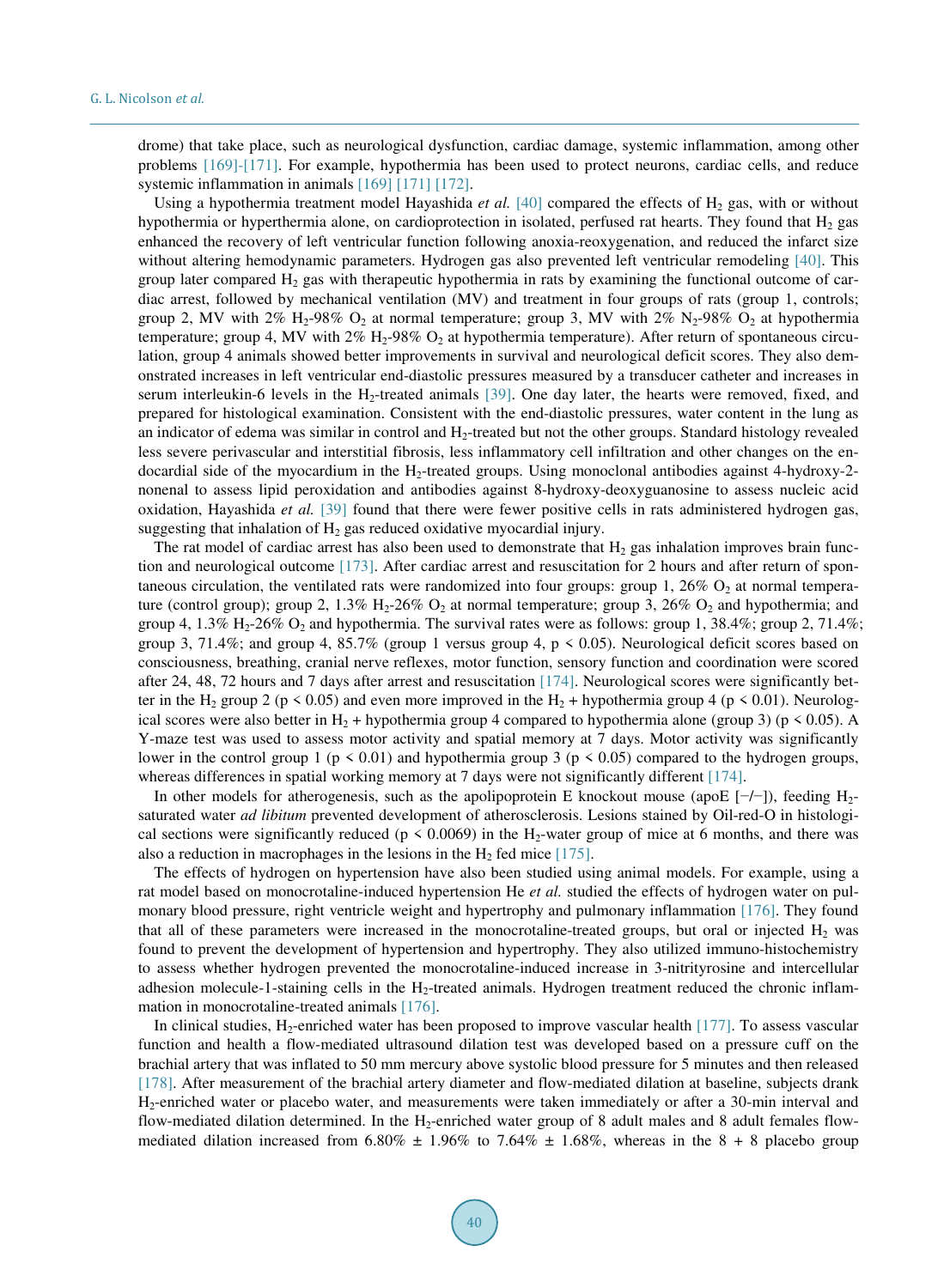flow-mediated dilation decreased from 8.07%  $\pm$  2.41% to 6.87%  $\pm$  2.94%, indicating a significant improvement  $(p \le 0.05)$  [\[177\].](#page-35-2)

The above studies indicate that  $H_2$ -water could be very useful in improving vascular health. Although longterm hydrogen-water studies on human subjects and hypertension and CVD have not yet been executed, this remains a viable area for further clinical research.

## **9. Hydrogen and Neurodegenerative Diseases**

Neurodegenerative diseases are caused by the progressive loss of nerves or nerve function by cell death or dysfunction [\[179\].](#page-35-4) Neurodegenerative diseases include: amyotrophic lateral sclerosis or ALS, Parkinson's disease, Alzheimer's disease, Huntington's disease, among others, and these diseases are associated in that there are some similarities in the roles of genetics, neurotransmitters, protein misfolding and accumulation of toxic proteins, degradation pathways, membrane damage, and mitochondrial dysfunction that lead to nerve cell dysfunction and death [\[180\]](#page-35-5)[-\[182\].](#page-35-6) Important among these parameters are the dysfunction of mitochondria and excess oxidative stress that can result in programmed cell death [\[180\]](#page-35-5) [\[181\].](#page-35-7) Treatment of neurodegenerative diseases has generally not been successful, but one approach points to the potential of antioxidant agents for the treatment of neurodegenerative disorders [\[182\]](#page-35-6)[-\[184\].](#page-35-8)

Chronic oxidative stress has been proposed to be important in Parkinson's disease (PD) [\[185\]](#page-35-9) [\[186\].](#page-35-10) Models of PD have been developed that show many of the neuropathological features of the disease, such as the degeneration of the nigrostriatal dopaminergic neural circuitry controlling motor function, the presence of cytoplasmic structural abnormalities in nerve cells, and other features [\[186\]](#page-35-10)[-\[188\].](#page-35-11) Alternatively, animal models of PD have been used that are based on chronic physical restraint stress that show brain oxidative stress and learning and memory impairments [\[46\]](#page-28-7) [\[187\].](#page-35-12) They also show suppression of neural proliferation in the dentate gyrus of the hippocampus [\[189\].](#page-35-13) Nagata *et al*. [\[46\]](#page-28-7) used mice fed hydrogen water to suppress the oxidative stress associated with chronic physical restraint stress and showed that hydrogen prevented cognitive impairment. The proliferation of nerves in the dentate gyrus was also restored with treatment [\[46\].](#page-28-7)

In PD the most characteristic feature is chronic dopaminergic cell loss in the *substantia nigra*that is associated with mitochondrial dysfunction and excess oxidative stress [\[190\].](#page-35-14) Using a rat model of PD that is based on 6-hydroxydopamine-induced nigrostriatal degeneration Fu *et al.* [\[191\]](#page-35-15) placed  $H_2$  in the drinking water of rats before and after sterotactic surgery and found that hydrogen prevented the development and further degeneration of substantia nigra in the central nervous system. In another model for PD mice can be given acute or chronic 1-methyl-4-phenyl-1,2,3,6-tetrahydropyridine to stimulate oxidative stress and dopaminergic cell loss [\[192\].](#page-35-16) Feeding mice H<sub>2</sub>-water (0.08 - 1.5 ppm [w/w] H<sub>2</sub>) significantly reduced the loss of dopaminergic neurons in this chemically-induced mouse model of PD. Hydrogen in the drinking water also reduced the cellular accumulation of 8-oxoguanine, a marker of oxidative DNA damage, and 4-hydroxynonenal, a marker of lipid peroxidation, in the nigro-striatal dopaminergic pathway [\[193\].](#page-35-17)

Recently, a pilot clinical trial was initiated to study the effects of hydrogen water on the progression of PD in Japanese patients [\[194\].](#page-35-18) The trial was a randomized, placebo-controlled, double-blind, parallel-group trial studying the effects of H<sup>2</sup> water in levodopa-medicated PD. Participants drank one liter per day of hydrogenated water or placebo for 48 weeks. Examining the Unified Parkinson's Disease Rating Scale scores in the placebo group (n = 8) showed that the PD worsened (mean score =  $4.1 \pm 9.2$ ; median 4.5), whereas scores in the H<sub>2</sub> water group improved (mean  $-5.7 \pm 8.4$ ; median  $-1.0$ ) over the course of the trial. In spite of the fact that the patient numbers were small and the short duration of the trial, the difference between the  $H_2$  water group and placebo group was significant (p < 0.05). The results indicated that hydrogen water was a safe and well-tolerated treatment that yielded significant results in this short-term trial [\[194\].](#page-35-18) Follow-up will be necessary to see if the results hold-up for longer time periods, but the preliminary results in this pilot trial were encouraging.

#### **10. Hydrogen and Neuromuscular Diseases**

Neuromuscular diseases are represented by a heterogeneous group of disorders of the muscle, nerve or neuromuscular junction. They commonly lead to progressive muscle wasting and ultimately to premature death [\[195\].](#page-35-19) The most common neuromuscular diseases are Duchenne muscular dystrophy (DMD), spinal muscular atrophy, and congenital muscular disorders, comprising a large group of congenital muscular dystrophies or myopathies [\[196\].](#page-35-20)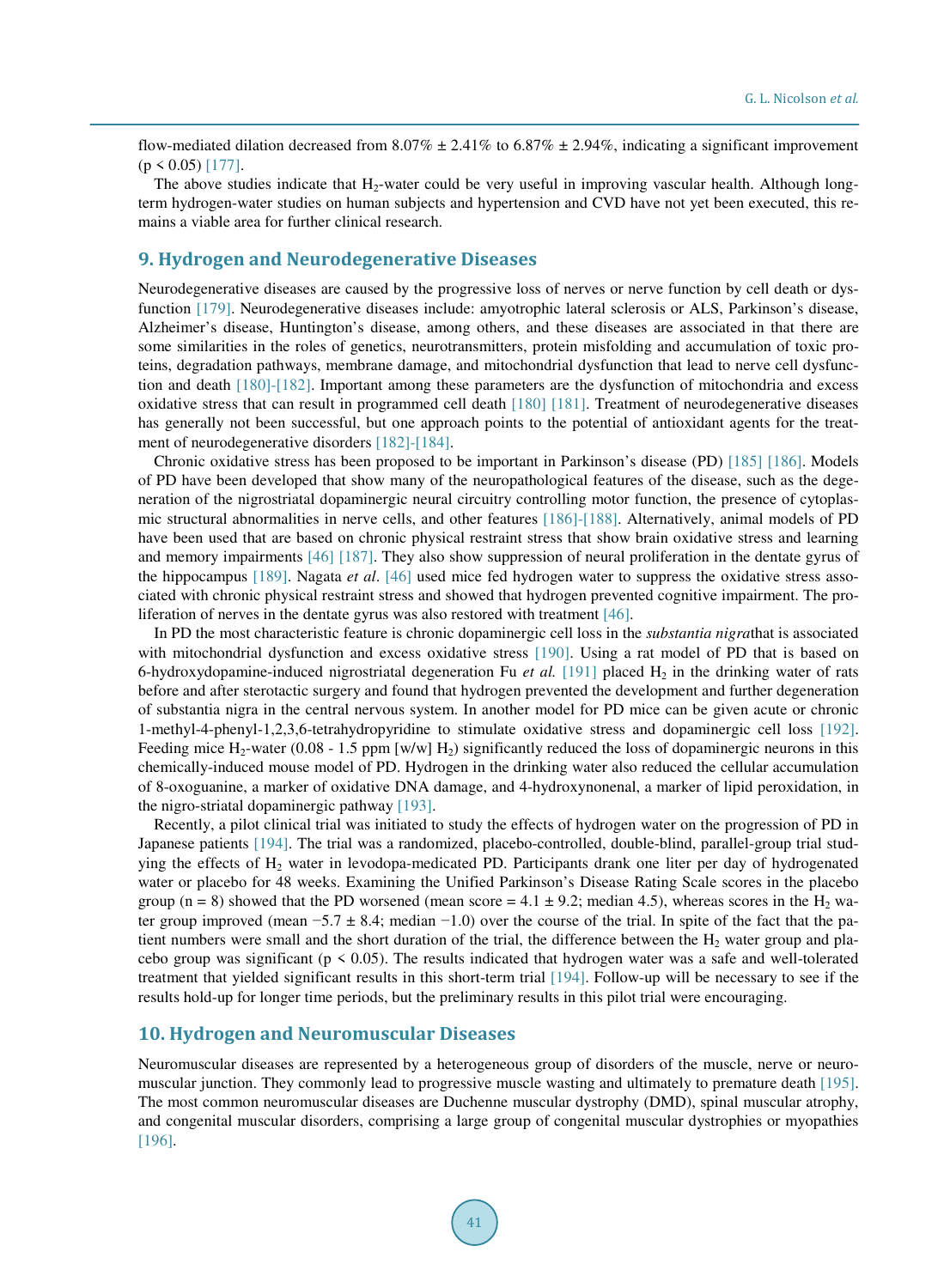Although animal models for neuromuscular diseases exist and have been very useful for studying the genetics and other aspects of neuromuscular diseases [\[197\]-](#page-36-0)[\[199\],](#page-36-1) they have not been utilized to study the effects of hydrogen on these disorders. Instead, pilot clinical trials on the use of  $H_2$ -enriched water in neuromuscular diseases have been attempted. First, a preliminary open-label clinical trial was conducted on 15 patients (5 with DMD, 4 with polymyositis/dermatomyositis [PM/DM] and 5 with mitochondrial myopathies [MM]) [\[200\].](#page-36-2) Each patient was given one liter of hydrogen-enriched water per day in 10 - 12 divided doses for 12 weeks, and clinical signs and symptoms as well as 18 serum parameters and urinary 8-isoprostane were examined every 4 weeks. Although objective clinical signs and symptoms remained the same and did not improve (most symptoms) or improved somewhat (fatigue and myalgia), other symptoms worsened (floating sensations, diarrhea) in some patients. There were also some significant changes in laboratory parameters. For example, there was a significant decrease in lactate-to-pyruvate ratio in MM and DMD patients ( $p \le 0.05$ ), a decrease in fasting glucose in DMD patients ( $p \le 0.01$ ), and a non-significant decrease in serum triglycerides in PM/DM patients [\[200\].](#page-36-2)

A randomized, double-blind, placebo-controlled, cross-over clinical trial was then conducted with 22 patients (10 DMD, 12 MM patients) that consumed 0.5 liter per day of  $H_2$ -enriched water or placebo water daily in 2 - 5 divided doses for 8 weeks [\[200\].](#page-36-2) Between the 8-week arms of the trial was a 4-week washout period. During the trial, signs and symptoms as well as 18 laboratory serum measurements were determined every 4 weeks. Throughout the study there were non-significant objective improvements or some worsening of clinical signs and symptoms. One DMD patient reported subjective improvements in fatigue and reductions in diarrhea on H<sub>2</sub>-water, one MM patient complained of increased diarrhea but only initially on H<sub>2</sub>-water, whereas another DMD patient reported improvements in myalgia on  $H_2$ -water. One MM patient had hypoglycemic episodes only on H2-water, but the episodes subsided after the insulin dose was decreased. Only serum lactose levels were significantly decreased in MM and DMD patients ( $p \le 0.05$ ) in the H<sub>2</sub>-enriched water arm. There were also some non-significant decreases in MM patients in the H<sub>2</sub>-enriched water arm, such as serum lactate/pyruvate ratios, matrix metalloproteinase-3 and fasting glucose level[s \[200\].](#page-36-2) 

Although the clinical trials on the use of  $H_2$ -enriched water in neuromuscular patients were mixed in terms of results, longer, more robust trials with additional patients numbers seem to be warranted.

## **11. Hydrogen in Infections and Sepsis**

The lack of a proper response to infections can eventually result in widespread tissue and organ systemic infectious damage or sepsis that can result in fatal outcome. Sepsis remains one of the most common causes of death in critically ill patients in hospital settings [\[201\].](#page-36-3) It is a complex continuum of systemic immune failure against proven or probable infections of bacterial, viral, or fungal origin [\[201\]](#page-36-3)[-\[203\].](#page-36-4) An important factor in the complex process of the development of sepsis is oxidative stress and failure of antioxidant systems, resulting in mitochondrial failure, apoptosis, and activation of inflammatory, immune, hormonal, metabolic and bioenergetic responses [\[204\]](#page-36-5) [\[205\].](#page-36-6) Also important is the loss of intestinal barrier and translocation of bacteria and endotoxin into the circulatory system [\[205\].](#page-36-6) Treatment strategies include fluid administration, antimicrobials (antibiotics, antivirals, antifungals), neuroendocrine, coagulation and cytokine normalization, and maintaining or restoringorgan function [\[201\]](#page-36-3)[-\[204\].](#page-36-5) Recently, Xie *et al.* [\[42\]](#page-28-3) [\[205\]](#page-36-6) [\[206\]](#page-36-7) have reviewed the possibility that hydrogen can be used in the treatment of sepsis.

To address the possibility of  $H_2$  treatment for sepsis hydrogen treatment was developed in animal models of sepsis  $[42]$  [\[130\]](#page-32-9) [\[205\]](#page-36-6)[-\[207\].](#page-36-8) Using a mouse model initiated by cecal ligation and puncture initiation of 2%  $H_2$ gas inhalation at 1 or 6 hours after puncture significantly improved the survival rate of septic mice [\[42\].](#page-28-3) Combining H<sup>2</sup> therapy with hyperoxia improved the survival rate even further and reduced sepsis markers, such as proinflammatory cytokines, and decreased histological damage to organs [\[206\].](#page-36-7) In a more elaborate series of experiments, inhalation of hydrogen gas was found to reduce neuroinflammation, oxidative stress, and neuronal apoptosis caused by sepsis.

Histopathologic changes in brain hippocampus were reduced, along with reductions in brain water content, inflammatory cytokines, and increases in brain antioxidant activities [\[130\].](#page-32-9)

The protective effects of hydrogen gas on sepsis in mice were proposed to be due, in part, to the activation of heme oxygenase-1 (HO-1) and its upstream regulatory nuclear factor-erythroid 2 p45-related factor 2 (Nrf2) [\[207\].](#page-36-8) To demonstrate this, mice were subjected to sepsis by cecal ligation and puncture and were administered H<sup>2</sup> gas as above, and additionally, one hr prior, some mice received a zinc protoporphyrin HO-1 inhibitor. Se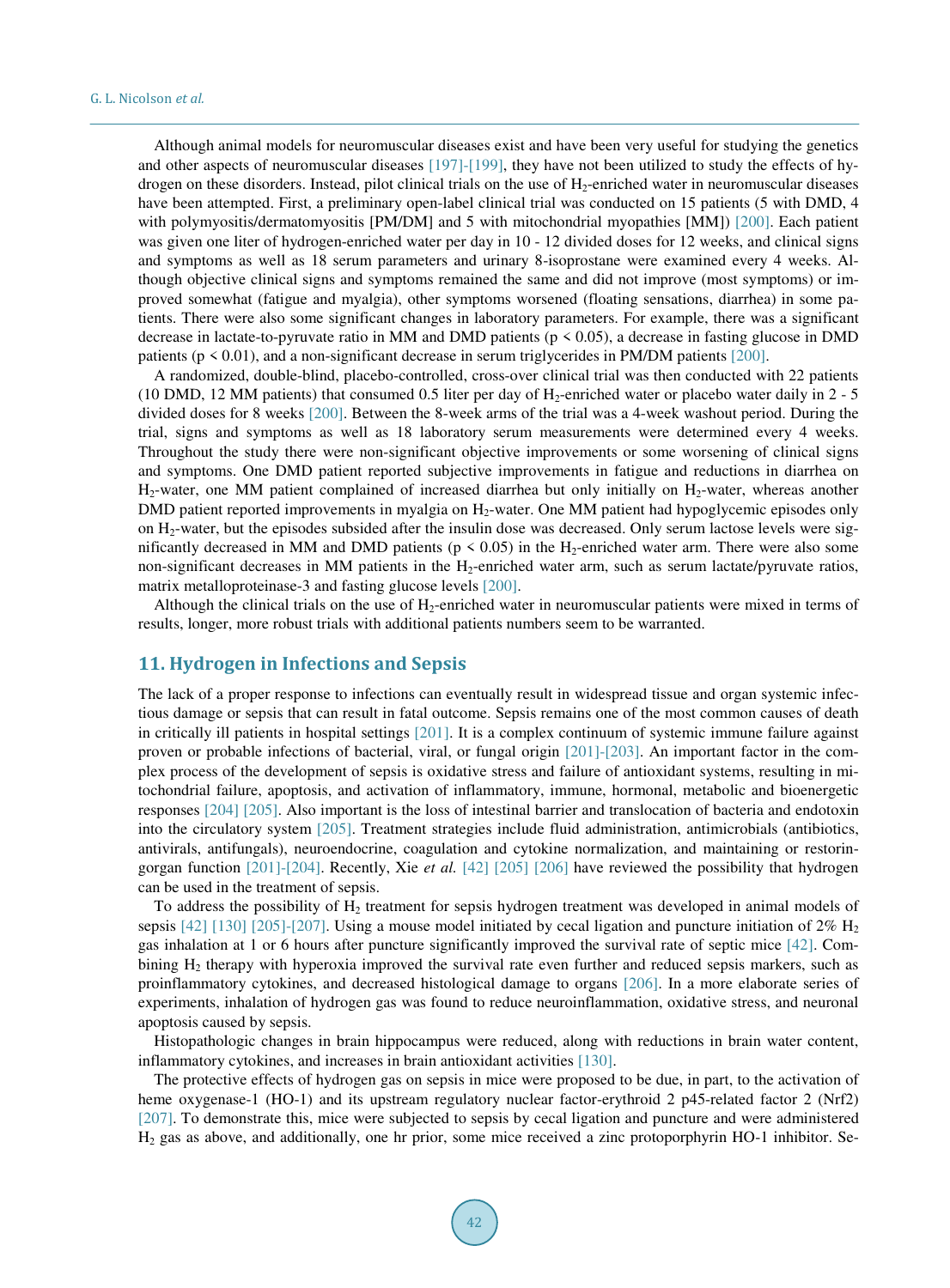rum and organs were homogenized and protein and mRNA levels of Nrf2, HO-1 and HMGB1 were measured at 6, 12 and 24 hours. Hydrogen gas reduced the level of inflammatory cytokine HMGB1 and increased HO-1 and Nrf2 levels in septic mice. The protoporphyrin inhibitor eliminated the protective effect of  $H_2$  on septic lung injury, indicating that hydrogen protection is partially mediated through the activation of HO-1 [\[207\].](#page-36-8) 

In a rat model sepsis was induced by cecal ligation and puncture, and hydrogen was introduced in saline intraperitoneally [\[208\].](#page-36-9) The researchers measured survival, cognitive function, ROS, malondialdehyde and caspase 3 levels, and superoxide dismutase activities were measured in the hippocampus to determine oxidative stress and apoptosis. Organ damage was assessed by histology. Cecal ligation and puncture resulted in poor survival rates, alterations in brain histology, and cognitive dysfunction. However, administration of the H<sub>2</sub>-enriched saline solutions reversed these changes in a dose-dependent manner [\[208\].](#page-36-9) Hydrogen-enriched saline also reduced lung injury as indicated by increased gas exchange, reduced water retention in the lung, reduced nitrotyrosine content, maintenance of superoxide dismutase activities, and reduced histological changes in the rat lung tissue caused by sepsis [\[209\].](#page-36-10) The H<sub>2</sub>-enriched saline also significantly inhibited activation of p38 and NF-*κ*B and suppressed production of several pro-inflammatory cytokines. The authors concluded that the effects of hydrogen were likely due to the antioxidant and anti-inflammatory properties of hydrogen [\[205\]](#page-36-6) [\[210\].](#page-36-11)

As of this review, clinical studies on the effects of hydrogen on sepsis have yet to be reported [\[205\].](#page-36-6) However, the properties of hydrogen, including its rapid penetration of tissues and cells and ability to modulate oxidative effects without interfering with metabolic and signaling systems makes hydrogen a potentially useful treatment for sepsis [\[205\].](#page-36-6)

In terms of hydrogen use in the treatment of infections, there is a clinical report on the effects of hydrogen water on viral load, oxidative stress, and liver function in patients with chronic hepatitis B infections [\[210\].](#page-36-11) Sixty patients were randomized to two treatment groups with or without  $H_2$  water. The  $H_2$  water group consumed 1.2 - 1.8 liter per day for 6 consecutive weeks, and serum oxidative stress, liver function and hepatitis B virus DNA levels were determined before and after routine treatment for hepatitis. Although there were no differences in the levels of alanine aminotransferase and viral load in both groups, significant differences were found in the activities of superoxide dismutase, glutathione S transferase and xanthine oxidase and levels of malondialdehyde that indicated excess oxidative stress in the control group not receiving hydrogen water ( $p \le 0.01$ [\) \[210\].](#page-36-11) Of note were the increases in superoxide dismutase and glutathione S transferase in the  $H<sub>2</sub>$  water group above controls, indicating the antioxidant properties of hydrogen water ( $p \le 0.01$ ). When the patients received treatment for their hepatitis B infections, liver function, monitored by the levels of alanine aminotransferase and total biliary acid, remained unchanged in the H<sub>2</sub> water group, but increased in the H<sub>2</sub> control group ( $p \le 0.01$  and  $p \le 0.05$ ), indicating the hydrogen protected the liver from treatment damage [\[210\].](#page-36-11) Since the activities of superoxide dismutase and glutathione S transferase in the  $H_2$ -water group remained higher than in the controls after treatment, the hydrogen treatment increased the antioxidant status of the hepatitis patients. Previous studies showed that hepatitis patients show increased oxidative stress and reduced antioxidant capacities [\[211\].](#page-36-12) Thus hydrogen-enriched water was able to improve oxidative stress status in the chronic infection patients and reduce some of the adverse effects of hepatitis treatment.

#### **12. Hydrogen Effects on Radiation and Cancer Treatment**

Hydrogen exhibits beneficial effects on tissues in organ transplantation and in the treatment of cancers and skin diseases, among other uses [\[111\]](#page-31-7) [\[212\].](#page-36-13) For example, during cancer radiotherapy ionizing radiation causes damage to normal tissues, especially lung, heart and other organs [\[91\]](#page-30-9) [\[111\].](#page-31-7) These radiotoxic effects are mainly due to production of hydroxide (•OH) and to a lesser degree other radicals [\[213\]](#page-36-14) that damage DNA, proteins, lipids and carbohydrates [\[213\]](#page-36-14)[-\[215\].](#page-36-15) Since hydrogen can neutralize free radicals, such as •OH and other ROS/ RNS, this suggested that hydrogen might be useful as a novel protection agent for irradiated tissues [\[212\]](#page-36-13) [\[216\]-](#page-36-16) [\[218\].](#page-36-17) 

Experimentally, hydrogen has been used to protect against various types of radiation damage in a variety of animal tissues [\[212\].](#page-36-13) Some examples are: skin [\[219\]](#page-37-0)[-\[221\],](#page-37-1) intestine [\[216\],](#page-36-16) lung [\[111\]](#page-31-7) [\[212\],](#page-36-13) heart [\[91\]](#page-30-9) [\[216\],](#page-36-16) brain [\[212\]](#page-36-13) [\[222\],](#page-37-2) bone marrow [\[216\]](#page-36-16) [\[223\]](#page-37-3) [\[224\],](#page-37-4) testis [\[218\]](#page-36-17) [\[247\],](#page-38-0) and other tissues [\[212\].](#page-36-13) Of special clinical importance is the radioprotection of radiation-sensitive tissues, such as bone marrow, because these are the most likely to be damaged by radiation [\[212\].](#page-36-13)

The radioprotective effects of hydrogen were also found when human cells and tissues were examined [\[212\].](#page-36-13)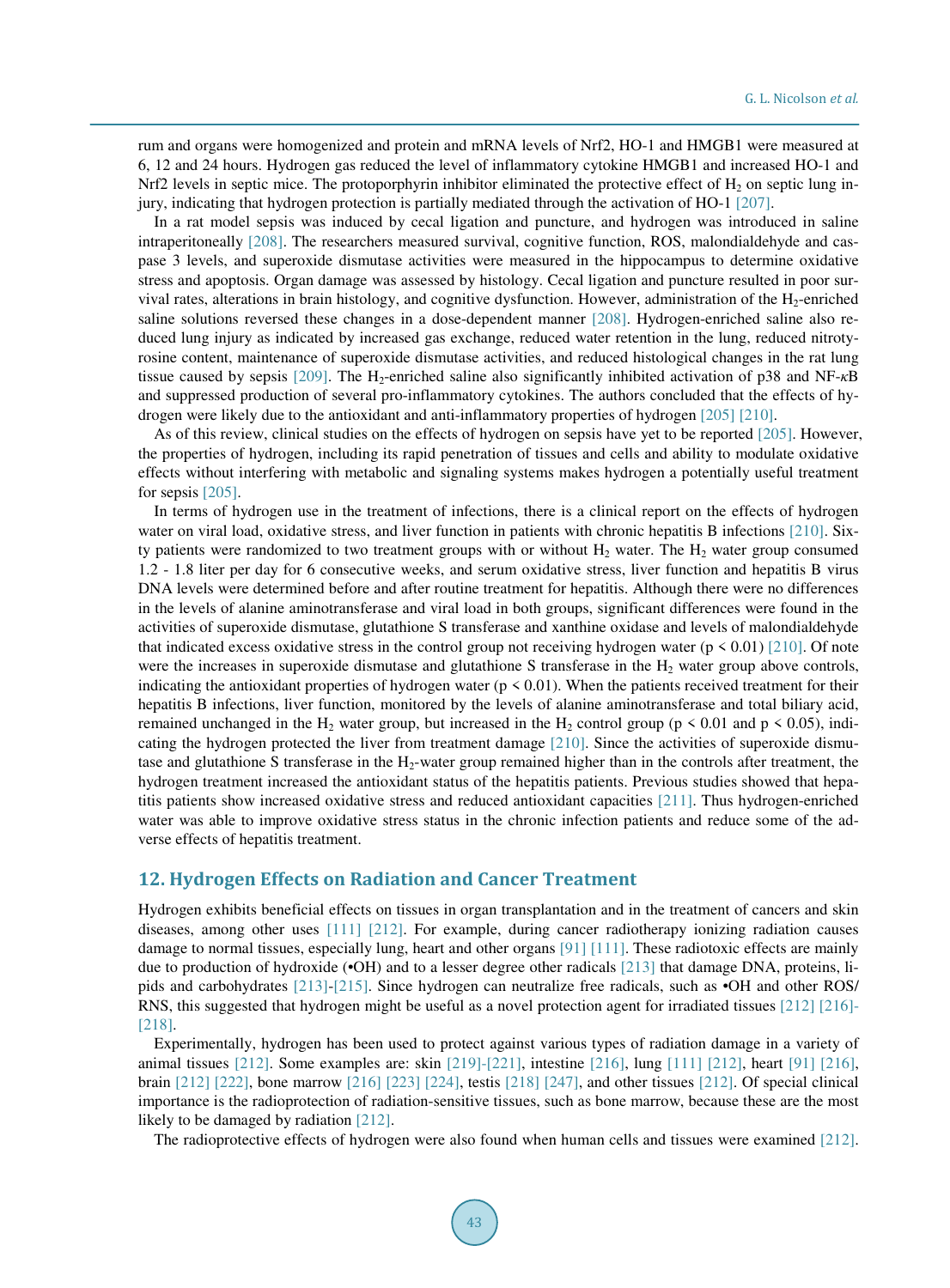For example, treatment of human intestinal crypt cells, with or without hydrogen-rich phosphate-buffered saline before exposure to gamma radiation (up to 8 Gy), resulted in significant reduction of radiation-induced apopto-sis and an increase in viability in the H<sub>2</sub>-enriched phosphate-buffered saline-treated cells [\[224\].](#page-37-4) In contrast, if the cells were treated with the  $H_2$ -phosphate-buffered saline after radiation exposure, then the protective effects of hydrogen were not seen [\[224\].](#page-37-4)

Hydrogen has also been used in cancer therapy. Direct treatment of skin cancers with hydrogen was first proposed by Dole *et al*. [\[225\].](#page-37-5) They used hyperbaric hydrogen to treat hairless albino mice with cutaneous squamous cell carcinomas. The mice were exposed to a 97.5% hydrogen-2.5% oxygen gas mixture at pressures of 8 atmospheres for periods up to two weeks to see if the gas mixture could cause regression of the skin tumors. They found that the skin tumors regressed and proposed that hydrogen might be useful for the treatment of other types of tumors by suppressing free radical production [\[225\].](#page-37-5) Later, Roberts *et al*. [\[226\]](#page-37-6) examined the responses of five established transplantable mouse tumors and one mouse leukemia to hyperbaric hydrogen and found that  $H<sub>2</sub>$  gas could suppress the growth of tumor cells. The actions of molecular hydrogen were established as antioxidant (and therefore anti-oxidative stress), anti-inflammatory, and anti-apoptotic in animal system[s \[1\]](#page-26-0) [\[2\]](#page-26-3) [\[40\]](#page-28-1) [\[56\]](#page-28-15) [\[82\]](#page-30-0) [\[91\]](#page-30-9) [\[111\]](#page-31-7) [\[212\]](#page-36-13)[-\[216\].](#page-36-16)

In clinical studies on the radiation treatment of liver tumors Kang *et al.* [\[227\]](#page-37-7) studied the effects of hydrogen-rich water on quality of life (QOL) parameters. Acute radiation-induced side effects often include fatigue, nausea, diarrhea, dry mouth, hair loss, skin sores, loss of appetite, changes in taste, and depression [\[228\].](#page-37-8) To test if H2-enriched water reduced adverse effects of radiotherapy and improved QOL scores, these investigators enrolled 49 patients (33 men and 16 women) with hepatocellular carcinomas in a clinical study. The participants were randomized into H<sub>2</sub>-water and placebo water groups, and each patient received 5040 - 6500 cGy of radiotherapy over a 7 - 8 week period. During the course of therapy each patient consumed 1.5 - 2.0 liters of  $H_2$ -water or placebo control water each day. At the end of the treatment period all of the patients were evaluated for clinical response of their carcinomas to the radiotherapy and QOL determinations were made. Although the responses to radiotherapy were unchanged by the intake of  $H_2$ -water, overall QOL scores were significantly improved in the H2-water group. For example, there were significant reductions in appetite loss and tasting disorders, but no differences in sleep parameters, diarrhea and vomiting [\[228\].](#page-37-8) During the course of the trial radiotherapy resulted in significant increases in serum hydroperoxide in the control group that were not seen in the  $H_2$ -water group, indicating reductions in oxidative stress in the patients drinking  $H_2$ -water. There were no differences found in liver function tests or blood tests, indicating that the  $H_2$ -water was a safe and effective means of improving QOL in patients receiving radiotherapy [\[228\].](#page-37-8)

In order to prevent or retard human skin damage after UV exposure hydrogen-enriched water has been direct-ly applied to the dermis [\[229\].](#page-37-9) The H<sub>2</sub>-water application prevented UV-induced ROS/RNS and the induction of damage-associated mRNAs for MMP-1 and COX-2, as well as proinflammatory cytokine mRNAs for interleukin-6 and interleukin-1*β* tissue. The application of H<sub>2</sub>-wateralso increased the expression of collagen genes [\[231\].](#page-37-10) When elderly human subjects were examined, their constitutive levels of expression of MMP-1, interleukin-6, and interleukin-1*β* were higher but could be significantly reduced ( $p \le 0.01$ ) with application of hydro-gen-enriched water. The local application of H<sub>2</sub>-water also increased the expression of procollagen mRNA [\[229\].](#page-37-9) These studies indicated that  $H_2$ -water has a radioprotective effect on skin, and  $H_2$ -water can also reduce the increased expression of skin inflammatory cytokines.

An interesting potential use of hydrogen is its ability to protect against graft-versus-host disease (GvHD) [\[230\].](#page-37-11) Hematopoietic stem cell transplantation has been successfully used for the treatment of certain leukemias and other malignant and non-malignant hematologic diseases [\[231\].](#page-37-10) However, GvHD is a severe complication that can limit its application. Qian and Shen [\[230\]](#page-37-11) have proposed that hydrogen therapy be used to reduce ROS/RNS important in the development of GvHD and reduce the levels of inflammatory cytokines that play a role in the development of GvHD.

## **13. Hydrogen in Skin and Aging**

One of the most visible signs of aging is a change in the appearance of skin. Some of the hallmarks of aging skin include increased fragility and diminished collagen production, resulting in loss of elasticity and wrinkles. These negative characteristics are caused primarily by exposure to ROS/RNS that damage cellular proteins, membranes and DNA [\[224\]](#page-37-4) [\[232\].](#page-37-12)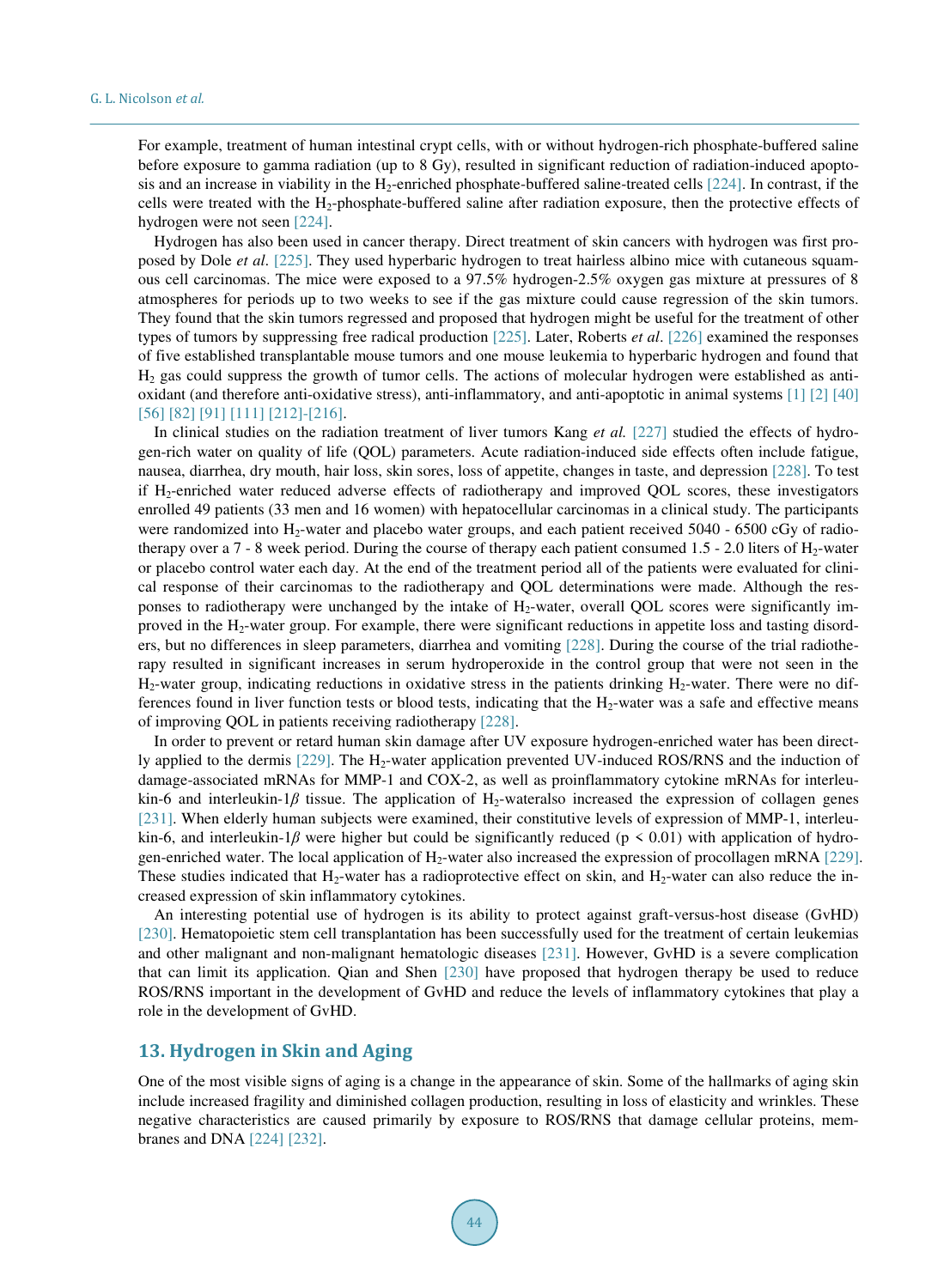The ROS concentrations in skin are among the highest of any other organ because of exposure to extrinsic environmental factors, such as ultraviolet light, ionizing radiation and pollutants. Cosmetic interventions to improve skin appearance—including pharmaceutical, surgical, and topical approaches—are considered temporary solutions, unless they deliver antioxidants to skin tissue and prevent ROS/RNS damage. Antioxidants effective in reducing ROS/RNS have been proposed to hold promise in improving skin structure and appearance [\[224\]](#page-37-4) [233].

Antioxidants have been delivered to skin in lotions, creams and oils, and by bathing [\[232\]](#page-37-12) [\[234\].](#page-37-14) For example, molecular hydrogen is considered a novel antioxidant for combating oxidative damage in skin and promoting a youthful appearance, and it has been used in water for bathing. By bathing daily for 3 months in  $H_2$ -water (0.2 -0.4 ppm  $H_2$ ), Japanese subjects showed significant improvements in neck wrinkles at the end of the 90-day bathing sessions  $[235]$ . This same publication examined the ability of  $H_2$ -enriched water to stimulate production of type-1 collagen in skin fibroblasts and keratinocytes after UVA-exposure. They found that type-1 collagen synthesis was increased over 2-fold after  $3 - 5$  days in the H<sub>2</sub>-enriched water samples compared to controls [235].

Another approach has been to drink  $H_2$ -water. Using healthy four month-old rats fed  $H_2$ -enriched or control water the effects of H<sub>2</sub>-water have been examined in aging periodontal tissues [\[236\].](#page-37-16) The animals fed H<sub>2</sub>-water and control water were examined after 16 months. At this time, the animals were examined for the expression of inflammation-associated genes. Although the expression of interleukin-1*β* was not different between the two groups of animals, the H2-water fed group was found to have activated Nod-like receptor protein 3 inflammasomes in periodontal tissue. In addition, oxidative damage was determined in periodontal tissue by measuring the levels of 8-hydroxydeoxyguanosine (8-OHdG) as a marker for DNA damage. Over time 8-OHdG levels increased in the control group ( $p \le 0.05$ ), but in the H<sub>2</sub>-water fed group the levels of 8-OHdG were significantly lower than the control animals (p < 0.05). Also, the serum levels of 8-OHdG were examined. In the control group the serum levels of 8-OHdG increased in an age-dependent manner, whereas in the H2-water fed group the serum levels of 8-OHdG did not change during aging [\[236\].](#page-37-16)

When periodontal tissues were examined histologically in the  $H_2$ -water and control water animals, the linear distances between the cemento-enamel junction and the alveolar bone crest were significantly lower in the  $H_2$ -water fed group than in the control water group (p < 0.05). These authors also examined the level of alveolar bone loss for the medial root region of the first molar, but significant differences were not found. In addition, the numbers of TRAP-positive osteoclasts were lower in the experimental  $H_2$ -water group than in the control group (p < 0.05), but there were no significant differences in the ratios of interleukin-1*β*-positive cells to total cells between the two groups [\[236\].](#page-37-16) Interestingly, examination of gene expression in H<sub>2</sub>-water and control animals revealed that the expression of inflammasome NLRP3-associated caspase-1, ASC and interleukin-1*β* in periodontal tissues was higher in the H<sub>2</sub>-water group ( $p \le 0.05$ ), whereas expression of NF- $\kappa$ B was significantly lower in the H<sub>2</sub>-water group ( $p \le 0.05$ ). Thus although drinking H<sub>2</sub>-water decreased oxidative damage to DNA, it did not suppress inflammatory reactions in aging periodontal tissue [\[236\].](#page-37-16)

The protective effects of hydrogen have also been examined in animals exposed to cutaneous burns [\[237\].](#page-37-17) Rats were divided into sham, burn plus saline, and burn plus H<sub>2</sub>-enriched saline groups and analyzed at various times (6, 24 and 48 hours) after burning by contact with a hot metal comb for 20 seconds. Indexes of oxidative stress, apoptosis and autophagy were measured in each group, and the zone of stasis was evaluated using immuno-fluorescence staining, ELISA, and Western blot analysis. H<sub>2</sub>-enriched saline, but not control saline, attenuated the increases in apoptosis and autophagy seen in burn wounds, as measured by the expression of TUNEL staining and the expression of Bax, Bcl-2, caspase-3, Beclin-1, and Atg-5 proteins. Additionally,  $H_2$ -saline treatment lowered the level of myeloperoxidase and expression of inflammation markers tumor necrosis factor-*α*, interleukin-1*β*, and -6 in the zone of stasis while augmenting interleukin-10. The elevated levels of Akt phosphorylation and NF-*κ*B p65 expression post-burn were also down-regulated by H<sub>2</sub>-saline treatment [\[237\].](#page-37-17) The results indicated that  $H_2$ -enriched saline treatment reduces the inflammation associated with cutaneous burns.

When skin is burned, there are typically changes in the epidermis and dermis tissue. Sections of the skin from H2-saline and control saline treated animals were examined. The interspaces between two burn wounds in saline control animals gradually narrowed and had a tendency to merge following the burn, whereas the interspaces remained relatively stable at various time points in the H<sub>2</sub>-saline treated skin. Certain characteristics, such as severe epidermis layer thinning, epithelium nuclei elongation, and dermis layer swelling with collagen alterations, could be observed in the normal saline-treated animals, whereas in the  $H_2$ -enriched saline-treated animals these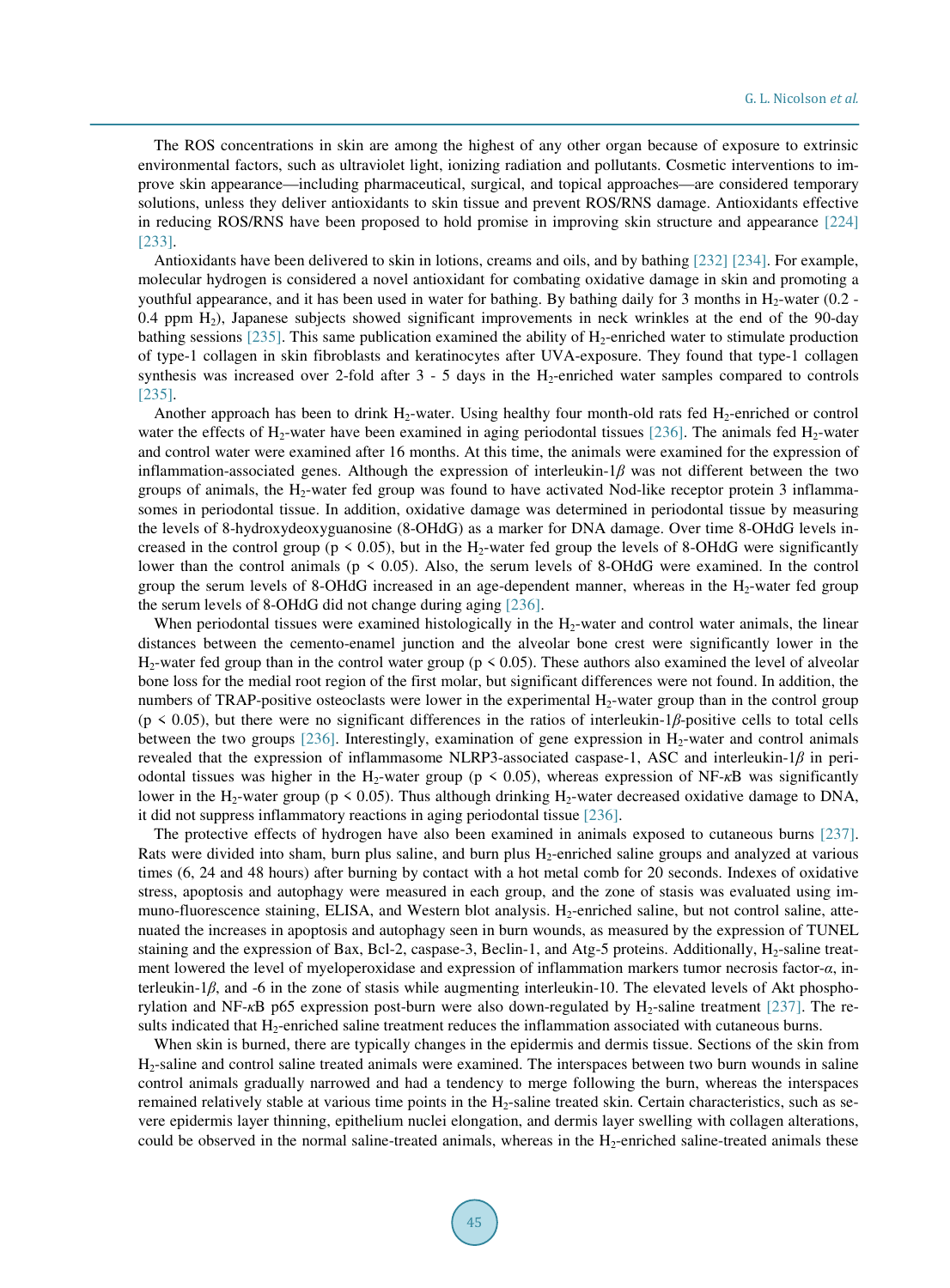changes were alleviated over time [\[237\].](#page-37-17)

Lipid peroxidation was also examined in the animals after burning their skin [\[237\].](#page-37-17) Skin tissue homogenates from the burn wounds reacted with thiobarbituric acid-reactive species (TBARS), a method that has been used to determine the malondialdehyde (MDA) levels. Tissue superoxide dismutase (SOD), glutathione peroxidase (GSH-Px) and catalase (CAT) activities were also evaluated to determine the oxidative stress status in the skin tissues of burn wounds. The burn-induced increases in MDA were reduced in the animals treated with  $H_2$ -saline, while the activities of endogenous antioxidant enzymes were significantly increased. The results indicated that H2-enriched saline treatment attenuates burn-induced oxidative damage in the burn-wounded tissue of rats by inhibiting oxidative stress and increasing the activities of endogenous antioxidant enzymes [\[237\].](#page-37-17)

Pressure ulcers are a routine problem in long-term hospitalization of aged patients. Li *et al.* [\[238\]](#page-37-18) examined the effects of H<sub>2</sub>-water in 22 elderly Japanese patients (mean =  $86.7 \pm 8.2$  years) with pressure ulcers. The purpose of this study was to clarify the clinical effectiveness of  $H_2$ -water given by tube feeding. All patients received routine care treatments for pressure ulcers in combination with  $H_2$ -water (600 mL per day) for partial moisture replenishment. Routine care included: ointment, gauze dressing, wrapping, and bed-pad use after washing by the acidic water disinfection. Pressure relief modalities and nutritional support were also employed. The 22 patients were divided into two groups: an effective care group (EG,  $n = 12$ ) and a less effective group  $(LG, n = 10)$  according to the outcomes of endpoint evaluation and healing criteria. Pressure ulcer hospitalization days in EG patients were significantly shorter than in LG (113.3 days versus 155.4 days,  $p \le 0.05$ ), and the reduced rate was approximately 28.1% less. In both the EG and LG groups the wound size reductions (91.4% and 48.6%, respectively) were statistically significant with the intake of H<sub>2</sub>-water ( $p \le 0.05$ ). The results demonstrated that H2-water intake via tube feeding reduced wound size in hospitalized elderly patients with pressure ulcers [\[238\].](#page-37-18)

## **14. Hydrogen in Reproductive Tissues, Pregnancy, Neonatal Development and Newborns**

For successful reproduction healthy gametes (haploid cells) are necessary. The process of gamete formation takes place in the male and female gonads following meiotic cell divisions in the testis and ovaries. Oxidative stress during gamete formation is a potential risk and can lead to problems in fertility [\[239\]](#page-37-19)[-\[243\].](#page-38-1) Bearing this in mind, hydrogen treatment has been used experimentally to reduce oxidative stress in both sexes.

Experiments performed in animal models have shown that H<sub>2</sub>-enriched saline can protect rats and mice testis against oxidative stress that occurs during ischemia/reperfusion injury or oxidative stress induced by nicotine [\[244\].](#page-38-2) Ischemia/reperfusion injury in testis can also be produced by torsion-detorsion movements, which causes irrigation to testes to be diminished. Administration of  $H_2$ -enriched saline (5 ml/Kg) by intraperitoneal injection immediately after the injury reduced the testis levels of several oxidative markers, such as superoxide dismutase and MDA, compared to those animals in which no treatment was given [\[244\].](#page-38-2)

Cigarette smoking and nicotine exposure, a common worldwide problem, also increases oxidative stress. By mechanisms that are still not clear, it has been shown that long-term nicotine exposure related to cigarette smoking increases oxidative stress in testis [\[245\].](#page-38-3) Mice with nicotine-induced oxidative damage in testis treated with long-term H<sub>2</sub>-enriched saline (6 ml/Kg) showed reduced damage in their gonads [\[244\].](#page-38-2)

Other factors can also damage sperm. For example, sperm cells in gonads are especially susceptible to radiation. One of the mechanisms implicated in radiation damage to testes is the production of hydroxyl radicals [\[246\].](#page-38-4) Use of  $H_2$ -saline pretreatment in mice exposed to ionizing radiation resulted in diminished radiation damage, such as reductions in lipid peroxidation, oxidation of proteins, and DNA damage, in testicular tissue. The number and quality of sperm after hydrogen treatment was also improved, and this has been related to reduced oxidative damage [\[247\].](#page-38-0) For example, the production of •OH in sperm, as monitored by spin-trapping methods, was diminished up to 80% by suspending them in media containing 0.8 mM H2. In addition, apoptotic morphological modifications as well as chemical changes characteristic of apoptosis (measured by TUNEL terminal deoxy-nucleotidyl-transferase-mediated dUTP nick-end labeling) were reduced by  $40\%$  after H<sub>2</sub> treatment. In addition, daily sperm production and their quality can be evaluated by staining with WR-2721 [*S*-2-(3-aminopropylamino)ethyl phosphorothioic acid], and high-quality sperm could be increased up to 30% after exposure to ionizing radiation and treatment with hydrogen compared to radiation alone [247].

An essential factor in male fertility is sperm motility. Sperm motility, which can be assessed by Computer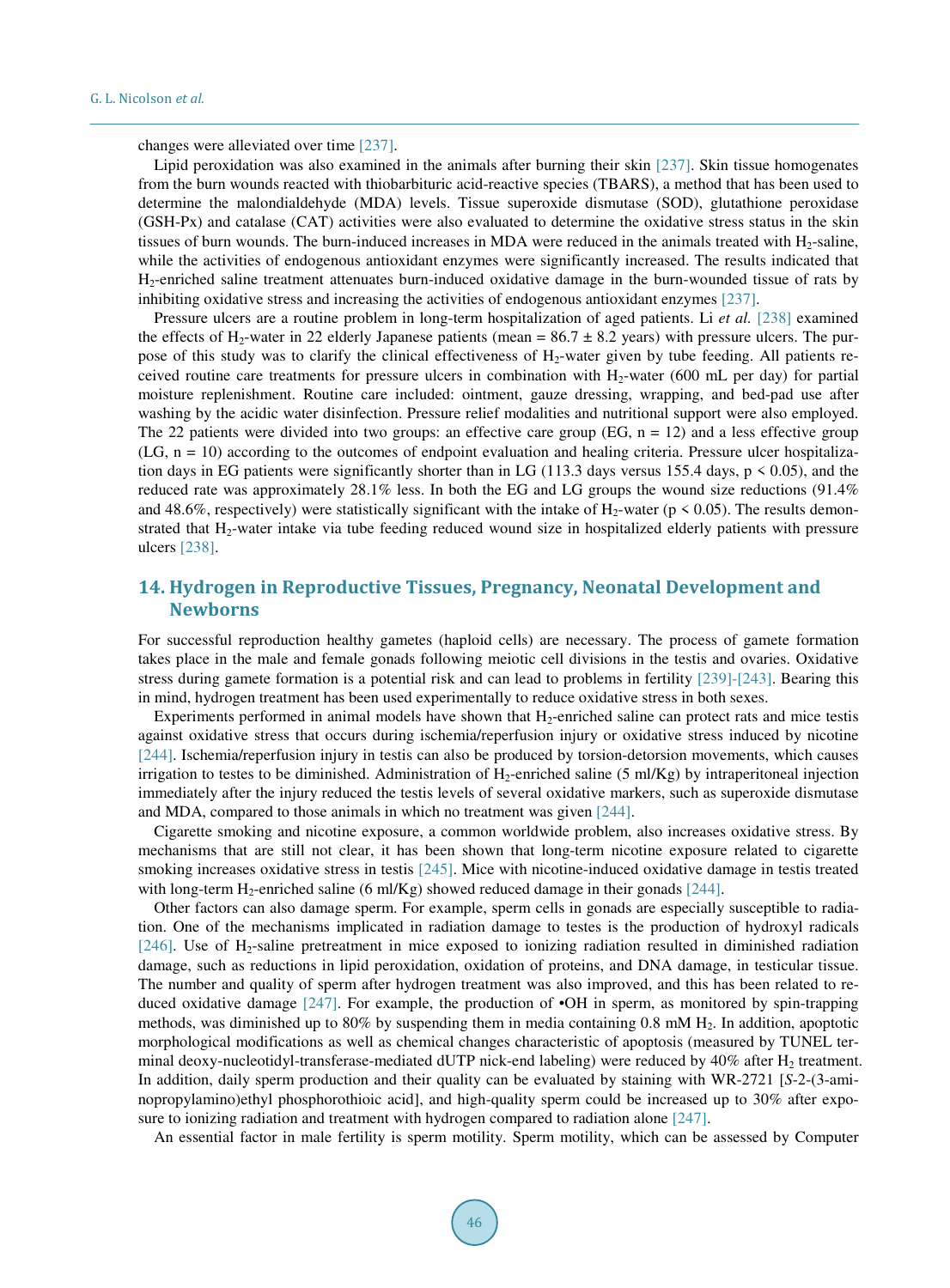Assisted Sperm Analysis, can be used to predict male fertility [\[248\]](#page-38-5) [\[249\].](#page-38-6) Oxidative stress can diminish both sperm motility and fertility [\[250\]](#page-38-7) [\[251\].](#page-38-8) However, after hydrogen exposure, the forward motility of human sperm was found to increase from 17.5% to 40% after treatment with hydrogen for 30 minutes. This increase in motility of the hydrogen-treated sperm was also preserved in treated and frozen sperm, in comparison with nitrogen-treated controls. In agreement with this finding, exposure to hydrogen also restored and improved mitochondrial potential, as evaluated by fluorescent redox dyes, indicating that hydrogen could be a promising new therapy for male infertilit[y \[252\].](#page-38-9)

During embryo development and pregnancy, oxidative stress can lead to different tissue alterations and newborn diseases [\[253\]](#page-38-10) [\[254\].](#page-38-11) The use of hydrogen as a possible therapeutic approach for diseases during pregnancy has been tested *in vitro* with trophoblast cell lines (JAR, JEG-3) [\[255\].](#page-38-12) This is important, as treatments with antioxidant vitamins (C and E) have been shown to be detrimental on placental function, as determined by decreased cell viability, decreased secretion of hormones and increased production of tumor necrosis factor-*α*. In contrast to vitamins, hydrogen does not cause any detrimental effects. Moreover, molecular hydrogen promoted the secretion of human chorionic gonadotrophin (hCG) by these cells, suggesting that hydrogen might be a suitable antioxidant for the management of diseases, such as preclampsia during pregnancy [\[255\].](#page-38-12) The administration of hydrogen to pregnant rats has been reported to be beneficial for ischemia/reperfusion injury and hippocampal damage in fetal rats [\[256\].](#page-38-13) In these animals, ischemia/reperfusion injury was performed by transient occlusion of the bilateral utero-ovarian arteries. Two days before the operation to evaluate fetal damage and placental status rats drank  $H_2$ -enriched water. When  $H_2$ -enriched water was administered to the rats, their placenta showed less evidence of oxidative damage, and in the fetal tissues less neuronal damage was found in CA1 and CA3 hippocampal regions. Oxidative stress markers were also ameliorated when  $H_2$ -enriched water was given to the rats. These studies suggest that hydrogen intake by pregnant mothers may prevent hippocampal damage produced by ischemia/reperfusion injury in the offspring [\[256\].](#page-38-13) 

Newborns have a high risk of excess oxidative stress during birth and in the first previous and post-partum months due to an increased rate of hypoxia or ischemia [\[257\].](#page-38-14) With that rationale in mind, several experiments in animal models have been performed in neonates. The first series of experiments performed in 2009 showed that hydrogen gas is not effective when there is moderate or severe hypoxia and ischemia in neonatal rats [\[258\].](#page-38-15) If there is any asphyxia during birth, neurovascular dysfunction is seen shortly after in an event known as delayed neurovascular dysfunction [\[259\].](#page-39-0) Hydrogen-treated newborn pigs showed less cerebrovascular reactivity of pial arterioles compared to those that received no treatment after asphyxia. Thus hydrogen had a neuro-protective effect during these accidents of birth [\[259\].](#page-39-0) 

Hemorrhage of the germinal matrix (GMH) is a neurological disease associated with low-weight premature birth leading to hydrocephalus, cerebral palsy, and mental retardation [\[260\]](#page-39-1) [\[261\].](#page-39-2) The occurrence of the disease is related to oxidative stress [\[262\].](#page-39-3) The inhalation of hydrogen gas early after neonatal GMH reduced the incidence of cerebral palsy and mental retardation in treated rats [\[263\].](#page-39-4) This was evaluated at juvenile stages. Brain atrophy, splenomegaly and cardiac hypertrophy were also normalized one month after injury. These results suggest that the inhalation of hydrogen gas in low-weight premature neonates could be an important method for reducing GMH and its consequences [\[263\].](#page-39-4) 

Finally, necrotizing enterocolitis (NEC, inflammation and death of intestinal tissue) can also be observed after premature birth, leading to increased mortality [\[264\].](#page-39-5) In rat models of this disease it has been shown that the administration of hydrogen-rich saline to neonates is an effective way to protect premature neonates from NEC, which usually takes place two weeks after premature birth [\[265\].](#page-39-6) NEC can be induced in neonate rats by formula feeding plus asphyxia and cold stress. In this animal experiment the neonates were administered hydrogen intraperitoneally with H<sub>2</sub>-enriched-saline (10 ml/Kg) or normal saline before asphyxia was induced twice daily in 10 min periods. Monitoring of rat neonates continued up to 96 hours after birth and then several indicators of injury by NEC, such as body weight, histological NEC score, survival time, malondialdehyde anitoxidant capacity, inflammatory mediators, and integrity of the mucoses, were evaluated. On average,  $H_2$ -enriched saline pretreatment reduced the damage scores by an average of 40%. With hydrogen pretreatment the survival rate was increased by 172% (from 25% to 68%) [\[265\].](#page-39-6)

## **15. Hydrogen in Inflammatory Diseases**

Inflammation is an innate cellular and humoral response that takes place in a multicellular organism after an in-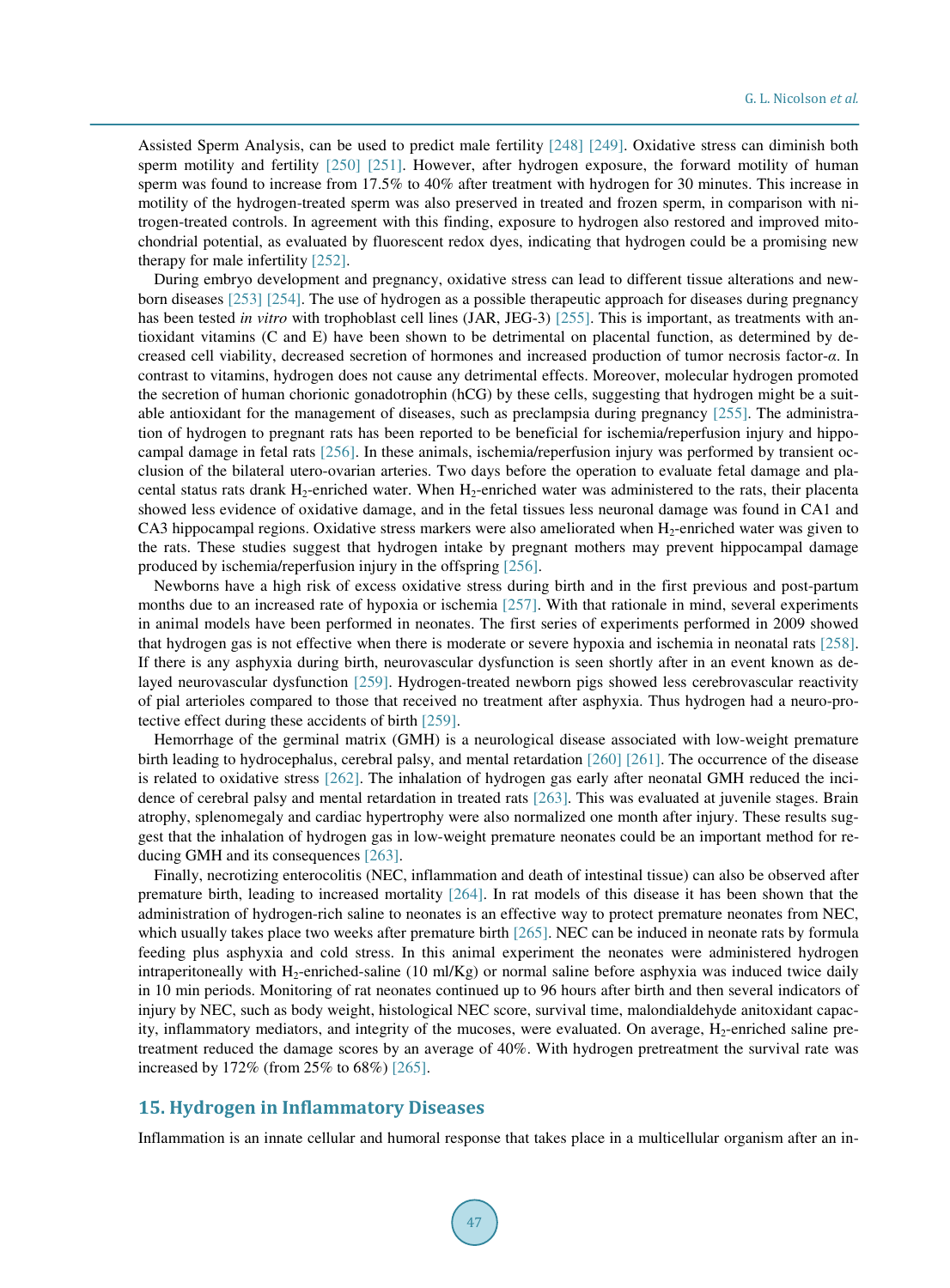jury in an attempt to restore the organism to its preinjury state by removing one or more injurious agents, repairing injured tissue, or both [\[266\].](#page-39-7) More than the timing of the response, it is the nature of the inflammatory cells that are immediately involved in the inflammatory response and its resolution after an injury to tissue that classifies inflammation as either acute or chronic. An early marker of an acute inflammatory response is the adhesion of neutrophils to the vascular endothelium or blood vessels, a phenomenon known as "margination." Acute inflammation is almost totally resolved by tissue response to the injuring agent. In contrast, chronic inflammation is characterized by its persistence or lack of resolution when the response is unable to overcome the effects of the injuring agent [\[266\].](#page-39-7) Both inflammatory processes are important mechanisms of defense against injuries, and they are associated with increased levels of ROS and RNS generated by the respiratory bursts of immune cells related to the inflammatory response. The increase of ROS/RNS species has two consequences: 1) oxidative/nitrosative modifications of biomolecules, and 2) the reversible triggering of ROS/RNS signaling cascades that strongly modulate the inflammatory response [\[267\]](#page-39-8) [\[268\].](#page-39-9) Inflammation can also be classified with regard to the nature of the injuring agent. For example, it can be the result of a biological or non-biological event, such as an infectious inflammation or a sterile inflammation (trauma, chemicals, ischemia/reperfusion) [\[267\].](#page-39-8)

Hydrogen has been used to treat both biological and non-biological inflammation. For example, studies with zymosan treatment or using sepsis as a model have utilized hydrogen treatment. Zymosan is a glucan polysaccharide usually found in fungus, and it has been used to promote generalized inflammation in animal models. The inhalation of  $2\%$  H<sub>2</sub> gas in mice for 1 - 6 hours post-zymosan injection improved the survival rate at day 14 after the injection from 10% to 70% [\[43\].](#page-28-4) The organ damage, as monitored by multiple biomarkers, such as aminotransferases, urea, and creatinine, as well as histopathological organ studies, was significantly reduced in all cases after  $H_2$  gas inhalation. Additionally, it was found that inhalation of  $H_2$  gas decreased oxidative products and proinflammatory cytokines, while it increased antioxidant levels [\[43\].](#page-28-4) Another form of acute inflammatory response, sepsis, has been discussed in another section of this review. It is interesting that H<sub>2</sub>-enriched saline stimulates recovery of generalized organ function in rat models of polymicrobial sepsis, resulting in decreased proinflammatory responses, oxidative stress, and apoptosi[s \[269\].](#page-39-10)

General Inflammation can be observed during allogeneic hematopoietic stem cells transplantation in hematological diseases undergoing acute-graft-versus-host disease (aGvHD). This complication is often lethal, and it decreases the efficacy of therapy and worsens prognosis in these patients. Inflammatory agents, such as cytokines, including interleukin-6 and ROS (such as hydroxyl radicals), play critical roles in GvHD. As previously discussed in this review, hydrogen lowers the expression of pro-inflammatory agents and acts as a powerful scavenger for hydroxyl radicals. Experiments done with bone marrow transplantation in mice with the complication of GvHD showed that exposure to hydrogen-rich saline solutions after transplantation results in an increase in the survival rate and improvements in all biomarker scores used for monitoring GvHD [\[270\].](#page-39-11)

Autoimmune disorders occur when the immune system of an organism attacks and destroys healthy body tissue by mistake. More than 80 types of autoimmune disorders have been described [\[271\].](#page-39-12) Patients may have several autoimmune disorders at the same time. Though the ultimate causes of autoimmune disorders remain unknown, it is believed that this disorder is related to certain individuals as well as unique antigens from bacteria, viruses, and fungi that can confuse the normal responses of the immune system and result in recognition of self as foreign. The results of this can be an immune attack on self-antigens and promotion of inflammatory reactions, leading to destruction of body tissue, changes in organ function or abnormal growth of tissues [\[272\].](#page-39-13)

Among the more common autoimmune conditions, rheumatoid arthritis (RA) is a systemic autoimmune disease characterized by joint dysfunction. The joints affected are usually symmetrical, involving hands, knees and other joints, with symptoms often being the most severe in the morning. RA causes pain, swelling, and stiffness in the joints, and in time this may cause severe joint damage, loss of function, and eventual disability. The disease can last from months to a lifetime, and symptoms may improve and then worsen over time. At variance with osteoarthritis, which is limited to the joints, RA is a systemic disease that involves other body systems. Over time, both forms of arthritis can coexist in the same patient [\[273\].](#page-39-14) As an example of a systemic manifestation, RA is also associated with an increased risk of atherosclerosis and cardiovascular disease [\[274\].](#page-39-15) 

Chronic inflammation and increased ROS/RNS production with a central role for the hydroxyl radical in RA have been proposed to explain the destruction of bone and cartilage, two of the most common sites of damage in most types of RA. Clinical groups in Japan have been pioneers in studying the possible therapeutic use of hydrogen in RA patients. For example, a pilot study performed in Japan with 20 RA patients showed that drinking daily 530 ml of H<sub>2</sub>-enriched (5 ppm) water for a total of 8 weeks resulted in the reduction of biomarkers of RA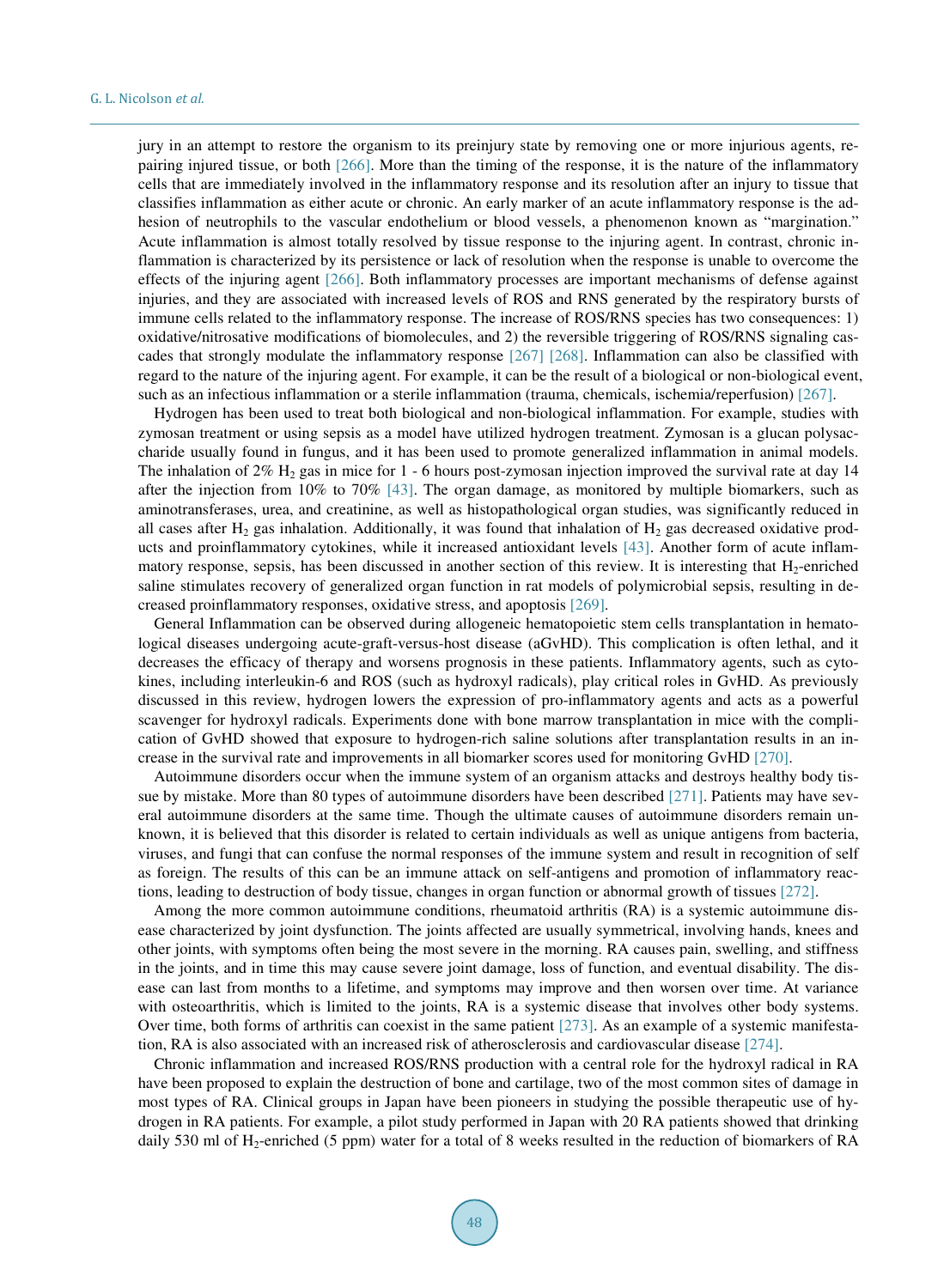damage, such as urinary 8-hydroxydeoxyguanine (8-OHdG) and DAS28 (C-reactive protein), of 14.3% and 21.1%, respectively, after one month ( $p \le 0.05$ ). After two months of consuming hydrogen-enriched water, urinary 8-OHdG was stable and DAS28 showed a further decline of  $20.41\%$  (p  $\leq 0.05$ ). Interestingly, after hydrogen treatment in 5 of the patients with early manifestations of RA, 4 of them showed complete remission of the disease, becoming symptom-free with no further evidence of elevations in biomarkers of the disease [\[274\]](#page-39-15) [\[275\].](#page-39-16) Treatment with hydrogen also proved useful in preventing RA-related atherosclerosis [\[274\].](#page-39-15)

Additional clinical trials with RA patients were also demonstrative. A double-blind, placebo-controlled trial in 24 patients receiving 500 ml/day of H<sub>2</sub>-enriched (1 ppm) saline intravenous infusions for 5 days during a 4-week period showed the impact on biomarkers for RA, such as urinary 8-OHdG, DAS28, tumor necrosis factor-*α*, interleukin-6, and matrix metalloproteinase-3. There was a 30% reduction in DAS28 in the hydrogen treatment group compared with placebo after a 4-week period of treatment ( $p \le 0.05$ ). The placebo-control patients showed no change in the levels of DAS28. Additionally, interleukin-6, matrix metalloproteinase-3 and urinary 8-OHdG were also reduced by 37.3%, 19.2% and 4.7%, respectively, in the hydrogen treatment group ( $p \le 0.05$ ). In contrast, the levels of interleukin-6 and matrix metalloproteinase-3 increased in the placebo group by 33.6% and 16.9%, respectively (p < 0.05). Tumor necrosis factor-*α* levels did not change significantly in the H<sub>2</sub>-saline or placebo groups [\[276\].](#page-39-17)

There are also other conditions associated with RA. For example, skin lesions like psoriasis are often observed in RA patients. The administration of  $H_2$ -enriched (1 ppm) saline by intravenous infusion, drinking  $H_2$ enriched water (5 ppm), or using  $3\%$  H<sub>2</sub> gas inhalation over a period of 4 weeks improved all of the symptoms of psoriasis (psoriasis area severity index, PASI, or biomarkers DAS28 and interleukin-6) by an average of 20% in three patients ( $p < 0.05$ ). The psoriatic lesions almost disappeared in all of the patients treated with hydrogen [\[277\].](#page-39-18) 

Hydrogen treatment has also been tested in molecular and general models of inflammation in animals. It has been shown that hydrogen interferes with nitric oxide (NO) pathways that have been implicated in the generation of peroxynitrites. In particular, the lipopolysaccharide/interferon-*γ*-induced NO production in murine macrophage RAW264 cells was reduced upon hydrogen exposure. This result, in turn, was associated with a reduction of the inducible isoform of nitric oxide synthase (iNOS). Treatment with  $H_2$  inhibited lipopolysaccharide/ interferon-*γ*-induced phosphorylation of the apoptosis signal-regulating kinase 1 (ASK1) and its downstream signaling molecules, such as p38 MAP kinase, JNK, and I*κBα*. Drinking H<sub>2</sub>-water also ameliorated the levels of anti-type II collagen antibody-induced arthritis in mice (an animal model for human RA) [\[278\].](#page-39-19) 

Injection of carrageenan polysaccharides into mice paws can generate acute inflammation with edema, presence of lipopolysaccharide-activated macrophages, secretion of tumor necrosis factor-*α* by macrophages and infiltration of neutrophils [\[279\].](#page-40-0) All these parameters were mitigated by an average of 40% after 4 hours of injection of H<sub>2</sub>-enriched saline (2.5 to 10 ml/Kg) ( $p < 0.05$ ) [\[279\].](#page-40-0) Consumption of H<sub>2</sub>-water by mice also improved lipopolysaccharide-induced neuroinflammation [\[280\].](#page-40-1) Molecular hydrogen reduced the symptoms promoted by lipopolysaccharide injection. It was also associated with promotion of anti-inflammatory gene expression, such as down-regulation of tumor necrosis factor-*α*, up-regulation of interleukin-10 and general regulation of cytokine expression towards anti-inflammatory profiles. The results showed that in addition to its role in reducing the oxidative stress during inflammation, hydrogen is also beneficial in promoting changes in the expression of the modulatory agents of inflammation  $[280]$ . In cell culture,  $H_2$  is also able to promote the expression of the gene heme-oxygenase-1 (HO-1). This result demonstrated that  $H_2$  contributes to the anti-inflammatory effect in lipopolysaccharide-stimulated macrophages (RAW 264.7) by inducing the expression of anti-inflammatory molecules [\[281\].](#page-40-2)

During inflammation the endothelia of blood vessels suffer dramatic changes, such as leukocyte conglutination and endothelium permeability. In lipopolysaccharide-treated vein endothelial cells it was observed that H2-rich media promoted reductions in vascular cell adhesion protein (VCAM-1), intercellular adhesion molecule-1 (ICAM-1), and E-selectin levels, as well as trans-endothelial electrical resistance. This indicated that hydrogen can reduce the increased permeability of endothelial cells found during lipopolysaccharide-induced inflammation. In addition, the expression of VE-cadherin, which diminishes the permeability of the endothelium, was also increased  $[282]$ . Consistent with these results, it was shown recently that  $H_2$  is able to inhibit the adhesion of monocytes and polymorphonuclear neutrophils to endothelia, while the expression levels of the proinflammatory marker Rho-associated coiled-coil kinase (ROCK) were diminished by the hydrogen-enriched medium [\[283\].](#page-40-4)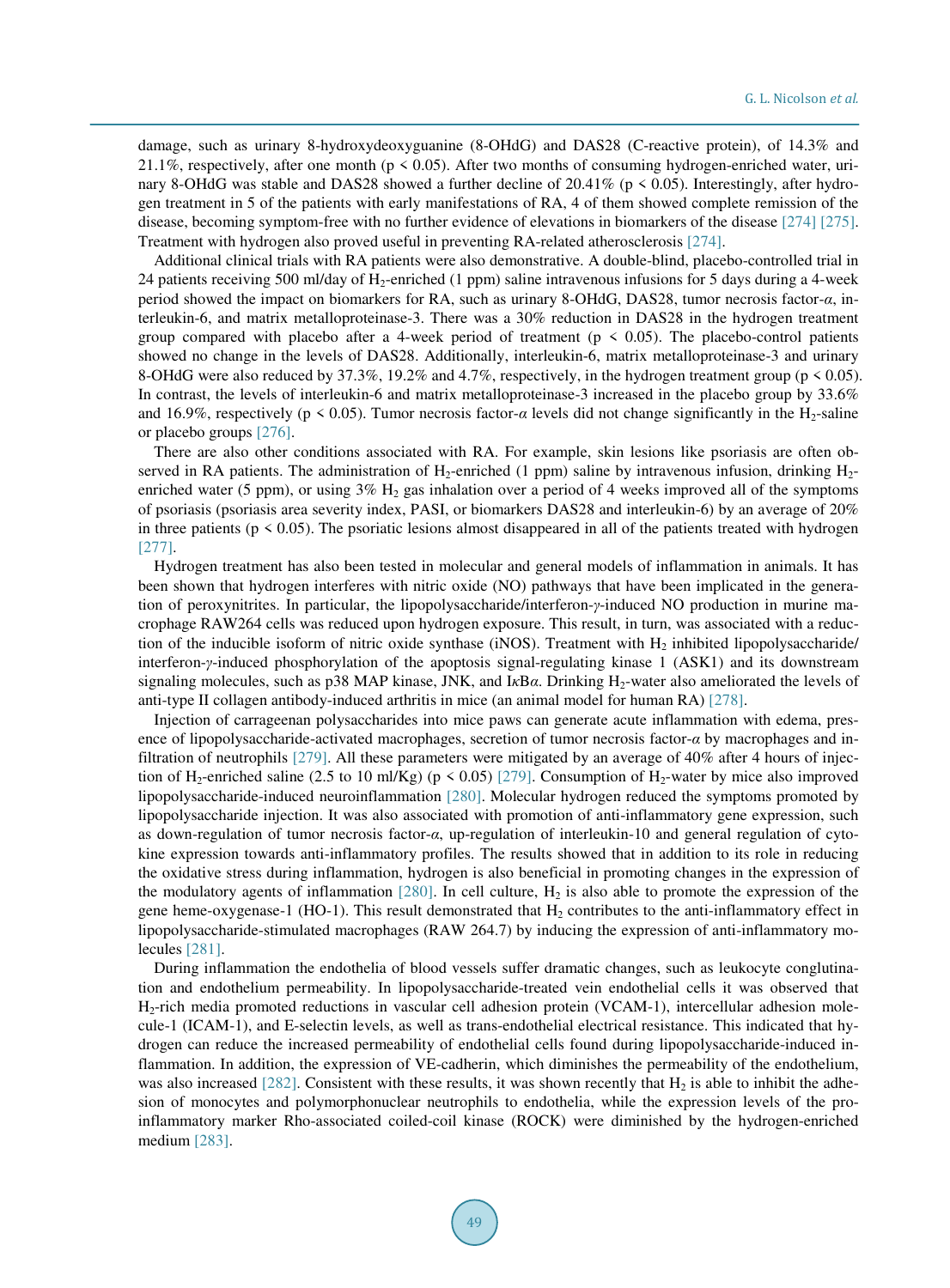The role of hydrogen in reducing inflammation in specific organs has also been studied in detail in several animal models. At the gastrointestinal level, it has been reported that hydrogen-rich saline has a protective effect, for example, in ulcerative colitis in rats induced by acetic acid [\[284\].](#page-40-5) Intraperitoneal administration of hydrogen in  $10 - 20$  ml/Kg of H<sub>2</sub>-enriched saline solutions for a period of 2 weeks diminished various macroscopic and microscopic indicators of colonic mucosal damage. An interesting aspect of this work is that it also demonstrated that, in addition to its antioxidant role, hydrogen inhibited the expression of vascular endothelial growth factor [\[284\].](#page-40-5) In neonatal rat models, it has been shown that hydrogen-rich saline reduced the incidence of necroziting enterocolitis (NEC) from 85% to 54.5%, while increasing the survival rate from 25% to 68.2% (p  $\leq 0.05$ ) [\[265\].](#page-39-6) Hydrogen-rich saline also inhibited the expression of pro-inflammatory mediators, such as iNOS, tumor necrosis factor-*α*, interleukin-6 and lipid peroxidation, while enhancing the total antioxidant capacity [\[265\].](#page-39-6) Hydrogen-rich saline and water were also effective in reducing gastric inflammation induced by aspirin or acute peritonitis in rats [\[285\]](#page-40-6) [\[286\].](#page-40-7)

Inflammation of critical glands for digestion and metabolism, such as the liver and pancreas, have also been reported to be treatable with hydrogen. Regarding the liver, it is well established that reducing oxidative stress improves the prognosis in acute and chronic hepatitis [\[287\].](#page-40-8) Studies with hydrogen have also been performed in humans infected with hepatitis B [\[288\].](#page-40-9) In one study, 30 patients drank H<sub>2</sub>-enriched water (1200 - 1800 ml/day, twice a day), for 6 weeks. After that period of time oxidative stress markers were measured and the values were compared with those before treatment and with patients who drank normal water. All of the oxidative stress markers were significantly reduced in all the patients who drank  $H_2$ -enriched water ( $p \le 0.01$ ). However, the authors reported that the results relating to liver function and hepatitis B virus DNA levels were inconsistent, especially after long-term treatments [\[288\].](#page-40-9) Biomarkers of acute pancreas inflammation in rats, induced by taurocholate, were significantly improved by intravenous injection of hydrogen-rich saline ( $p \le 0.05$ ). Some of the markers explored were Serum tumor necrosis factor-*α*, interleukin-6, and interleukin-18 [\[289\].](#page-40-10) In the pancreas, H2-enriched saline reduced the histopathological score as well as the levels of malondialdehyde (MDA), myeloperoxidase (MPO) contents and the expression of tumor necrosis factor-*α* and intercellular adhesion molecule-1 mRNAs [\[289\].](#page-40-10) It has also been reported in mice that hydrogen-rich saline inhibits the activation of the NLRP3 inflammasome, while ameliorating acute pancreatitis [\[290\].](#page-40-11)

At the cardiorespiratory level, hydrogen has been used to treat specific inflammation of the heart and lungs. Inflammation in the heart, as a result of ischemia/reperfusion injury, has been discussed in the corresponding section in this review. It has also been tested in rat models of regional myocardial ischemic reperfusion injury. Hydrogen-enriched saline solutions diminished the levels of biomarkers of inflammation, such as neutrophil infiltration, 3-nitrotyrosine, myeloperoxidase activity, tumor necrosis factor-*α*, interleukin-1*β* and the expression of ICAM-1. Consistent with this, heart function parameters also improved in rats treated with hydrogen-enriched saline [\[82\].](#page-30-0)

Recently, it has been reported that hydrogen-rich saline alleviates symptoms in rats with severe burns and inflammation with delayed resuscitation [\[291\].](#page-40-12) The mortality rate, cytokine levels, and oxidative stress biomarkers were all improved after treatment with  $H_2$ -enriched saline. A likely intermediary signal in this process was the inhibition of the nuclear factor NF-*κ*B [\[291\].](#page-40-12)

Oxidative stress also plays a key role in chronic obstructive pulmonary diseases (COPD). It has been hypothesized that the inhalation of hydrogen may improve lung function in COPD [\[292\].](#page-40-13) It has been shown in murine models of asthma that H2-enriched saline reduces airway remodeling and inflammation via inhibition of the NF-*κ*B transcription factor pathway [\[293\].](#page-40-14)

Regarding urinary tract inflammation, hydrogen solutions have been used in patients with interstitial cystitis and painful bladder syndrome (IC/PBS). In this study, 30 patients were mostly female, of average age 64 years, with stable clinical scores for IC/PBS lasting more than 12 weeks. They were treated with  $H_2$ -enriched water or placebo for 8 weeks. Although hydrogen intake did not change significantly the IC/PBS clinical scores during the study, there were improvements in pain perception in 11% of the patients [\[294\].](#page-40-15)

Maternal inflammation is a critical determinant in preterm births, yielding respiratory malfunction in premature infants. This has been studied in pregnant rats where maternal inflammation was induced by intraperitoneal injection of lipopolysaccharide. Hydrogen-enriched water administered 24 hours before lipopolysaccharide injection diminished the biomarkers related to inflammation, oxidative damage, and apoptosis in comparison with those rats that had liposaccharide-induced inflammation without hydrogen treatment [\[112\].](#page-31-8)

It has also been reported that use of  $H_2$ -enriched saline in mice protects immune system function and spleen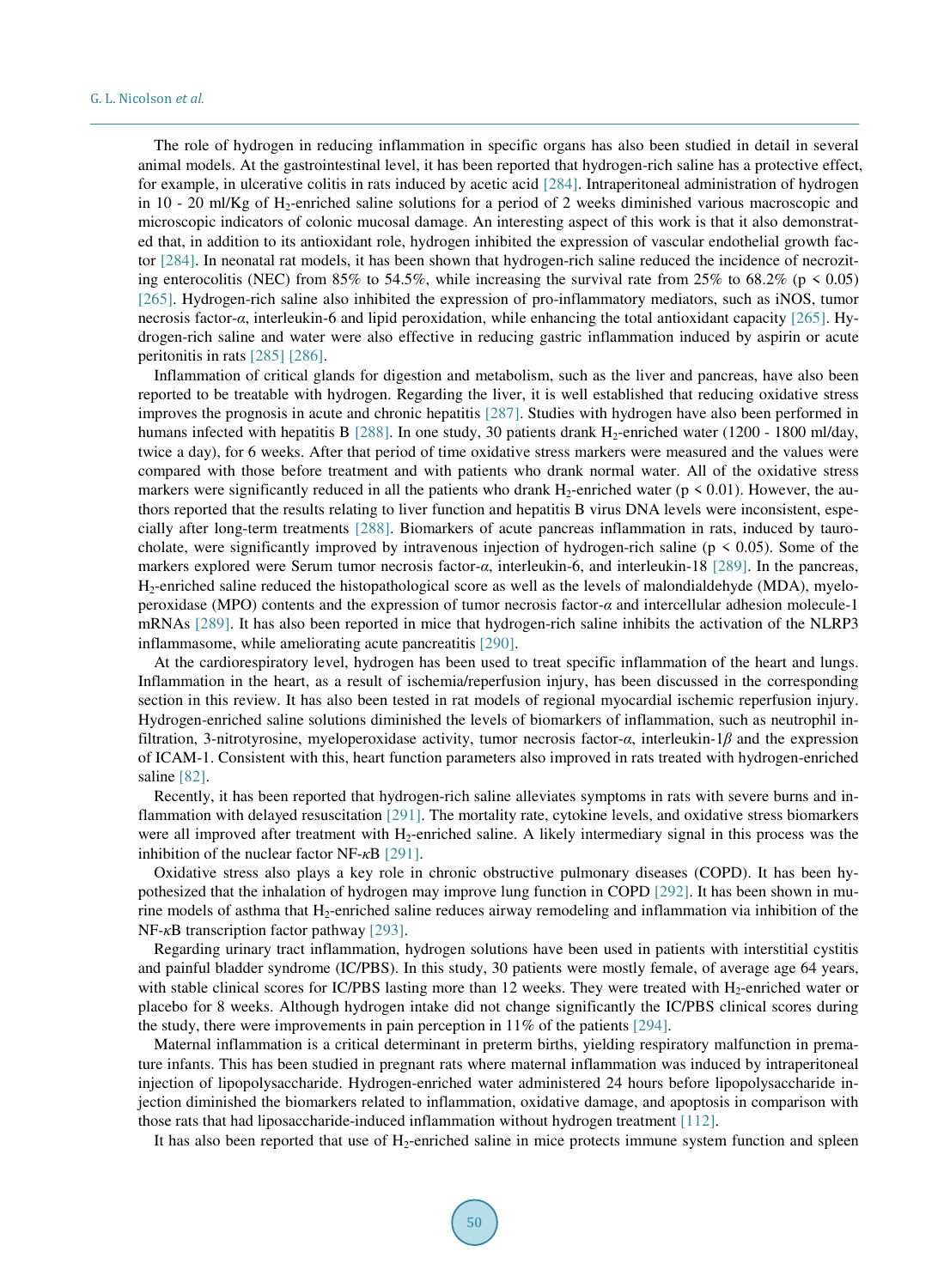inflammation induced by radiation. Biomarkers of oxidative stress, inflammation, apoptosis and immune response capacity were all improved after hydrogen-enriched saline administration [\[295\].](#page-40-16)

## **16. Hydrogen in Injuries**

Injuries can cause damage to the body, organs, tissues, or cells, and can be produced by physical, chemical or biological means. An important cause of injury worldwide is body trauma, leading to disability or death [\[296\].](#page-40-17) Hydrogen has been experimentally used as an adjuvant to treat injuries in various organs of the body, particularly in the brain, lungs, kidney, retina, and glands, such as liver and pancreas.

Traumatic brain injury (TBI) is a major cause of mortality and disability among the young, and a major problem for modern society. Brain edema, blood-brain-barrier breakdown, and neurological dysfunction can be observed in TBI. In addition, acute TBI can be transformed into a chronic injury, and this is a risk factor for neurodegenerative diseases, such as Parkinson's and Alzheimer's diseases [\[296\].](#page-40-17) Experimental exposure of rats with TBI to inhalation of  $2\%$  H<sub>2</sub> gas from 5 min to 5 hours after the injury (or surgery to treat the damage) resulted in significant reductions in oxidative stress biomarkers and brain edema, blood-brain barrier breakdown and neurological dysfunction [\[126\]](#page-32-5) [\[127\].](#page-32-6) Mice with TBI induced by controlled cortical impact were also given H2-enriched water. Hydrogen-rich water reversed the brain edema by about one-half, blocked tau expression, attenuated the expression of inflammatory cytokines and restored the expression and activity of matrix metalloproteinase-2 and matrix metalloproteinase-9. In addition, ATP levels were restored, suggesting the hydrogenenriched water could be of benefit as a preventive agent to avoid neurodegenerative changes associated with acute TBI [\[297\].](#page-40-18)

Brain injury can also be observed after hemorrhages, such as subarachnoid hemorrhage (SAH). This condition is associated with neuronal apoptosis triggered by the nuclear transcription factor NF-*κ*B. In such cases, early brain injury plays a key pathogenic role for the development of SAH. Intraperitoneal injections of hydrogen-rich saline in rabbits significantly reduced post-SAH apoptosis, diminishing NF-*κ*B activity and other apoptosis biomarkers, such as Bcl-xL and caspase-3 [\[298\].](#page-41-0) Results obtained in rats treated with hydrogen-rich saline suggest that a protective role for hydrogen in SAH apoptosis could be explained using the Akt/GSK3*β* pathway [\[299\].](#page-41-1) A recent report emphasizes the critical role in SAH apoptosis due to the suppression of inflammatory responses through NF-*κ*B and NLRP3 inflammasomes [\[300\].](#page-41-2) Additional benefits of hydrogen treatment have also been reported in animal models for other types of brain injury, such as those promoted by cardiac arrest and cardiopulmonary resuscitation [\[128\],](#page-32-7) survival of retinal ganglion neurons after optic nerve crash [\[301\]](#page-41-3) and neuroin-flammation by sepsis [\[130\].](#page-32-9)

The lungs can be injured by a variety of mechanisms. Hydrogen-rich saline has been shown to reduce lung injury promoted by intestinal ischemia/reperfusion in rats. Hydrogen-rich saline treatment diminished neutrophil infiltration, lipid membrane peroxidation, NF-*κ*B activation, and increases in pro-inflammatory cytokines (interleukin-1*β* and tumor necrosis factor-*α*) in lung tissues, compared with controls without hydrogen treatment [\[103\].](#page-31-2) Lung injury produced by extensive burns [\[109\],](#page-31-14) irradiation [\[111\],](#page-31-7) or lipopolyscharide treatment [\[113\]](#page-31-9) are also ameliorated by hydrogen treatment in animal models (rats and mice). Acute lung injury (ALI) can also be observed during sepsis. Cecal ligation and puncture is a model for producing ALI. Hydrogen-rich saline treatment in this model for ALI improved significantly lung function and gas exchange, and diminished oxidative stress and inflammation biomarkers [\[302\].](#page-41-4) Early fluid resuscitation and hydrogen inhalation in rats injured by sepsis have also been shown to have less lung and intestinal injury [\[303\].](#page-41-5) Interestingly, nitric oxide inhalation has been used to treat ALI with moderate success. However, the adverse effects of production of some toxic free radicals (ROS and RNS) remain. Since hydrogen is a scavenger for ROS/RNS species, combination therapy with NO plus  $H_2$  in mice with ALI has been used to improve on the results of inhalation of NO alone [114].

Cigarette smoking is the leading cause of chronic obstructive pulmonary disease (COPD) and a major cause of lung injury worldwide. Oxidative stress is a key factor that determines abnormal mucus production in lung diseases promoted by cigarette smoking. Hydrogen-enriched saline pretreatment of rats by intraperitoneal injection before exposure to cigarette smoke diminished oxidative stress and proinflammatory biomarkers at the level of the pulmonary epithelia and lungs [\[112\].](#page-31-8) Histopathological measurements also indicated that hydrogenenriched saline pretreatment inhibits the cigarette smoke damage that induces abnormal mucus production and pulmonary epithelial injury. This effect was partially explained by the antioxidant properties of hydrogen and its ability to inhibit the expression of proinflammatory agents [\[304\].](#page-41-6) ALI produced by cigarette smoking is also at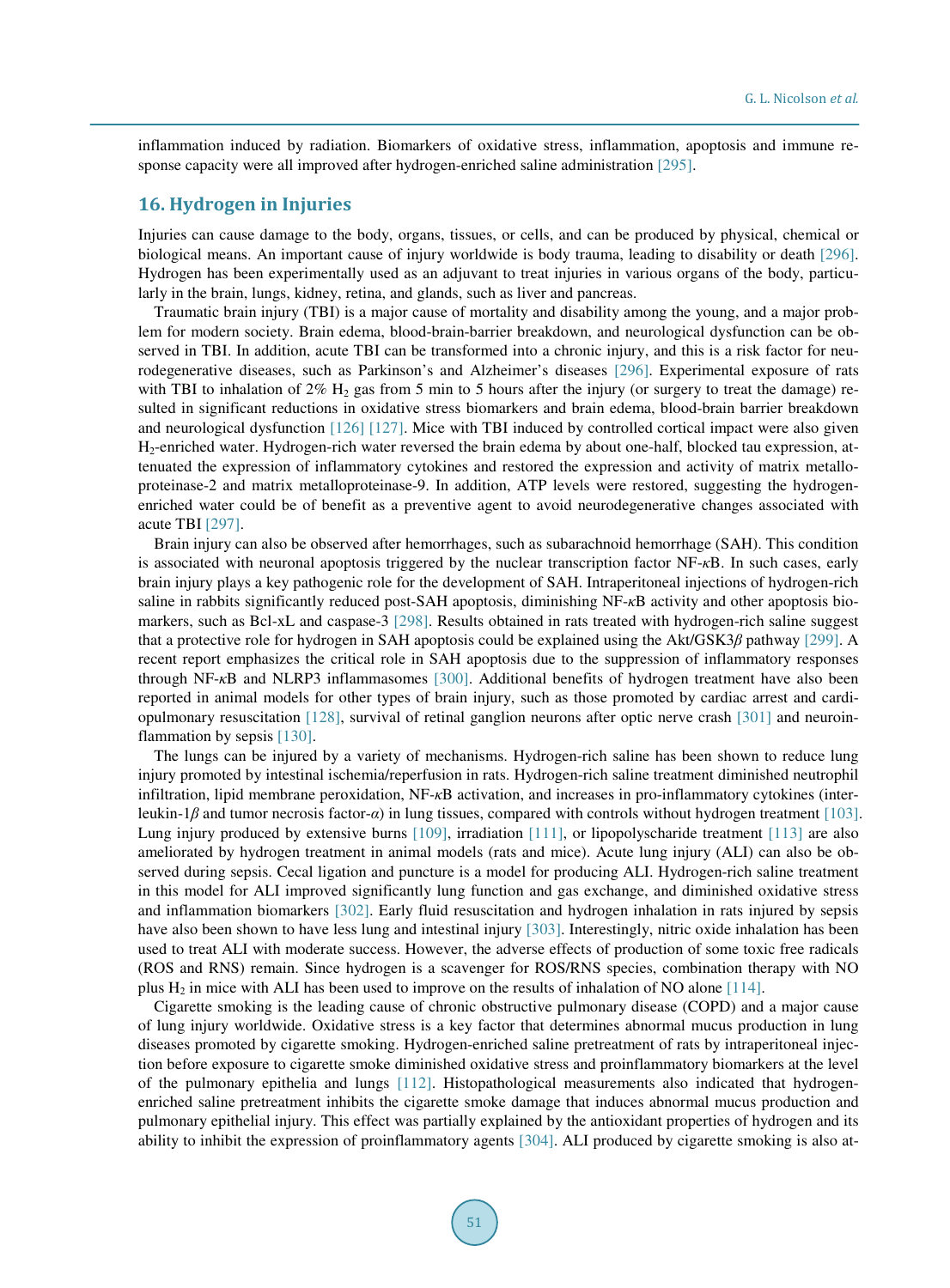tenuated by intraperitoneal injection of hydrogen-saline in rats, inhibiting the pro-apoptotic pathways as well [\[305\].](#page-41-7) Finally, the gaseous emissions of laser printers and photocopiers have been associated with pulmonary health problems in chronic fatigue syndrome patients because of lung injury. A series of metals and volatile organic compounds in toners are thought to be the cause. It has been hypothesized that hydrogen treatment could be of benefit in this occupational exposure [\[306\].](#page-41-8)

Kidney injury is a fairly common event and can be produced by a variety of mechanisms, such as chemotherapy associated with cancer, ureteral obstruction, hypertension, rhabdomyolysis, severe burns, contrast liquids for imaging techniques, pancreatitis, among other events. In chemotherapy, cisplatin is a widely used drug, but its application is limited by nephrotoxicity. Hydrogen-enriched water and hydrogen inhalation has been shown in mice to reduce kidney damage by cisplatin, without impairing the anti-tumor properties of cisplatin [\[47\].](#page-28-8) Carcinogens like ferric nitrilotriacetate promote the apparition of tumors in the kidney after renal injury. Consumption of hydrogen-enriched water by rats after intraperitoneal injection of ferric nitrilotriacetate alleviated kidney injury and the early promotion of tumors in the kidney. This effect was evaluated with histological and functional biomarkers for the kidney as well as biomarkers for oxidative stress and inflammation. The oxidative stress markers were all diminished by hydrogen consumption [\[336\].](#page-43-0) Hydrogen-rich saline (5 ml/Kg for ten days) also reduced renal injury scores promoted by unilateral ureteric obstruction in rats [\[307\].](#page-41-9)

Hypertension is a major cause of kidney injury worldwide. Oxidative stress is an important factor in hypertension and renal disease. In spontaneously hypertensive rats, drinking  $H_2$ -enriched water for 3 months alleviated renal injury by diminishing oxidative stress, as measured by the reduction of oxidative stress biomarkers. In addition, the pro-inflammatory biomarkers were also reduced by hydrogen ingestion. The results from this report suggest that the ingestion of hydrogen-enriched water is a promising strategy to reduce renal injury in hypertensive patients [\[308\]](#page-41-10) [\[309\].](#page-41-11) Another major cause of acute kidney injury (AKI) is rhabdomyolysis, which occurs with increased renal oxidative stress and inflammation [\[310\].](#page-41-12) Rhabdomyolysis can be induced in rats by intramuscular glycerol injections, and the effects of hydrogen can be assessed by measuring creatine-kinase levels. In this rat model renal function and histology were monitored by serum creatinine, urea and histologic analysis. Biomarkers for oxidative stress and pro-inflammatory responses were also measured in the kidney. The pretreatment of rats with either high or low doses of hydrogen-rich saline improved renal health and reduced the systemic biomarkers for oxidative stress and inflammation, suggesting a protective role for hydrogen in injury produced by rhabdomyolysis [\[310\].](#page-41-12)

AKI can also be found in severely burned patients or animals. Hydrogen-enriched saline treatment reduced the appearance of AKI in severely burned rats through the combined reduction of oxidative stress, proinflammatory cytokines, and apoptotic agents, as measured by a reduction of various biomarkers after  $H_2$ -enriched saline administration [\[311\].](#page-41-13) AKI can be observed by the use of contrast media and image analysis. In rats injected with loversol and inhibitors of prostaglandin and nitric oxide synthesis, AKI can be induced and monitored using the above methods. In this rat model, inhalation of hydrogen reduced the biomarkers of apoptosis and oxidative stress and reduced the induction of AKI [\[312\].](#page-41-14) AKI is also found during pancreatitis. A rat model for acute pancreatitis was developed by taurocholate injection. Using the pancreatitis model rats were injected with hydrogen-rich saline, and this was found to diminish oxidative stress and proinflammatory biomarkers in the kidney compared to untreated animals [\[313\].](#page-41-15)

In diabetic patients the retina can be injured causing diabetic retinopathy. Diabetic retinopathy is a major cause of blindness in developed countries [\[314\].](#page-41-16) Using rats a disease similar to Type I diabetes can be obtained by injection of streptozotocin. Hydrogen-rich saline (5 ml/Kg, 4 weeks) was intraperitoneally injected into streptozotocin-induced diabetic and control rats. Retinal apoptosis and vascular permeability biomarkers were assessed after hydrogen treatment and were reduced by the gas. The results suggested a potential use of hydrogen for the treatment of diabetic retinopathy [\[315\].](#page-42-0) 

Inflammation in the retina also produces tissue injury. Lipopolysaccharide-induced retinal microglia activation was explored, with and without hydrogen gas treatment in rats. Proinflammatory biomarkers were markedly reduced in the injured retina by the treatment of the rats with hydrogen gas, suggesting a role for the gas in the control of the expression of pro-inflammatory and pro-apoptotic agents [\[121\].](#page-32-15) Light can also promote retinal injury and degeneration through promotion of oxidative stress, and this damage can be monitored via electro-retinograms and histological scores [\[316\].](#page-42-1) Intraperitoneal injection of H2-enriched saline into rats improved retinal function and morphology after light-induced retinal damage [\[63\].](#page-29-3) Glaucomatous neurodegeneration is another major cause of retinal injury. Oxidative and nitrative processes play a key role in the pathogenesis of this dam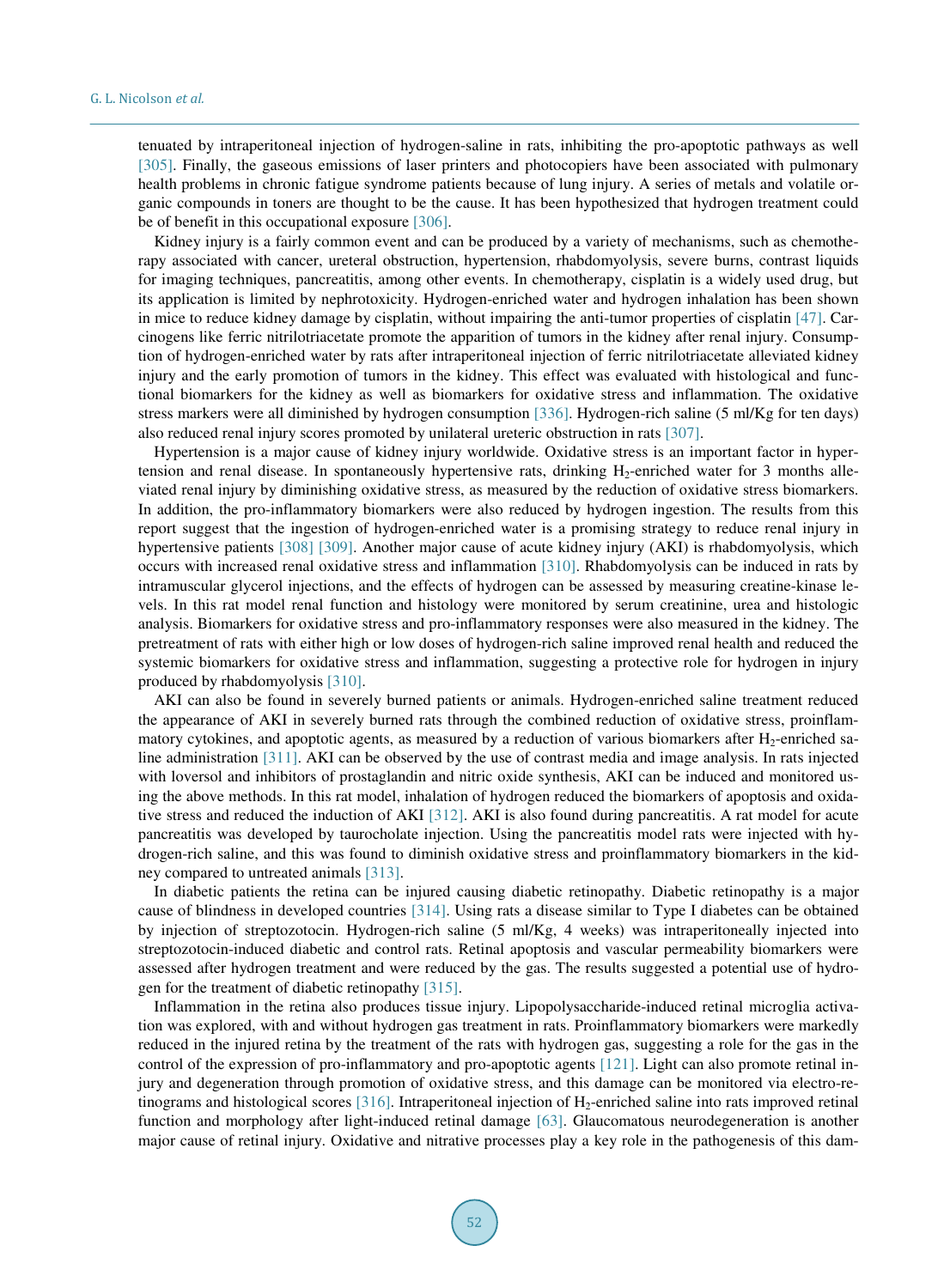age. Using cultured adult rat retinal cells that were exposed to increased oxidative stress by introducing the nitric oxide donor S-nitroso-N-acetylpenicillamine, the response of retinal cells could be examined in the presence or absence of hydrogen. In this experiment, hydrogen diminished oxidative stress damage in the cultured retinal cells and diminished the loss of mitochondrial inner membrane potential and reduced apoptosis, presumably through a scavenging role of peroxynitrite. This *in vitro* experiment suggested that hydrogen might be of use in treating and preventing retinal injury induced by glaucoma [\[122\].](#page-32-16)

Finally, hydrogen has been used to treat liver, pancreas, and heart injuries, or moderate damaged to cells from these organs in tissue culture. Liver injury is often observed after the use of common drugs like acetaminophen. Intraperitoneal H<sub>2</sub>-enriched saline  $(5 \text{ ml/Kg})$ , administered to mice, diminished the liver lesions induced by acetaminophen; oxidative and proinflmmatory liver biomarkers were also reduced in the acetaminophen-injected animals. This suggested a liver-protecting role for hydrogen and protection against drug-induced hepatotoxicity [\[317\].](#page-42-2) Pancreatitis can be also induced by trauma. Hydrogen-saline has been used to lower oxidative stress biomarkers and reduce the severity of trauma-induced pancreatitis in rats [\[318\].](#page-42-3) In cultured heart cell lines (H9c2), hydrogen has been reported to reduce the injury induced by glucose and serum deprivation mediated through the NF-E2 related factor-2 (Nrf2)/heme oxygenase 1 signaling pathway [\[319\].](#page-42-4)

#### **17. Hydrogen in Exercise and Sports Medicine**

Intense exertion during acute physical exercise results in an increased concentration of ROS/RNS in skeletal muscle. Such oxidative stress in skeletal muscles can lead to muscle weakness and fatigue, microinjury, and inflammation. Oxidative stress-induced pathogenic changes in skeletal muscle may include DNA mutations, lipid peroxidation, mitochondrial dysfunction, and apoptosis/necrosis [\[320\]](#page-42-5) [\[321\].](#page-42-6)

Most studies on the effects of hydrogen on physical stress and exercise involve the use of hydrogen-enriched saline or water [\[322\]-](#page-42-7)[\[324\].](#page-42-8) The benefits of hydrogen-rich saline in ischemia-reperfusion of skeletal muscle have been examined in a rat model. Ischemia was induced in rats by application of a hind limb tourniquet for 3 hours, followed by 4 hours of reperfusion. Three experimental groups of male Sprague-Dawley rats were used: sham control (group 1); I/R treated with normal saline (group 2); and I/R treated with  $H_2$ -enriched saline (group 3) [\[322\].](#page-42-7) Normal saline or  $H_2$ -enriched saline (1.0 mL/100g) was administered intraperitoneally 10 min before reperfusion, and muscle and serum samples were analyzed for the levels of myeloperoxidase (MPO), superoxide dismutase (SOD), malondialdehyde (MDA), and hydroxyl radical (•OH) at various times in the model [\[322\].](#page-42-7) 

In the rat muscle ischemia/reperfusion model the wet/dry ratio increased significantly in the I/R group compared with that in the sham group ( $p \le 0.01$ ) and decreased significantly in the hydrogen-rich saline group ( $p \le$ 0.01). Muscle tissues and serum of the I/R group showed significantly increased levels of MPO, MDA, and •OH content and decreased SOD activities, compared with the sham control group. The activity of SOD in the I/R group treated with H<sub>2</sub>-enriched saline was greatly elevated compared to the I/R group ( $p \le 0.01$ ), whereas the levels of MPO, MDA, and •OH content were clearly reduced in muscle tissues and serum. The integrated optical density of positive amethyst staining increased significantly in the I/R group, compared to the sham control group, and this decrease was significantly in group  $3$  (I/R with H<sub>2</sub>-enriched saline) compared with group  $2$  (I/R without H<sub>2</sub>-enriched saline). Muscle tissues of group 2 (I/R group) rats had significantly increased levels of the following: BCL2-Associated X Protein (BAX); cytochrome c, a component of the electron transport chain in mitochondria; and LC3B antibody content. There were also decreased levels of BCL2 activities compared with those in the group 1 (sham control) animals. The activity of BCL2 in the group 3 (I/R with  $H_2$ -enriched saline) rats was significantly elevated, compared with  $I/R$  without  $H_2$ -enriched saline, whereas the levels of BAX, cytochrome c, and LC3B content were reduced ( $p \le 0.01$ ). The authors concluded that H<sub>2</sub>-enriched saline was an effective agent for attenuating I/R injury in rat skeletal muscle "via its antioxidant, anti-apoptosis, and anti-autophagy effects" [\[322\].](#page-42-7)

Another animal study was designed to identify changes in oxidative stress and antioxidant levels in five treadmill-exercised Thoroughbred horses (3 to 7 years old) [\[323\].](#page-42-9) The BAP (Biological Antioxidant Potential) test was utilized to estimate antioxidant markers in the blood, and diacron-reactive oxygen metabolites (d-ROMs) were used to determine the total amount of free radicals in the blood and cerebrospinal fluid. Both are indicators of oxidative stress. To study the effects of  $H_2$ -enriched water, animals were given nasogastric hydrogen-rich water or placebo water preceding the treadmill exercise. Each horse was subjected to a maximum exhausting level of treadmill exercise and blood samples were taken at various times. In all horses, d-ROMs tended to ele-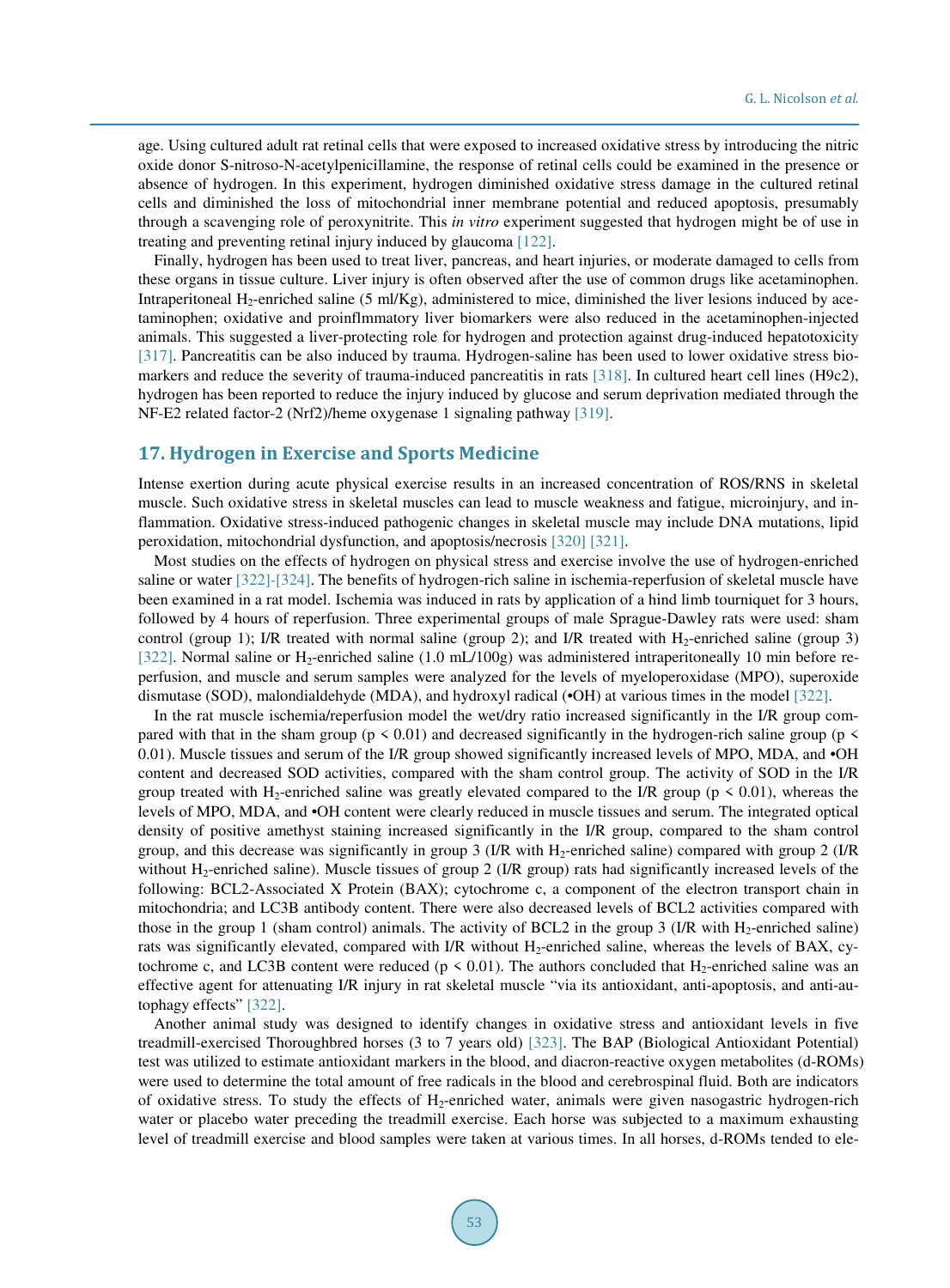vate, starting immediately after the treadmill exercise; however, there were significant differences between the horses given H<sub>2</sub>-enriched compared to placebo water. The BAP values increased in all horses post-exercise, and there were significant differences between the placebo and  $H_2$ -enriched water trials.

The results revealed that significant elevations of both oxidative stress and anti-oxidative functions occurred simultaneously in all of the intensively exercised horses, but the increase was less in the horses given  $H_2$ enriched water, suggesting that  $H_2$ -water has useful antioxidant-mediated effects during exercise [\[323\].](#page-42-9)

In injured athletic subjects who were given hydrogen interventions, the efficacy of hydrogen for increasing skeletal muscle injury recovery has been examined. The first study involved a two-week pilot investigation of the effects of hydrogen on inflammation and recovery from acute soft tissue injury in male professional athletes. Thirty-six professional athletes were examined by a certified sports medicine specialist within the first 24 hours after sustaining injury, and they were then allocated to 3 randomly assigned groups in a single-blinded clinical trial [\[324\].](#page-42-8) The control group received a traditional treatment for soft tissue injury throughout the study, which consisted of a protocol (RICE) during the first 48 hours (rest, ice packs for 20 minutes every 2 hours, compression with elastic bandage, elevation of the injured area above the level of the heart at all possible times) and a sub-acute protocol thereafter (passive stretching 3 times per day for 90 sec, isometric strength exercise with 3 sets with 15 repetitions, and 30 min of pain-free weight-bearing exercise).

Injured subjects in the first experimental group followed the same protocol as the control group, but with the addition of oral consumption of 2 g of hydrogen-producing tablets per day. Subjects in the second experimental group also received the control group procedures and were given both oral  $H_2$ -producing tablets (2 g per day) plus topical hydrogen-rich packs (6 times per day for 20 minutes each). Participants were evaluated at the time of the injury and at 7 and 14 days after baseline testing. The oral-topical hydrogen treatment group showed a decrease in plasma viscosity, when compared with the control group, and this group also showed a faster return to normal joint range of motion for both flexion and extension of the injured limb, when compared with the control group [\[324\].](#page-42-8)

In the next clinical study ten male soccer players (aged  $20.9 \pm 1.3$  years old) were examined twice for peak torque and muscle activity in a double-blind, crossover trial [\[325\].](#page-42-10) The subjects were given either hydrogen-rich water (HW) or placebo water (PW) for one-week intervals. Subjects were provided with three 500 ml bottles of drinking water and instructed to place two magnesium sticks in each bottle 24 hours prior to drinking, and participants were asked to drink one bottle at 10:00 PM of the day before the test, one at 5:00 AM, and one at 6:20 AM on the day of examination. Subjects were given meals between 9:00 PM and 10:00 PM the day before experiments, and they fasted overnight. The subjects were first required to rest in a sitting position for 30 minutes before the exercise test. The exercise test consisted of the following: 1) Maximal progressive exercise to define maximal oxygen uptake (VO<sub>2</sub> max); 2) cycling an ergometer for 30 minutes at approximately 75% VO<sub>2</sub> max (Exercise-1); and 3) performing 100 maximal isokinetic knee extensions at 90˚ per second (Exercise-2). Blood samples were collected just before and after Exercise-1, immediately after Exercise-2, and 30 and 60 minutes after Exercise-2. Oxidative stress markers and creatine kinase in the peripheral blood were monitored during the trial [\[325\].](#page-42-10)

Although acute exercise resulted in increased blood lactate levels in the subjects given placebo water, oral intake of H2-enriched water prevented an elevation of blood lactate during heavy exercise. Blood lactate levels in the athletes given placebo water significantly increased immediately after exercise, compared to the levels at pre-exercise, but  $H_2$ -water significantly reduced blood lactate levels post-exercise, using a bicycle ergometer (p  $\leq$  0.05). Peak torque of the subjects treated with placebo but not H<sub>2</sub>-enriched water also significantly decreased during the initial 40 - 60 contractions by approximately 20% - 25% of the initial values, followed by a phase with little change [\[325\].](#page-42-10) This study revealed that adequate hydration with hydrogen-enriched water prior to exercise decreased blood lactate levels. The intervention with  $H_2$ -enriched water also improved exercise-induced decline of muscle function.

Since hydrogen therapy has been shown to be highly beneficial for the treatment of inflammation, ischemia-reperfusion injury, and oxidative stress in muscle tissue,  $H_2$ -water may be of benefit in enhancing performance, as well as shortened injury times for athletes.

## **18. Miscellaneous Uses of Hydrogen**

There are a variety of miscellaneous uses of hydrogen. For example, hydrogen-rich saline has been used to atte-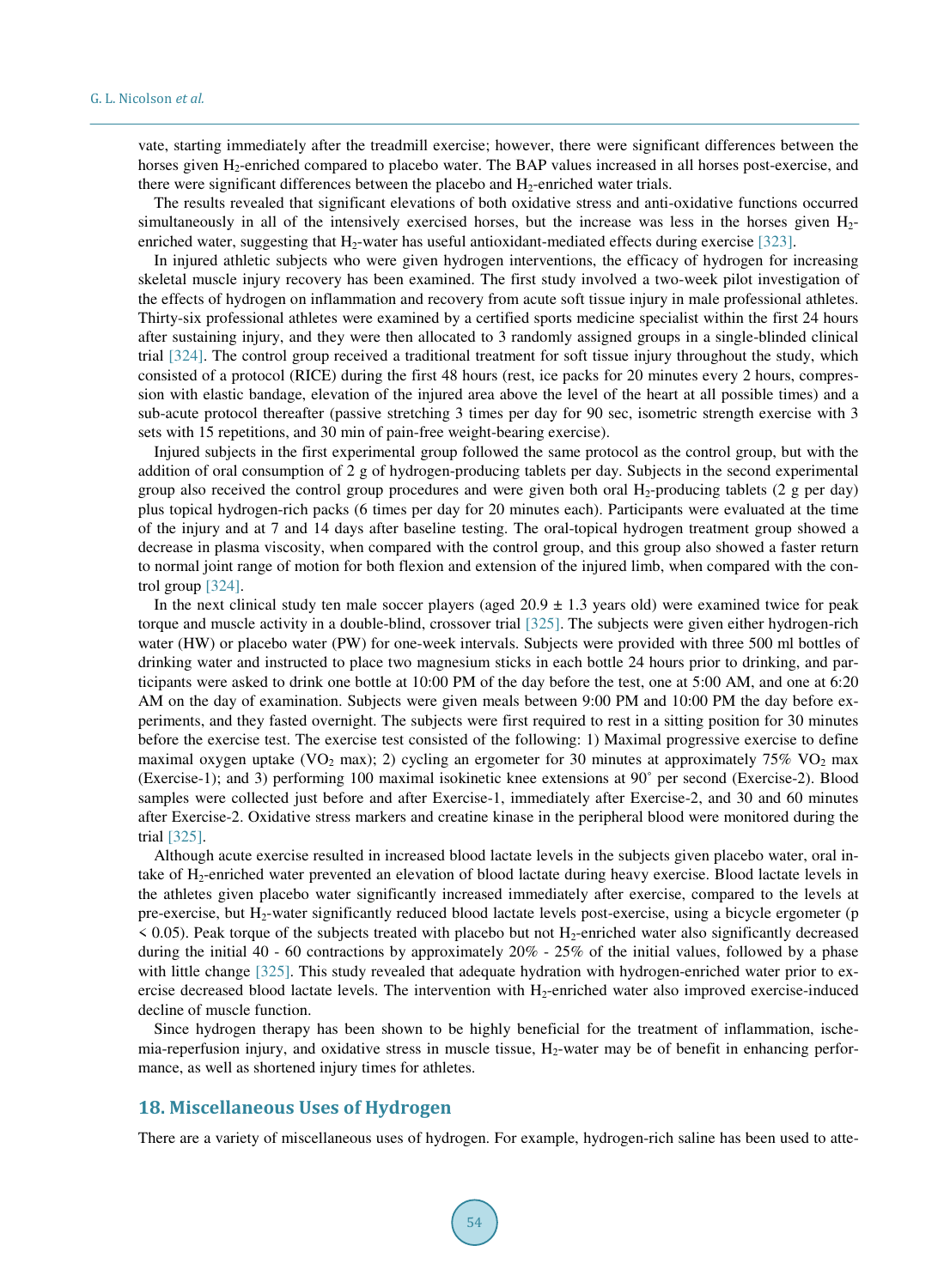nuate neuropathic pain. A useful rat model of neuropathic pain has been developed that is induced by spinal nerve ligation. Ge *et al.* [\[326\]](#page-42-11) introduced H<sub>2</sub>-rich normal saline into the rat spinal cavity of rats with spinal nerve ligation and found that hydrogen relieved mechanical allodynia and thermal hyperalgesia. They also found that preemptive treatment with hydrogen-rich saline prevented development of neuropathic pain behavior, and analysis of brain slices revealed that the  $H_2$ -rich saline treatment significantly attenuated the increase of 8-hydroxyguanosine-immunoreactive cells in the ipsilateral spinal dorsal horn induced by spinal nerve ligation. Isolation, fractionation, and Western blot analysis of tyrosine-nitrated spinal proteins indicated that the hydrogen treatment resulted in increased expression, but not over-expression, of tyrosine-nitrated Mn-containing superoxide dismutase (MnSOD) in the spinal cord. The infusion of  $H_2$ -enriched normal saline also had an analgesic effect that was associated with decreased activation of astrocytes and microglia, along with decreased expression of interleukin-1*β* and tumor necrosis factor-*α* within the spinal cord [\[326\].](#page-42-11)

By introducing hydrogen in their drinking water, Kawaguchi *et al.* [\[327\]](#page-42-12) were able to reduce neuropathic pain in mice caused by partial sciatic nerve ligation. They showed that, while repeated intra-peritoneal or intra-thecal injections of strong antioxidants were ineffective in reducing neuropathic pain, the introduction of hydrogen into the drinking water reduced neuropathic pain, as assessed by mechanical allodynia and thermal hyperlgesia. When mice were allowed to continuously drink H<sub>2</sub>-enriched water *ad libitum* after spinal ligation, allodynia and hyperalgesia were alleviated. The pain symptoms were also reduced when H<sub>2</sub>-enriched water was given only during the induction phase from day 0 to 4, but only hyperalgesia was reduced when  $H_2$ -enriched water was given during the maintenance phase from day 4 to 21 [\[327\].](#page-42-12) Using immunochemistry staining for oxidative stress markers 4-hydroxy-2 nonenal and 8-hydroxydeoxyguanosine, Kawaguchi *et al.* [\[327\]](#page-42-12) demonstrated that oxidative stress induced by spinal ligation could be reduced by drinking hydrogen-rich water.

Hyperalgesia has been induced experimentally by remifentanil administration in animals and humans [\[328\].](#page-42-13) Since MnSOD nitration and inactivation is caused by ROS, and activation of N-methyl-D-aspartate (NMDA) receptors are known to be involved in the induction and maintenance of central neuropathic pain, hydrogen has been used to selectively reduce ROS, remove superoxide and reduce neuropathic pain. Thus, Zhang *et al.* [\[328\]](#page-42-13) used intra-peritoneal H<sub>2</sub>-enriched saline in a remifentanil-induced post-surgical hyperalgesia rat model of neuropathic pain to demonstrate that hydrogen can significantly attenuate mechanical and thermal hyperalgesia. In this rat model, remifentanil causes dose-dependent long-term hyperalgesia associated with increased expression of NR2B molecules and trafficking from the cytoplasm to the cell surface, as well as MnSOD nitration. Separately, they used spinal cord tissue slices and an *in vitro* clamp system to confirm the role of membrane trafficking of NR1 and NR2B subunits in controlling the amplitude and frequency of NMDA receptor-induced current [\[329\].](#page-42-14) Pretreatment of rats with intra-peritoneal H<sub>2</sub>-enriched saline reduced the effects of remifentanil and attenuated mechanical and thermal hyperalgesia. The authors concluded that H<sub>2</sub>-enriched saline might reverse remifentanil-induced hyperalgesia by regulating NR2B-containing NMDA receptor trafficking and by controlling MnSOD nitration and activity [329].

Hydrogen has also been proposed as a treatment for acute carbon monoxide poisoning [\[5\].](#page-26-4) Hydrogen is thought to exert its effects on CO poisoning by reducing oxidative stress, free radicals, neuronal nitric oxide synthesis, and inflammation [\[330\]](#page-42-15)[-\[332\].](#page-42-16) These effects occur slowly after CO poisoning. Rats exposed to 1000 - 3000 ppm CO in air eventually lose consciousness, and after resuscitation, they can be injected intraperitoneally with H<sub>2</sub>-enriched saline repeatedly over 3 days to reduce the delayed effects of CO, including tissue inflammation, cognitive dysfunction, and cell death [\[330\].](#page-42-15) Within one week after CO poisoning, rats show increased levels of degraded myelin basic protein, ionized calcium-binding adapter molecule one (iba1), DNA oxidation, and increases in inflammatory proteins in the cortex and hippocampal tissues, compared to normal controls. However, hydrogen-rich saline injections improved the histological appearance of brain tissue and reduced the CO poisoning markers listed above. Importantly, the  $H_2$ -enedriched saline-injected CO-poisoned animals showed improved memory, and cognition in the Morris water maize test compared to CO-poisoned untreated controls [\[332\].](#page-42-16) Examining brain damage in the CO-poisoned rat model, Shen *et al.* [\[333\]](#page-42-17) found that injection of H<sub>2</sub>enriched saline reduced lipid peroxidation products and the numbers of apoptotic cells found after CO-poisoning, while increasing the levels of endogeneous cellular antioxidants in the brain cortex and hippocampus.

Another use for hydrogen-enriched saline is in reducing the effects of hemorrhagic shock, which causes low perfusion of visceral organs, ischemia and tissue hypoxemia, along with generation of ROS and multiple organ dysfunction [\[334\].](#page-42-18) Using a rat model for uncontrolled hemorrhagic shock caused by arterial bleeding and tail amputation, Du *et al.* [\[334\]](#page-42-18) studied the effects of intra-peritoneal and intravenous injection of  $H_2$ -enriched saline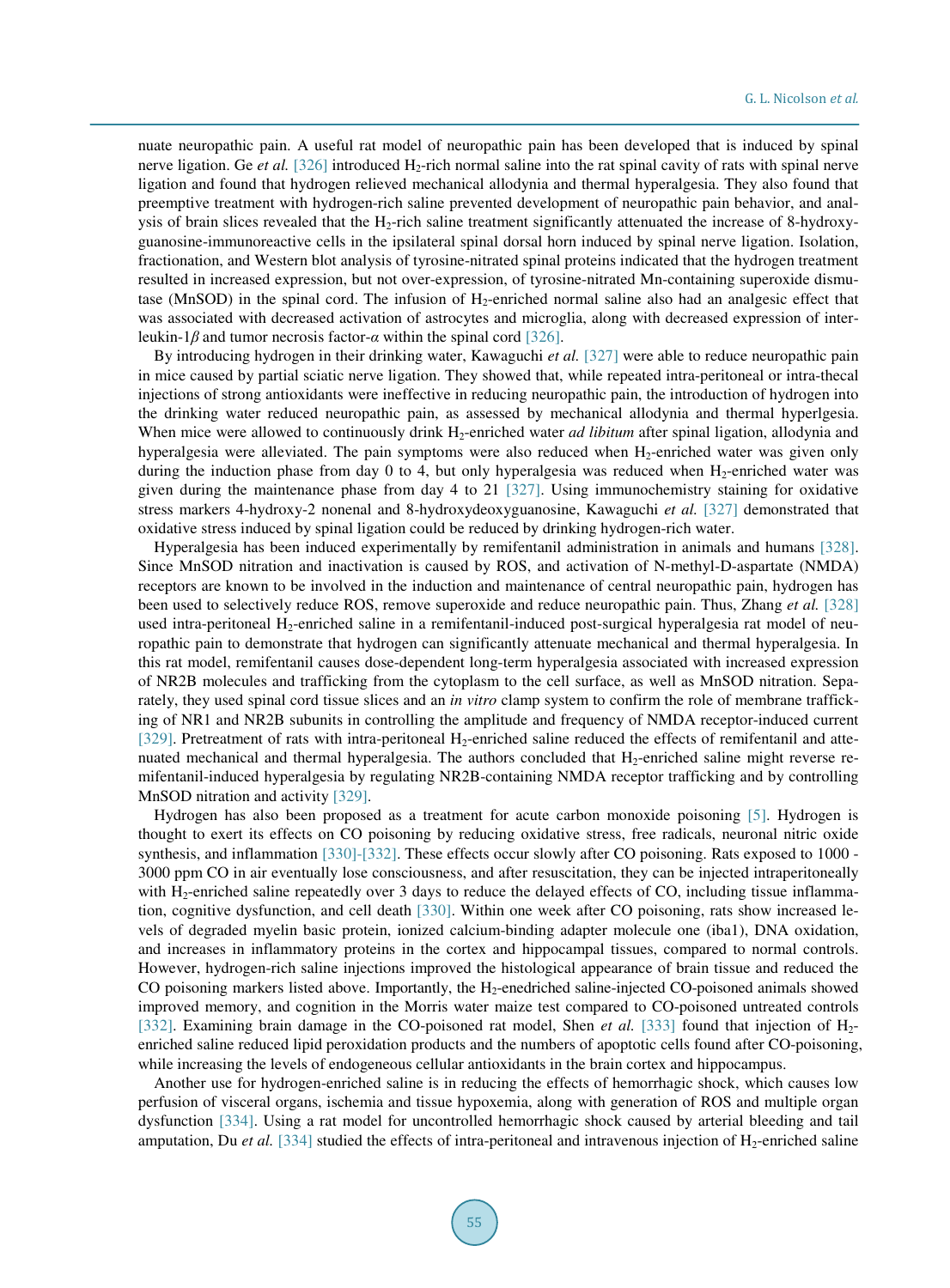on survival and production of plasma interleukin-6, tumor necrosis factor-*α*, superoxide dismutase and malondialdehyde. Although the survival rates were similar among the groups of animals, there were significant differences in the levels of oxidative and inflammatory blood markers. Intravenous injection of  $H_2$ -enriched saline was superior in its anti-inflammatory and anti-oxidative effects compared to intra-peritoneal injection of H<sub>2</sub>enriched saline ( $p \le 0.01$ ), although both provided protection against release of inflammatory mediators and increased antioxidant enzymes [\[334\].](#page-42-18) In a follow-on study, Du *et al.* [\[335\]](#page-43-1) compared the protective effects of three H<sub>2</sub>-enriched fluids (H<sub>2</sub>-enriched Ringer's solution, H<sub>2</sub>-enriched hydroxyethyl starch and hypertonic H<sub>2</sub>-enriched hydroxyethyl starch) on hemorrhagic shock in their rat model. They found that all of the H<sub>2</sub>-enriched solutions were more effective than their non-hydrogen counterparts in reducing inflammatory mediators and increasing antioxidant enzymes ( $p \le 0.01$ ), and reducing polymorphonuclear neutrophil accumulation in alveoli, capillary leakage and edema ( $p \le 0.01$ [\) \[335\].](#page-43-1)

Hydrogen has also been used to protect nerves from the effects of mechanical trauma and light-induced damage. For example, traumatic optic neuropathy is one of the more common causes of visual loss and blindness [\[336\].](#page-43-0) Using a rat model for optic nerve trauma, optic nerve crush, Sun *et al.* [\[301\]](#page-41-3) examined the protective effects of using daily treatments of  $H_2$ -enriched saline on nerve function and markers of tissue damage. Optic nerve function was measured by visual-evoked potentials and pupillary light reflexes. Tissue damage was assessed by examining tissue sections for the presence of toxins and gamma synuclein. Deoxynucleotidyl transferase-mediated dUTP nick and labeling (TUNEL) staining were used to measure nerve cell apoptosis. The animals receiving H<sub>2</sub>-enriched saline daily were shown to have significantly less optical nerve damage in terms of gamma synuclein staining and apoptosis assessed by TUNEL staining. They also had lower levels of tissue malondialdehyde (p < 0.01 and p < 0.05, respectively). The  $H_2$ -enriched saline animals showed significant improvements in optic nerve function, compared to saline controls ( $p \le 0.05$ ). The results indicated that  $H_2$ enriched saline had a significant protective effect on optic nerves after mechanical trauma [\[301\].](#page-41-3)

Light-induced damage to the retina has also been ameliorated with the use of  $H_2$ -enriched saline [\[316\].](#page-42-1) Intense light can damage photoreceptors in the retina, and this is associated with excess oxidative damage [\[337\].](#page-43-2) To examine the effects of H2-enriched saline on light-induced retinal damage, Tian *et al.* [\[316\]](#page-42-1) used intense light to expose the right eye of a rat, while the left eye was used as a control. Animals were untreated or treated with intra-peritoneal injections of  $H_2$ -enriched saline before (prevention group) or daily after light exposure for five days (treatment group), and then electroretinography (ERG) recordings were obtained and the animals' eyes prepared for sectioning and light microscopic examination. Light damage could be assessed by ERG, and both H2-enriched saline groups of animals were significantly less damaged, as assessed by less of a reduction in ERG amplitude. For example, light damage resulted in 70% reduction in ERG amplitude, whereas the prevention group showed 50% reduction in amplitude ( $p \le 0.001$ ) and the treatment group showed only a 30% loss ( $p \le$ 0.001). Histology indicated that the light damaged animals had significant losses in retinal pigment epithelium, but the retinal epithelium in the H<sub>2</sub>-enriched saline treatment group was almost normal, and the H<sub>2</sub> pretreatment group was intermediate between the untreated and the  $H_2$ -enriched saline-treated animals. The losses in retinal pigment epithelium were almost entirely due to light damage to retinal photoreceptors [\[337\].](#page-43-2)

The use of hydrogen in emergency medicine has been reviewed by Shen *et al.* [\[80\].](#page-29-15) They report that administration of hydrogen has a number of uses in emergency trauma and other critical situations. After discussing the different modes of hydrogen delivery, they conclude that drinking H<sub>2</sub>-enriched water may be the most practical way for consuming hydrogen in daily life.

Finally, it has been proposed that mental diseases, such as bipolar disorders and schizophrenia, be treated with hydrogen. The use of hydrogen to treat mental disorders was proposed recently by Ghanizadeh and Berk [\[338\].](#page-43-3) Since diseases like bipolar disorders and schizophrenia are associated with increased oxidative and inflammatory stresses, hydrogen therapy might be useful as a novel therapeutic approach [\[338\].](#page-43-3) Although clinical trials have not yet been conducted in this area, it is only a matter of time before this is investigated as a potential clinical use of hydrogen therapy.

## **19. Future Studies and Conclusions**

This review and others  $[1]$   $[2]$   $[29]$   $[55]$   $[56]$   $[73]$   $[77]$   $[79]$   $[212]$  have documented that the clinical use of hydrogen is quite promising for the treatment of many acute and chronic illnesses and conditions, as well as its utility in support of the maintenance of good health. What started in Japan and the Far East as preliminary re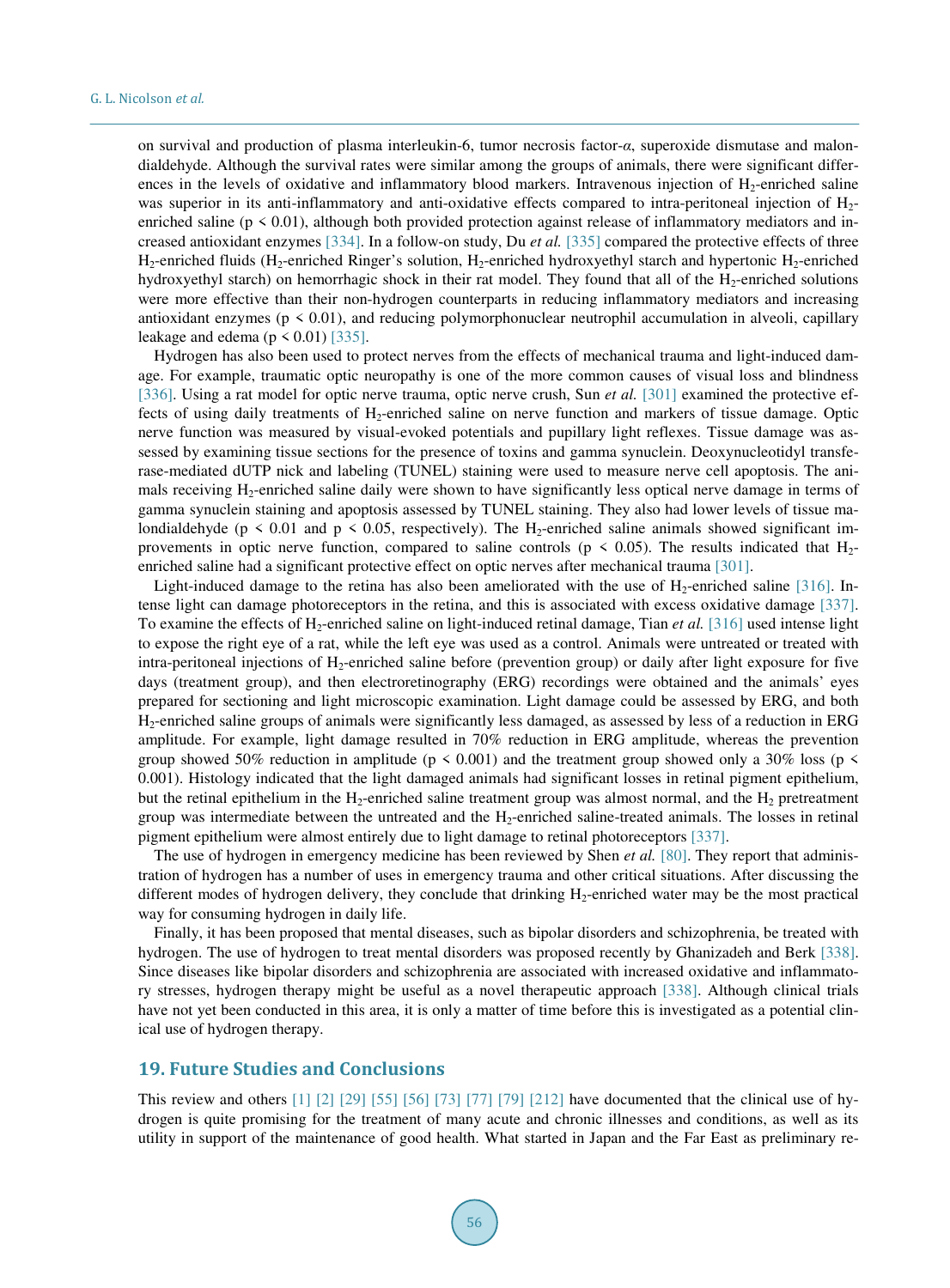sults on the clinical use of hydrogen has now continued there and elsewhere, to the point where there are now a critical number of scientific and clinical studies that support the use of hydrogen as a primary or supportive component of clinical care.

With its potent and unique antioxidant properties, gene regulatory abilities, and rapid rates of diffusion across tissue and cellular barriers, as well as its excellent safety record, hydrogen has many unique characteristics that make it very valuable for utilization in medicine and health. Its systemic properties and excellent penetration abilities allow hydrogen to be effective under conditions of poor blood flow and other situations that limit many other types of systemic treatments.

The clinical justification for hydrogen use is growing because:

1) Redox imbalance and the excess production of ROS and RNS (increasing oxidative stress) have been implicated in many, if not all, pathophysiological mechanisms leading to a wide variety of medical conditions and diseases. Hydrogen is useful because of its potent free-radical scavenging properties that significantly reduce strong cellular oxidants, but it does not affect important signaling pathways that depend on mild cellular oxidants.

2) Hydrogen is effective in reducing signs and symptoms and improving quality of life in a wide variety of clinical conditions. Because most of its effects are often indirect, such as reducing excess oxidative stress, hydrogen is useful for many apparently unrelated clinical conditions that are linked to redox imbalances. Often these conditions do not have definitive treatments that eliminate the illness. In such cases, hydrogen can be used in conjunction with less than effective therapies to improve clinical outcomes.

3) Perhaps its most useful property is that hydrogen does not interfere with the underlying mechanisms of most clinical treatments. Thus, its real value may be in adjuvant therapy, along with standard treatments for many clinical conditions.

4) An important factor is the safety of hydrogen and that no adverse effects of hydrogen have been described. This is also very relevant, since many drugs are limited in their use because of toxicity, adverse reactions, and unfavorable dose-response characteristics. Hydrogen does not have these problems.

5) The ease of hydrogen administration is a useful characteristic. This is where  $H_2$ -enriched water has an advantage over other methods of hydrogen delivery. Drinking H<sub>2</sub>-enriched water can be done on a long-term basis without any special requirements for administration.

Basic and clinical research on the use of hydrogen for acute and chronic illnesses will continue to improve our understanding of the mechanism of action of hydrogen therapy:

1) Hydrogen is able to promote changes in the expression and levels of particular proteins by regulating gene expression. Of particular importance is that hydrogen can inhibit or change the expression patterns of proinflammatory, pro-allergic, pro-apoptotic and pro-oxidative proteins. Many, if not most, of these proteins are over-expressed in a variety of chronic and acute illnesses. How hydrogen changes the expression of particular proteins remains an important question that is currently a topic of research in several laboratories.

2) The cellular receptors for hydrogen and the mechanisms of hydrogen action at the level of cellular membranes, enzymes, protein synthesis, and gene regulation will have to be investigated. Little is actually known about these molecular interactions involving hydrogen inside cells and tissues. This will have to also be investigated first in simple *in vitro* models in order to eventually understand more complex *in vivo* environments.

3) Hydrogen is able to quickly penetrate into tissues and cells. Further investigation is needed to monitor the actual levels of hydrogen in the microcirculation and target tissues, especially when hydrogen is administered for long periods of time. We do not yet know the levels of hydrogen administration which provide steady state and effective concentrations of hydrogen in various tissues and cells.

4) The clinical uses of hydrogen must be further investigated. Most of the published research on hydrogen has utilized animal models. Although this has been extremely useful, it is now time to shift the focus of research to patients with acute and chronic clinical conditions.

5) There are some advantages and disadvantages in the various ways hydrogen is administered, and this should be further investigated. Although inhalation of  $H_2$  gas has an advantage in that it is easy to administer; it also has some disadvantages, such as reproducibility of delivering the same dose of  $H_2$  in different patients because of variations in the amounts that effectively reach the microcirculation and tissues. It also requires highpressure containers and pressure regulators to deliver the required amounts of hydrogen gas, and the patient must use a mask or nasal insert. On the other hand, H<sub>2</sub>-enriched water can be easily and accurately delivered without any special apparatus. With any delivery method there is the problem of knowing the effective concen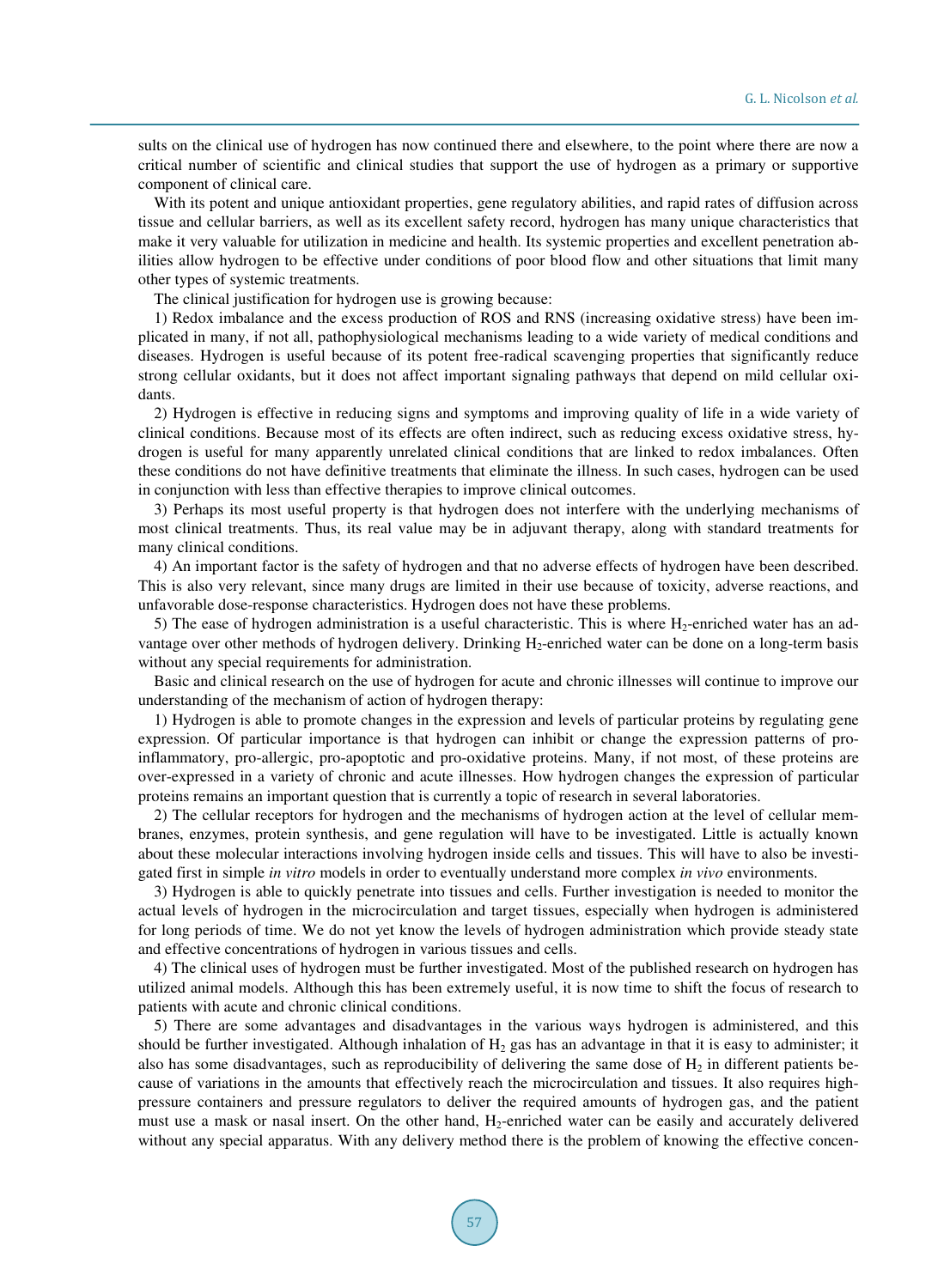trations of hydrogen that reach the target tissues, and this will remain an important research topic.

6) The increased use of controlled, randomized clinical trials will improve our knowledge of the benefits of hydrogen for various acute and chronic conditions. Until recently few clinical trials have used rigorous criteria for evaluation of clinical effects. Many trials have been open label in design, and this is expected for initial clinical investigations. In the future it is expected that more carefully designed (and more expensive!) placebocontrolled, blinded, randomized clinical trials will be necessary to confirm the clinical benefits of hydrogen.

Finally, the use of hydrogen for acute and chronic medical conditions is rapidly being eclipsed by the use of hydrogen for health maintenance, exercise and physical performance, as well as aging. These areas of hydrogen use will continue to grow and will ultimately dwarf the current clinical uses of hydrogen in our society.

## **Acknowledgements**

This work has been partially funded by grants and donations to the Institute for Molecular Medicine (to G.L.N.), grants from ANII-PEDECIBA-CSIC Udelar International Cooperation Programs (to G.L.N. and G.F.), CSIC I + D 146 (to G.F.) and a grant from Naturally-Plus USA (to R.S. and G.L.N.).

#### **References**

- <span id="page-26-0"></span>[1] Ohta, S. (2015) Molecular Hydrogen as a Novel Antioxidant: Overview of the Advantages of Hydrogen for Medical Applications. *Methods in Enzymology*, **555**, 289-317. <http://dx.doi.org/10.1016/bs.mie.2014.11.038>
- <span id="page-26-3"></span>[2] Ohta, S. (2014) Molecular Oxygen as a Preventive and Therapeutic Medical Gas: Initiation, Development and Potential of Hydrogen Medicine. *Pharmacology and Therapeutics*, **144**, 1-11. <http://dx.doi.org/10.1016/j.pharmthera.2014.04.006>
- <span id="page-26-1"></span>[3] Zhai, X., Chen, X., Ohta, S. and Sun, X. (2014) Review and Prospect of the Biomedical Effects of Hydrogen. *Medical Gas Research*, **4**, Article 19. <http://dx.doi.org/10.1186/s13618-014-0019-6>
- <span id="page-26-2"></span>[4] Pilcher, J.E. (1888) On the Diagnosis of Gastrointestinal Perforation by the Rectal Insufflation of Hydrogen Gas. *Annuals of Surgery*, **8**, 190-204. <http://dx.doi.org/10.1097/00000658-188807000-00087>
- <span id="page-26-4"></span>[5] Ohsawa, I., Ishikawa, M., Takahashi, K., Watanabe, M., Nishimaki, K., Yamagata, K., Katsura, K., Katayama, Y., Asoh, S. and Ohta, S. (2007) Hydrogen Acts as a Therapeutic Antioxidant by Selectively Reducing Cytotoxic Oxygen Radicals. *Nature Medicine*, **13**, 688-694. <http://dx.doi.org/10.1038/nm1577>
- <span id="page-26-5"></span>[6] Christensen, H. and Sehested, K. (1983) Reaction of Hydroxyl Radicals with Hydrogen at Elevated Temperatures. *Journal of Physical Chemistry*, **87**, 118-120. <http://dx.doi.org/10.1021/j100224a027>
- <span id="page-26-6"></span>[7] Indo, H.P., Yen, H.C., Nakanishi, I., Matsumoto, K., Tamura, M., *et al.* (2015) A Mitochondrial Superoxide Theory for Oxidative Stress Diseases and Aging. *Journal of Clinical Biochemistry and Nutrition*, **56**, 1-7. <http://dx.doi.org/10.3164/jcbn.14-42>
- [8] Andersen, K. (2004) Oxidative Stress in Neurodegeneration: Cause or Consequence? *Nature Medicine*, **10**, S18-S25. <http://dx.doi.org/10.1038/nrn1434>
- <span id="page-26-14"></span>[9] Maise, K. (2015) New Insights for Oxidative Stress and Diabetes Mellitus. *Oxidative Medicine and Cellular Longevity*, **2015**, Article ID: 875961. <http://dx.doi.org/10.1155/2015/875961>
- <span id="page-26-7"></span>[10] Vendemiale, G., Grattagliano, I. and Altomare, E. (1999) An Update on the Role of Free Radicals and Antioxidant Defense in Human Disease. *International Journal of Clinical Laboratory Research*, **29**, 49-55. <http://dx.doi.org/10.1007/s005990050063>
- <span id="page-26-8"></span>[11] Bonomini, F., Rodella, L.F. and Rezzani, R. (2015) Metabolic Syndrome, Aging and Involvement of Oxidative Stress. *Aging and Disease*, **6**, 109-120. <http://dx.doi.org/10.14336/AD.2014.0305>
- <span id="page-26-9"></span>[12] Harman, D. (1972) The Biologic Clock: The Mitochondria? *Journal of American Geriatric Society*, **20**, 145-147. <http://dx.doi.org/10.1111/j.1532-5415.1972.tb00787.x>
- <span id="page-26-10"></span>[13] Miquel J., Economos, A.C., Fleming, J. and Johnson Jr., J.E. (1980) Mitochondrial Role in Cell Aging. *Experimental Gerontology*, **15**, 575-591. [http://dx.doi.org/10.1016/0531-5565\(80\)90010-8](http://dx.doi.org/10.1016/0531-5565(80)90010-8)
- <span id="page-26-11"></span>[14] Turrens, J.F. (2003) Mitochondrial Formation of Reactive Oxygen Species. *Journal of Physiology*, **552**, 335-344. <http://dx.doi.org/10.1113/jphysiol.2003.049478>
- <span id="page-26-12"></span>[15] Lipinski, B. (2011) Hydroxyl Radical and Its Scavengers in Health and Disease. *Oxidative Medicine and Cell Longevity*, **2011**, Article ID: 809696[. http://dx.doi.org/10.1155/2011/809696](http://dx.doi.org/10.1155/2011/809696)
- <span id="page-26-13"></span>[16] Harish, G., Mahadevan, A., Pruthl, N., Sreenivasamurthy, A.K., Puttamallesh, V.N., *et al.* (2015) Characterization of Traumatic Brain Injury in Human Brains Reveals Distinct Cellular and Molecular Changes in Contusion and Pericon-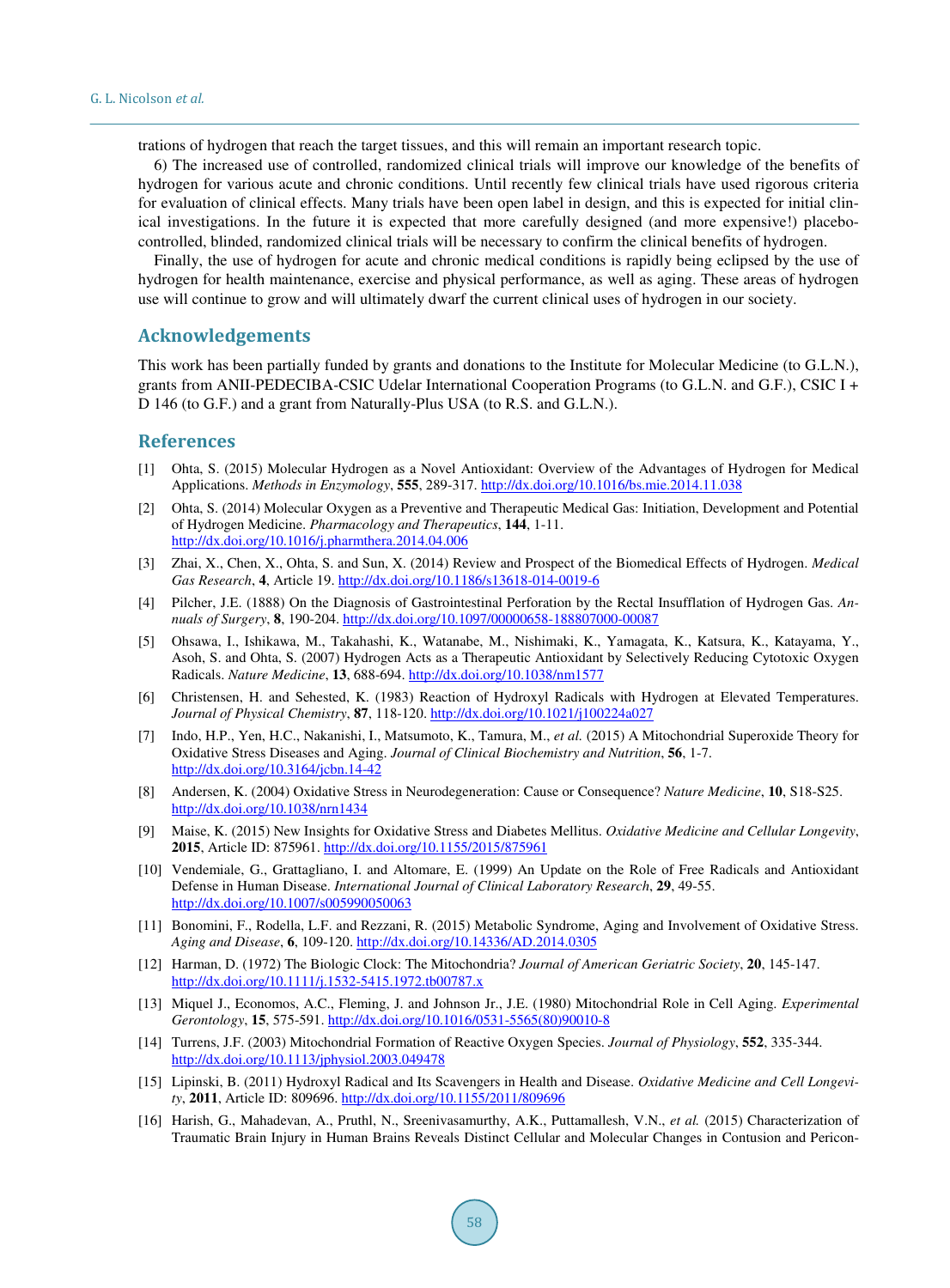tusion. *Journal of Neurochemistry*, **134**, 156-172. <http://dx.doi.org/10.1111/jnc.13082>

- <span id="page-27-1"></span>[17] Carri, M.T., Valle, C., Bozzo, F. and Coozzolino, M. (2015) Oxidative Stress and Mitochondrial Damage: Importance in Non-SOD1 ALS. *Frontiers in Cellular Neuroscience*, **9**, Article 41. <http://dx.doi.org/10.3389/fncel.2015.00041>
- [18] Wei, Y.H. (1992) Mitochondrial DNA Alterations as Ageing-Associated Molecular Events. *Mutation Research*, **275**, 145-155. [http://dx.doi.org/10.1016/0921-8734\(92\)90019-L](http://dx.doi.org/10.1016/0921-8734(92)90019-L)
- <span id="page-27-0"></span>[19] Pak, J.W., Herbst, A., Bua, E., Gokey, N., McKenzie, D. and Aiken, J.M. (2003) Mitochondrial DNA Mutations as a Fundamental Mechanism in Physiological Declines Associated with Aging. *Aging Cell*, **2**, 1-7. <http://dx.doi.org/10.1046/j.1474-9728.2003.00034.x>
- <span id="page-27-2"></span>[20] Reddy, P.H. (2008) Mitochondrial Medicine for Aging and Neurodegenerative Diseases. *Neuromolecular Medicine*, **10**, 291-315. <http://dx.doi.org/10.1007/s12017-008-8044-z>
- [21] Karowski, M. and Neutzner, A. (2011) Neurodegeneration as a Consequence of Failed Mitochondrial Maintenance. *Acta Neuropatholica*, **123**, 157-171. <http://dx.doi.org/10.1007/s00401-011-0921-0>
- <span id="page-27-3"></span>[22] Nicolson, G.L. (2014) Mitochondrial Dysfunction and Chronic Disease: Treatment with Natural Supplements. *Alternative Therapies for Health and Medicine*, **20**, 18-25.
- <span id="page-27-4"></span>[23] Maiese, K., Chong, Z.Z., Shang, Y.C. and Wang, S. (2012) Targeting Disease through Novel Pathways of Apoptosis and Autophagy. *Expert Opinions in Therapeutic Targets*, **16**, 1203-1214. <http://dx.doi.org/10.1517/14728222.2012.719499>
- <span id="page-27-5"></span>[24] Suzen, S., Cihaner, S.S. and Coban, T. (2012) Synthesis and Comparison of Antioxidant Properties of Indole-Based Metatonin Analogue Indole Amino Acid Derivatives. *Chemical and Biological Drug Design*, **79**, 76-83. <http://dx.doi.org/10.1111/j.1747-0285.2011.01216.x>
- <span id="page-27-6"></span>[25] Schoenfled, M.P., Ansari, R.R., Nakao, A. and Wink, D. (2012) A Hypothesis on Biological Protection from Space Radiation through the Use of New Therapeutic Gases as Medical Counter Measures. *Medical Gas Research*, **2**, Article 8.
- [26] Grassi, D., Desideri, G., Ferri, L., Aggio, A., Tiberti, S. and Ferri, C. (2010) Oxidative Stress and Endothelial Dysfunction: Say No to Cigarette Smoking! *Current Pharmaceutical Design*, **16**, 2539-2550. <http://dx.doi.org/10.2174/138161210792062867>
- <span id="page-27-7"></span>[27] Harma, M.I., Harma, M. and Erel, O. (2006) Measuring Plasma Oxidative Stress Biomarkers in Sport Medicine. *European Journal of Applied Physiology*, **97**, 505-508. <http://dx.doi.org/10.1007/s00421-006-0202-0>
- <span id="page-27-8"></span>[28] Aukland, K., Bower, B.F. and Berliner, R.W. (1964) Measurement of Local Blood Flow with Hydrogen Gas. *Circulation Research*, **14**, 164-187. <http://dx.doi.org/10.1161/01.RES.14.2.164>
- <span id="page-27-9"></span>[29] Ohta, S. (2011) Recent Progress toward Understanding Hydrogen Medicine: Potential of Molecular Hydrogen for Preventive and Therapeutic Applications. *Current Pharmaceutical Design*, **17**, 2241-2252. <http://dx.doi.org/10.2174/138161211797052664>
- <span id="page-27-10"></span>[30] Schieber, M. and Chandel, N.S. (2014) ROS Function in Redox Signaling and Oxidative Stress. *Current Biology*, **24**, R453-R462. <http://dx.doi.org/10.1016/j.cub.2014.03.034>
- [31] Fenkel, T. (1998) Oxygen Radicals and Signaling. *Current Opinion in Cell Biology*, **10**, 248-253. [http://dx.doi.org/10.1016/S0955-0674\(98\)80147-6](http://dx.doi.org/10.1016/S0955-0674(98)80147-6)
- [32] Collins, Y., Chouchani, E.T., James, A.M., Menger, K.E., Cocheme, H.M. and Murphy, M.P. (2012) Mitochondrial Redox Signaling at a Glance. *Journal of Cell Science*, **125**, 801-816. <http://dx.doi.org/10.1242/jcs.098475>
- [33] Chandel, N.S., Vander Heiden, M.G., Thompson, C.B. and Schumacker, P.T. (2000) Redox Regulation of p53 during Hypoxia. *Oncogene*, **19**, 3840-3848. <http://dx.doi.org/10.1038/sj.onc.1203727>
- [34] Liu, H., Colavitti, R., Rovira, I.I. and Finkel, T. (2005) Redox-Dependent Transcriptional Regulation. *Circulation Research*, **97**, 967-974. <http://dx.doi.org/10.1161/01.RES.0000188210.72062.10>
- <span id="page-27-12"></span>[35] Nakai, Y., Sato, B., Ushiama, S., Okada, S., Abe, K. and Arai, S. (2011) Hepatic Oxidoreduction-Related Genes Are Upregulated by Administration of Hydrogen-Saturated Drinking Water. *Bioscience Biotechnology and Biochemistry*, **75**, 774-776. <http://dx.doi.org/10.1271/bbb.100819>
- <span id="page-27-11"></span>[36] Chandel, N.S., Trzyna, W.C. and McClintock, D.S. (2000) Role of Oxidants in NF-Kappa B Activation and TNF-Alpha Gene Transcription Induced by Hypoxia and Endotoxin. *Journal of Immunology*, **165**, 1013-1021. <http://dx.doi.org/10.4049/jimmunol.165.2.1013>
- <span id="page-27-13"></span>[37] Murphy, M.P. and Smith, R.A. (2000) Drug Delivery to Mitochondria: The Key to Mitochondrial Medicine. *Advances in Drug Delivery Reviews*, **41**, 235-250. [http://dx.doi.org/10.1016/S0169-409X\(99\)00069-1](http://dx.doi.org/10.1016/S0169-409X(99)00069-1)
- <span id="page-27-14"></span>[38] Smith, R.A. and Murphy, M.P. (2011) Mitochondria-Targeted Antioxidants as Therapies. *Discovery Medicine*, **11**, 106-114.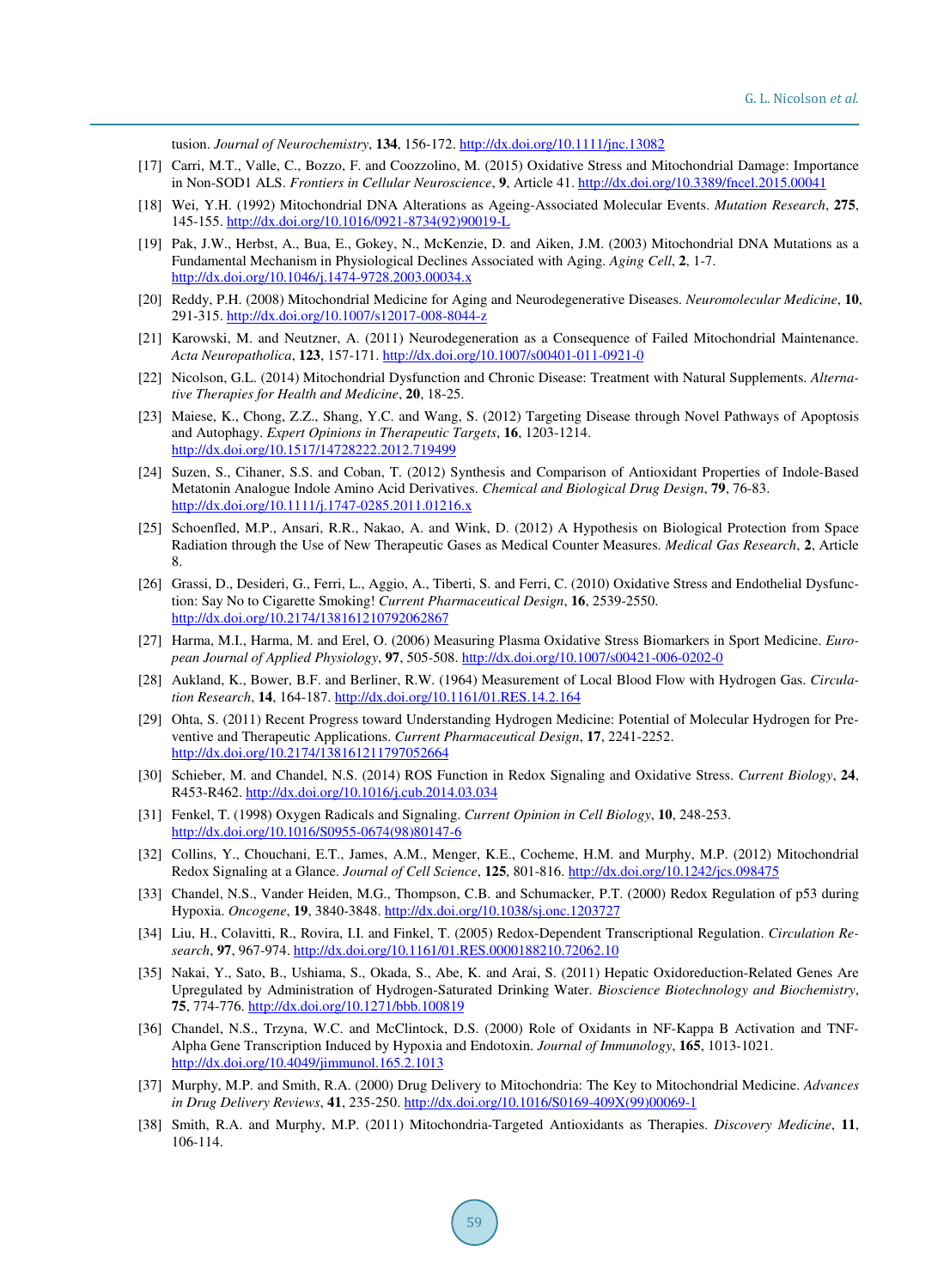- <span id="page-28-0"></span>[39] Hayashida, K., Sano, M., Kamimura, N., Yokota, T., Suzuki, M., *et al.* (2012) H(2) Gas Improves Functional Outcome after Cardiac Arrest to an Extent Comparable to Therapeutic Hypothermia in a Rat Model. *Journal of the American Heart Association*, **1**, e003459. <http://dx.doi.org/10.1161/jaha.112.003459>
- <span id="page-28-1"></span>[40] Hayashida, K., Sano, M., Ohsawa, I., Shinmura, K., Tamaki, K., *et al.* (2008) Inhalation of Hydrogen Gas Reduces Infarct Size in the Rat Model of Myocardial Ischemia-Reperfusion Injury. *Biochemical and Biomedical Research Communications*, **373**, 30-35[. http://dx.doi.org/10.1016/j.bbrc.2008.05.165](http://dx.doi.org/10.1016/j.bbrc.2008.05.165)
- <span id="page-28-2"></span>[41] Kawamura, T., Huang, C.S., Tochigi, N., Lee, S., Shigemura, N., *et al.* (2010) Inhaled Hydrogen Gas Therapy for Prevention of Lung Transplant-Induced Ischemia/Reperfusion Injury in Rats. *Transplantation*, **90**, 1334-1351.
- <span id="page-28-3"></span>[42] Xie, K.L., Yu, Y.H., Pei, Y.P., *et al.* (2010) Protective Effects of Hydrogen Gas on Murine Polymicrobial Sepsis via Reducing Oxidative Stress and HMGB1 Release. *Shock*, **34**, 90-97. <http://dx.doi.org/10.1097/SHK.0b013e3181cdc4ae>
- <span id="page-28-4"></span>[43] Xie, K., Yu, Y., Zhang, Z., Liu, W., Pei, Y., Xiong, L., Hou, L. and Wang, G. (2010) Hydrogen Gas Improves Survival Rate and Organ Damage in Zymosan-Induced Generalized Inflammation Model. *Shock*, **34**, 495-501. <http://dx.doi.org/10.1097/SHK.0b013e3181def9aa>
- <span id="page-28-5"></span>[44] Cai, J.M., Kang, Z.M., Liu, K., *et al.* (2009) Neuroprotective Effects of Hydrogen Saline in Neonatal Hypoxia-Ischemia Rat Model. *Brain Research*, **1256**, 129-137. <http://dx.doi.org/10.1016/j.brainres.2008.11.048>
- <span id="page-28-6"></span>[45] Li, J., Wang, C., Zhang, J.H., Cai, J.M., Cao, Y.P. and Sun, X.J. (2010) Hydrogen-Rich Saline Improves Memory Function in a Rat Model of Amyloid-Beta-Induced Alzheimer's Disease by Reduction of Oxidative Stress. *Brain Research*, **1328**, 152-161. <http://dx.doi.org/10.1016/j.brainres.2010.02.046>
- <span id="page-28-7"></span>[46] Nagata, K., Nakashima-Kamimura, N., Mikami, T., Ohsawa, I. and Ohta, S. (2009) Consumption of Molecular Hydrogen Prevents the Stress-Induced Impairments in Hippocampus-Dependent Learning Tasks during Chronic Physical Restraint in Mice. *Neuropsychopharmacology*, **34**, 501-508. <http://dx.doi.org/10.1038/npp.2008.95>
- <span id="page-28-8"></span>[47] Nakashima-Kamimura, N., Mori, T., Ohsawa, I., Asoh, S. and Ohta, S. (2009) Molecular Hydrogen Alleviates Nephrotoxicity Induced by an Anti-Cancer Drug Cisplatin without Comproising Anti-Tumor Activity in Mice. *Cancer Chemotherapy and Pharmacology*, **64**, 753-761. <http://dx.doi.org/10.1007/s00280-008-0924-2>
- <span id="page-28-9"></span>[48] Fontanari, P., Badier, M., Guillot, C., Tomei, C., Burnet, H., Gardette, B., *et al.* (2000) Changes in Maximal Performance in Inspiratory and Skeletal Muscles during and after the 7.1-MPa Hydra 10 Record Human Dive. *European Journal of Applied Physiology*, **81**, 325-328. <http://dx.doi.org/10.1007/s004210050050>
- [49] Lillo, R.S., Parker, E.C. and Porter, W.R. (1997) Decompression Comparison of Helium and Hydrogen in Rats. *Journal of Applied Physiology*, **82**, 892-901.
- <span id="page-28-10"></span>[50] Lillo, R.S. and Parker, E.C. (2000) Mixed-Gas Model for Predicting Decompression Sickness in Rats. *Journal of Applied Physiology*, **89**, 2107-2116.
- <span id="page-28-11"></span>[51] Abraini, J.H., Gardette-Chauffour, M.C., Martinez, E., Rostain, J.C. and Lemaire, C. (1994) Psychophysiological Reactions in Humans during an Open Sea Dive to 500 m with a Hydrogen-Helium-Oxygen Mixture*. Journal of Applied Physiology*, **76**, 1113-1118.
- <span id="page-28-12"></span>[52] Lafay, V., Barthelemy, P., Comet, B., Frances, Y. and Jammes, Y. (1995) ECG Changes during the Experimental Human Dive HYDRA 10 (71 ATM/7,200 kPa). *Undersea Hyperbaric Medicine*, **22**, 51-60.
- <span id="page-28-13"></span>[53] Tomofugi, T., Kawabata, Y., Kasuyama, K., Endo, Y., Yoneda, T., Yamane, M., *et al.* (2014) Effects of Hydrogen-Rich Water on Aging Periodontal Tissue in Rats. *Scientific Reports*, **4**, Article 5534. <http://dx.doi.org/10.1038/srep05534>
- <span id="page-28-14"></span>[54] Huang, C.S., Kawamura, T., Toyoda, Y. and Nakao, A. (2010) Recent Advances in Hydrogen Research as a Therapeutic Medical Gas. *Free Radical Research*, **44**, 971-982. <http://dx.doi.org/10.3109/10715762.2010.500328>
- <span id="page-28-16"></span>[55] Ohno, K., Ito, M., Ichihara, M. and Ito, M. (2012) Molecular Hydrogen as an Emerging Therapeutic Medical Gas for Neurodegenerative and Other Diseases. *Oxidative Medicine and Cellular Longevity*, **2012**, Article ID: 353152. <http://dx.doi.org/10.1155/2012/353152>
- <span id="page-28-15"></span>[56] Shen, M., Zhang, H., Yu, C., Wang, F. and Sun, X. (2014) A Review of Experimental Studies of Hydrogen as a New Therapeutic Agent in Emergency and Critical Care Medicine. *Medical Gas Research*, **4**, Article 17. <http://dx.doi.org/10.1186/2045-9912-4-17>
- <span id="page-28-17"></span>[57] Oharazawa, H., Igarashi, T., Yokota, T., Fujii, H., Suzuki, H., Machide, M., *et al.* (2010) Protection of the Retina by Rapid Diffusion of Hydrogen: Administration of Hydrogen-Loaded Eye Drops in Retinal Ischemia-Reperfusion Injury. *Investigative Ophthalmology and Vision Science*, **51**, 487-492. <http://dx.doi.org/10.1167/iovs.09-4089>
- <span id="page-28-19"></span>[58] Noda, K., Shigemura, N., Tanaka, Y., Kawamura, T., Hyun Lim, S., *et al.* (2013) A Novel Method of Preserving Cardiac Grafts Using a Hydrogen-Rich Water Bath. *Journal of Heart and Lung Transplantation*, **32**, 241-250. <http://dx.doi.org/10.1016/j.healun.2012.11.004>
- <span id="page-28-18"></span>[59] Gaffron, H. (1939) Reduction of Carbon Dioxide with Molecular Hydrogen in Green Algae. *Nature*, **143**, 204-205.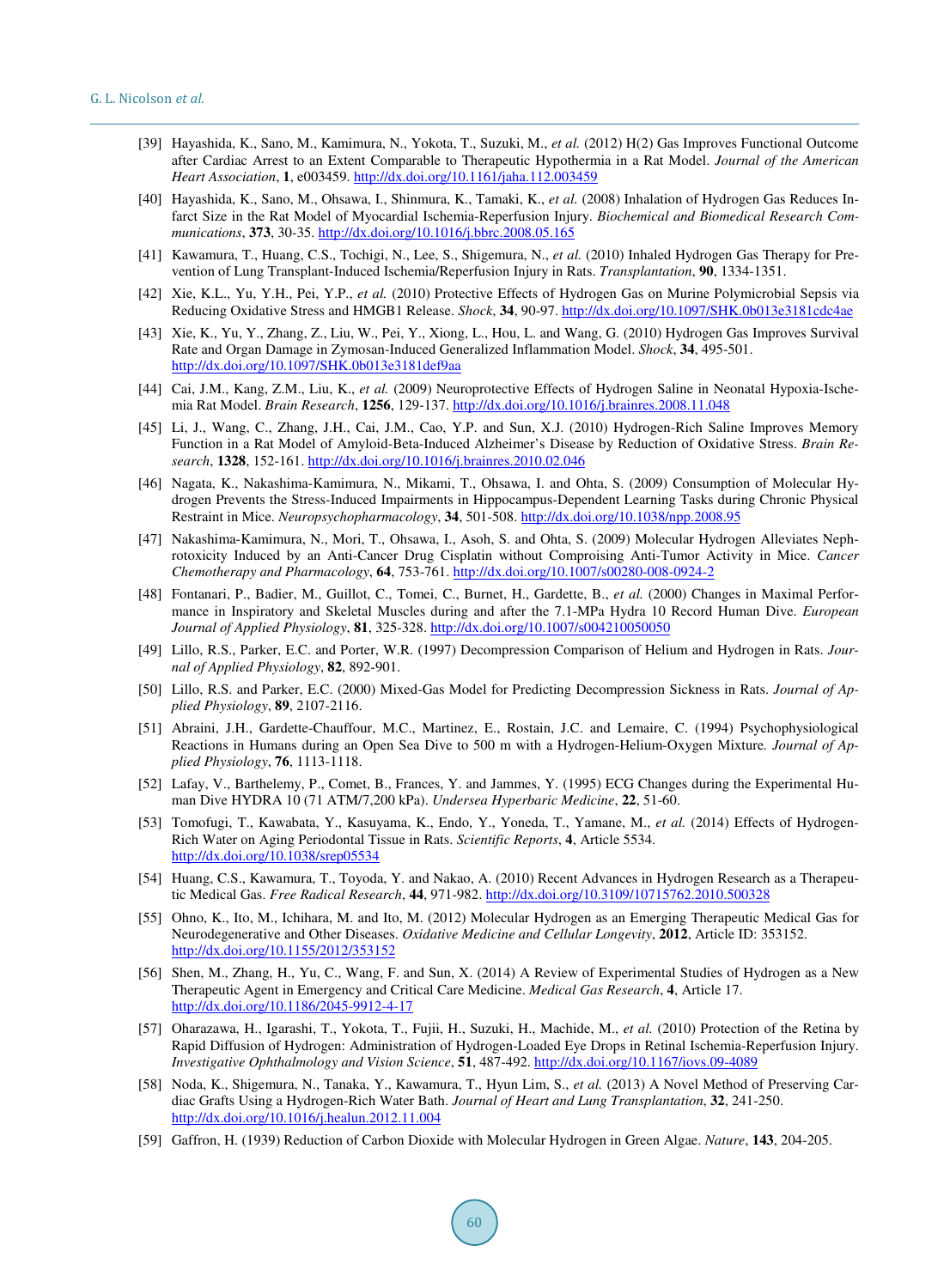```
http://dx.doi.org/10.1038/143204a0
```
- <span id="page-29-0"></span>[60] Melis, A. and Melnicki, M.R. (2006) Integrated Biological Hydrogen Production. *International Journal of Hydrogen Energy*, **31**, 1563-1573. <http://dx.doi.org/10.1016/j.ijhydene.2006.06.038>
- <span id="page-29-1"></span>[61] Zeng, J., Zhang, M. and Sun, X. (2013) Molecular Hydrogen Is Involved in Phytohormone Signaling and Stress Responses in Plants. *PLoS ONE*, **8**, e71038[. http://dx.doi.org/10.1371/journal.pone.0071038](http://dx.doi.org/10.1371/journal.pone.0071038)
- <span id="page-29-2"></span>[62] Zeng, J., Ye, Z. and Sun, X. (2013) Progress in the Study of Biological Effects of Hydrogen on Higher Plants and Its Promising Application in Agriculture. *Medical Gas Research*, **4**, Article 15.
- <span id="page-29-3"></span>[63] Vilahur, G. and Badimon, L. (2014) Ischemia/Reperfusion Activates Myocardial Innate Immune Responses: The Key Role of the Toll-Like Receptor. *Frontiers in Physiology*, **5**, e00497. <http://dx.doi.org/10.3389/fphys.2014.00496>
- [64] Dorweiler, B., Pruefer, D., Andrasi, T.B., Maksan, S.M., Schmiedt, W., Neufang, A. and Vahl, C.F. (2007) Ischemia-Reperfusion Injury. *European Journal of Trauma and Emergency Surgery*, **33**, 600-612. <http://dx.doi.org/10.1007/s00068-007-7152-z>
- [65] Carden, D.L. and Granger, D.N. (2000) Pathophysiology of Ischaemia-Reperfusion Injury. *Journal of Pathology*, **190**, 255-266. [http://dx.doi.org/10.1002/\(SICI\)1096-9896\(200002\)190:3<255::AID-PATH526>3.0.CO;2-6](http://dx.doi.org/10.1002/(SICI)1096-9896(200002)190:3%3C255::AID-PATH526%3E3.0.CO;2-6)
- [66] Granger, D.N. (1988) Role of Xanthine Oxidase and Granulocytes in Ischemia-Reperfusion Injury. *American Journal of Physiology*, **255**, H1269-H1275.
- <span id="page-29-5"></span>[67] Di Lisa, F. and Bernardi, P. (2006) Mitochondria and Ischemia-Reperfusion Injury of the Heart: Fixing a Hole. *Cardiovascular Research*, **70**, 191-199. <http://dx.doi.org/10.1016/j.cardiores.2006.01.016>
- <span id="page-29-4"></span>[68] Thapalia, B.A., Zhou, Z. and Lin, X. (2014) Autophagy, a Process within Reperfusion Injury: An Update. *International Journal of Clinical and Experimental Pathology*, **7**, 8322-8341.
- <span id="page-29-6"></span>[69] Ostojic, S.M. (2015) Targeting Molecular Hydrogen to Mitochondria: Barriers and Gateways. *Pharmacological Research*, **94**, 51-53[. http://dx.doi.org/10.1016/j.phrs.2015.02.004](http://dx.doi.org/10.1016/j.phrs.2015.02.004)
- <span id="page-29-7"></span>[70] Sobue, S., Yamai, K., Ito, M., Ohno, K., Ito, M., *et al.* (2015) Simultaneous Oral and Inhalational Intake of Molecular Hydrogen Additively Suppresses Signaling Pathways in Rodents. *Molecular and Cellular Biochemistry*, **403**, 231-241. <http://dx.doi.org/10.1007/s11010-015-2353-y>
- <span id="page-29-8"></span>[71] Boyle, E.M., Pohlman, T.H., Cornejo, C.J. and Verrier, E.D. (1997) Ischemia-Reperfusion Injury. *The Annals of Thoracic Surgery*, **64**, S24-S30. [http://dx.doi.org/10.1016/s0003-4975\(97\)00958-2](http://dx.doi.org/10.1016/s0003-4975(97)00958-2)
- <span id="page-29-9"></span>[72] Anaya-Prado, R., Toledo-Pereyra, L.H., Lentsch, A.B. and Ward, P.A. (2002) Ischemia/Reperfusion Injury. *The Journal of Surgical Research*, **105**, 248-258. <http://dx.doi.org/10.1006/jsre.2002.6385>
- <span id="page-29-10"></span>[73] Ohta, S. (2012) Molecular Hydrogen Is a Novel Antioxidant to Efficiently Reduce Oxidative Stress with Potential for the Improvement of Mitochondrial Diseases. *Biochimica et Biophysica Acta*, **1820**, 586-594. <http://dx.doi.org/10.1016/j.bbagen.2011.05.006>
- [74] Casillas-Ramirez, A., Mosbah, I.B., Ramalho, F., Rosello-Catafau, J. and Peralta, C. (2006) Past and Future Approaches to Ischemia-Reperfusion Lesion Associated with Liver Transplantation. *Life Sciences*, **79**, 1881-1894. <http://dx.doi.org/10.1016/j.lfs.2006.06.024>
- [75] Gok, M.A., Shenton, B.K., Pelsers, M., Whitwood, A., Mantle, D., *et al.* (2006) Ischemia-Reperfusion Injury in Cadaveric Nonheart Beating, Cadaveric Heart Beating and Live Donor Renal Transplants. *The Journal of Urology*, **175**, 641-647. [http://dx.doi.org/10.1016/S0022-5347\(05\)00170-9](http://dx.doi.org/10.1016/S0022-5347(05)00170-9)
- <span id="page-29-11"></span>[76] Kosieradzki, M. and Rowinski, W. (2008) Ischemia/Reperfusion Injury in Kidney Transplantation: Mechanisms and Prevention. *Transplantation Proceedings*, **40**, 3279-3288. <http://dx.doi.org/10.1016/j.transproceed.2008.10.004>
- <span id="page-29-12"></span>[77] Hong, Y., Chen, S. and Zhang, J.M. (2010) Hydrogen as a Selective Antioxidant: A Review of Clinical and Experimental Studies. *Journal of International Medical Research*, **38**, 1893-1903. <http://dx.doi.org/10.1177/147323001003800602>
- <span id="page-29-13"></span>[78] Ohta, S., Nakao, A. and Ohno, K. (2011) The 2011 Medical Molecular Hydrogen Symposium: An Inaugural Symposium of the Journal Medical Gas Research. *Medical Gas Research*, **1**, Article 10. <http://dx.doi.org/10.1186/2045-9912-1-10>
- <span id="page-29-14"></span>[79] Ostojic, S.M. (2015) Molecular Hydrogen: An Inert Gas Turns Clinically Effective. *Annals of Medicine*, **47**, 301-314. <http://dx.doi.org/10.3109/07853890.2015.1034765>
- <span id="page-29-15"></span>[80] Shen, M., Zhang, H., Yu, C., Wang, F. and Sun, X. (2014) A Review of Experimental Studies of Hydrogen as a New Therapeutic Agent in Emergency and Critical Care Medicine. *Medical Gas Research*, **4**, Article 17. <http://dx.doi.org/10.1186/2045-9912-4-17>
- [81] Sun, Q., Kang, Z., Cai, J., Liu, W., Liu, Y., *et al.* (2009) Hydrogen-Rich Saline Protects Myocardium against Ischemia/ Reperfusion Injury in Rats. *Experimental Biology and Medicine*, **234**, 1212-1219.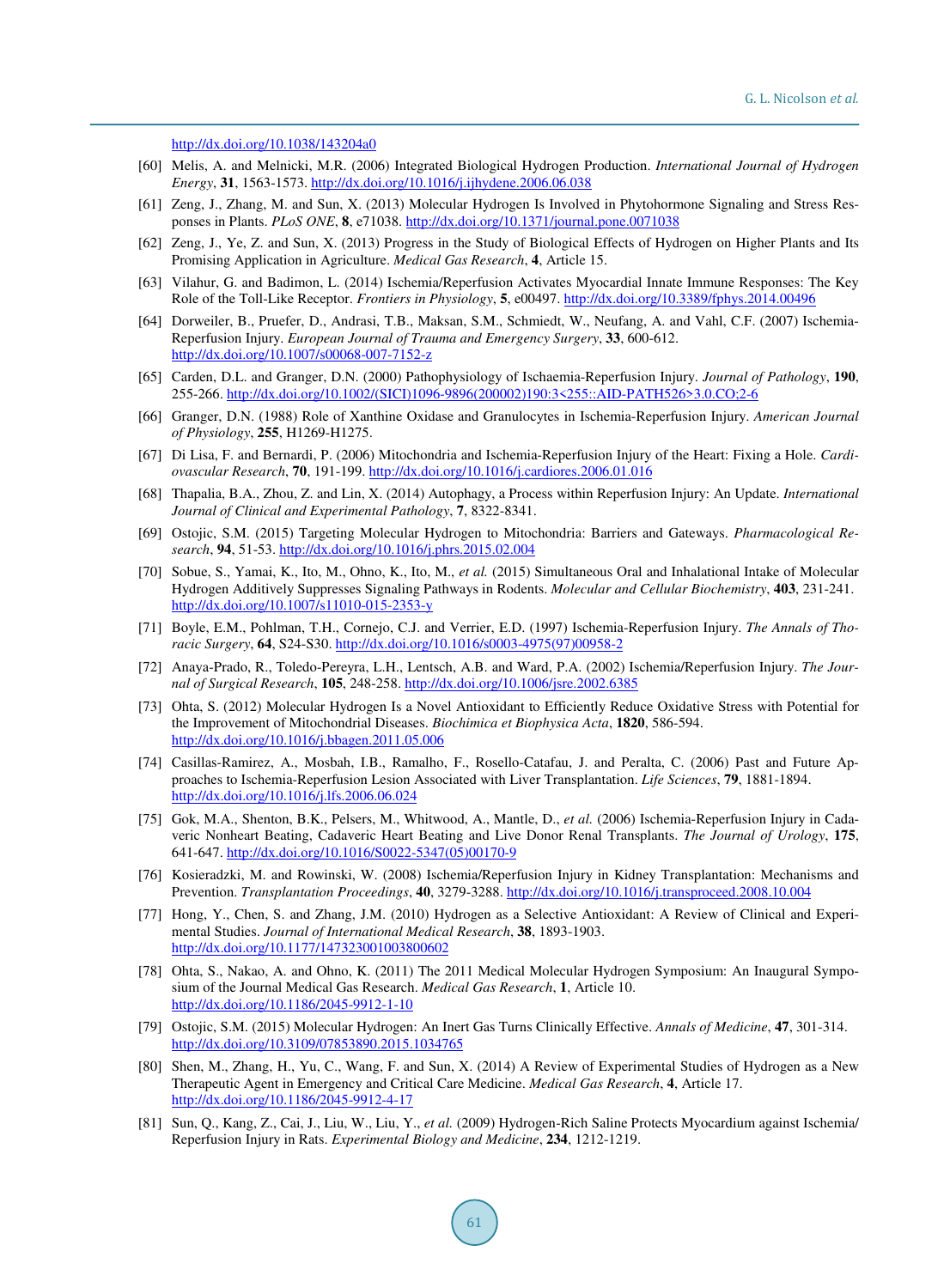<http://dx.doi.org/10.3181/0812-RM-349>

- <span id="page-30-0"></span>[82] Zhang, Y., Sun, Q., He, B., Xiao, J., Wang, Z. and Sun, X. (2011) Anti-Inflammatory Effect of Hydrogen-Rich Saline in a Rat Model of Regional Myocardial Ischemia and Reperfusion. *International Journal of Cardiology*, **148**, 91-95. <http://dx.doi.org/10.1016/j.ijcard.2010.08.058>
- <span id="page-30-1"></span>[83] Wu, S., Zhu, L., Yang, J., Fan, Z., Dong, Y., *et al.* (2014) Hydrogen-Containing Saline Attenuates Doxorubicin-Induced Heart Failure in Rats. *Die Pharmazie*, **69**, 633-636.
- <span id="page-30-2"></span>[84] Shinbo, T., Kokubo, K., Sato, Y., Hagiri, S., Hataishi, R., *et al.* (2013) Breathing Nitric Oxide plus Hydrogen Gas Reduces Ischemia-Reperfusion Injury and Nitrotyrosine Production in Murine Heart. *American Journal of Physiology*, *Heart and Circulatory Physiology*, **305**, H542-H550. <http://dx.doi.org/10.1152/ajpheart.00844.2012>
- <span id="page-30-3"></span>[85] Vander Heide, R.S. and Steenbergen, C. (2013) Cardioprotection and Myocardial Reperfusion: Pitfalls to Clinical Application. *Circulation Research*, **113**, 464-477. <http://dx.doi.org/10.1161/CIRCRESAHA.113.300765>
- <span id="page-30-4"></span>[86] Kubler, W. and Haass, M. (1996) Cardioprotection: Definition, Classification, and Fundamental Principles. *Heart*, **75**, 330-333. <http://dx.doi.org/10.1136/hrt.75.4.330>
- <span id="page-30-5"></span>[87] Murry, C.E., Jennings, R.B. and Reimer, K.A. (1986) Preconditioning with Ischemia: A Delay of Lethal Cell Injury in Ischemic Myocardium. *Circulation*, **74**, 1124-1136. <http://dx.doi.org/10.1161/01.CIR.74.5.1124>
- <span id="page-30-6"></span>[88] Zhao, Z.Q., Corvera, J.S., Halkos, M.E., Kerendi, F., Wang, N.P., Guyton, R.A. and Vinten-Johansen, J. (2003) Inhibition of Myocardial Injury by Ischemic Postconditioning during Reperfusion: Comparison with Ischemic Preconditioning. *American Journal of Physiology*, *Heart and Circulation Physiology*, **285**, H579-H588. <http://dx.doi.org/10.1152/ajpheart.01064.2002>
- <span id="page-30-7"></span>[89] Piot, C., Croisille, P., Staat, P., Thibault, H., Rioufol, G., *et al.* (2008) Effect of Cyclosporine on Reperfusion Injury in Acute Myocardial Infarction. *The New England Journal of Medicine*, **359**, 473-481. <http://dx.doi.org/10.1056/NEJMoa071142>
- <span id="page-30-8"></span>[90] Rajesh, K.G., Sasaguri, S., Suzuki, R., Xing, Y. and Maeda, H. (2004) Ischemic Preconditioning Prevents Reperfusion Heart Injury in Cardiac Hypertrophy by Activation of Mitochondrial KATP Channels. *International Journal of Cardiology*, **96**, 41-49. <http://dx.doi.org/10.1016/j.ijcard.2003.06.010>
- <span id="page-30-9"></span>[91] Qian, L., Cao, F., Cui, J., Wang, Y., Huang, Y., Chuai, Y., *et al.* (2010) The Potential Cardioprotective Effects of Hydrogen in Irradiated Mice. *Journal of Radiation Research*, **51**, 741-747. <http://dx.doi.org/10.1269/jrr.10093>
- <span id="page-30-12"></span>[92] Sakai, K., Cho, S., Shibata, I., Yoshitomi, O., Maekawa, T. and Sumikawa, K. (2012) Inhalation of Hydrogen Gas Protects against Myocardial Stunning and Infarction in Swine. *Scandinavian Cardiovascular Journal*, **46**, 183-189. <http://dx.doi.org/10.3109/14017431.2012.659676>
- <span id="page-30-10"></span>[93] Yoshida, A., Asanuma, H., Sasaki, H., Sanada, S., Yamazaki, S., *et al.* (2012) H(2) Mediates Cardioprotection via Involvements of K(ATP) Channels and Permeability Transition Pores of Mitochondria in Dogs. *Cardiovascular Drugs and Therapy*, **26**, 217-226. <http://dx.doi.org/10.1007/s10557-012-6381-5>
- <span id="page-30-11"></span>[94] Xie, Q., Li, X., Zhang, P., Li, J.C., Cheng, Y., *et al.* (2014) Hydrogen Gas Protects against Serum and Glucose Deprivation Induced Myocardial Injury in H9c2 Cells through Activation of the NFE2 Related Factor 2/Heme Oxygenase 1 Signaling Pathway. *Molecular Medicine Reports*, **10**, 1143-1149.
- <span id="page-30-13"></span>[95] Nakao, A., Kaczorowski, D.J., Wang, Y., Cardinal, J.S., Buchholz, B.M., *et al.* (2010) Amelioration of Rat Cardiac Cold Ischemia/Reperfusion Injury with Inhaled Hydrogen or Carbon Monoxide, or Both. *The Journal of Heart and Lung Transplantation*, **29**, 544-553. <http://dx.doi.org/10.1016/j.healun.2009.10.011>
- <span id="page-30-14"></span>[96] Noda, K., Tanaka, Y., Shigemura, N., Kawamura, T., Wang, Y., *et al.* (2012) Hydrogen-Supplemented Drinking Water Protects Cardiac Allografts from Inflammation-Associated Deterioration. *Transplant International*, **25**, 1213-1222. <http://dx.doi.org/10.1111/j.1432-2277.2012.01542.x>
- <span id="page-30-15"></span>[97] Tan, M., Sun, X., Guo, L., Su, C., Sun, X. and Xu, Z. (2013) Hydrogen as Additive of HTK Solution Fortifies Mvocardial Preservation in Grafts with Prolonged Cold Ischemia. *International Journal of Cardiology*, **167**, 383-390. <http://dx.doi.org/10.1016/j.ijcard.2011.12.109>
- <span id="page-30-16"></span>[98] Buchholz, B.M., Kaczorowski, D.J., Sugimoto, R., Yang, R., Wang, Y., Billiar, T.R., McCurry, K.R., Bauer, A.J. and Nakao, A. (2008) Hydrogen Inhalation Ameliorates Oxidative Stress in Transplantation Induced Intestinal Graft Injury. *American Journal of Transplantation*, **8**, 2015-2024. <http://dx.doi.org/10.1111/j.1600-6143.2008.02359.x>
- [99] Salehi, P., Bigam, D.L., Ewaschuk, J.B., Madsen, K.L., Sigurdson, G.T., Jewell, L.D. and Churchill, T.A. (2008) Alleviating Intestinal Ischemia-Reperfusion Injury in an *in Vivo* Large Animal Model: Developing an Organ-Specific Preservation Solution. *Transplantation*, **85**, 878-884. <http://dx.doi.org/10.1097/TP.0b013e318166a42f>
- [100] Zheng, X., Mao, Y., Cai, J., Li, Y., Liu, W., Sun, P., Zhang, J.H., Sun, X. and Yuan, H. (2009) Hydrogen-Rich Saline Protects against Intestinal Ischemia/Reperfusion Injury in Rats. *Free Radical Research*, **43**, 478-484. <http://dx.doi.org/10.1080/10715760902870603>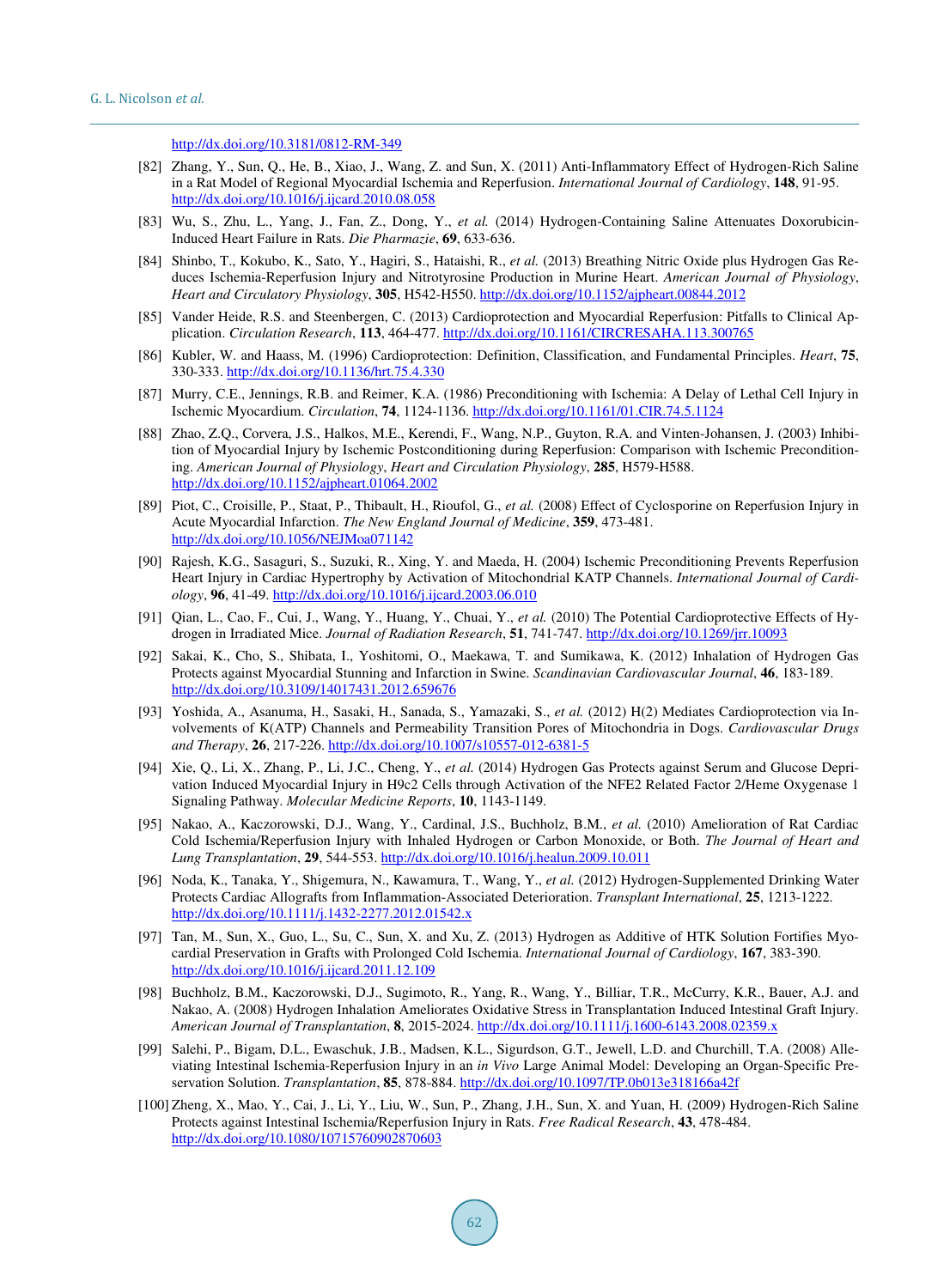- <span id="page-31-0"></span>[101] Buchholz, B.M., Masutani, K., Kawamura, T., Peng, X., Toyoda, Y., Billiar, T.R., Bauer, A.J. and Nakao, A. (2011) Hydrogen-Enriched Preservation Protects the Isogeneic Intestinal Graft and Amends Recipient Gastric Function during Transplantation. *Transplantation*, **92**, 985-992. <http://dx.doi.org/10.1097/tp.0b013e318230159d>
- <span id="page-31-1"></span>[102] Shigeta, T., Sakamoto, S., Li, X.K., Cai, S., Liu, C., Kurokawa, R., Nakazawa, A., Kasahara, M. and Uemoto, S. (2015) Luminal Injection of Hydrogen-Rich Solution Attenuates Intestinal Ischemia-Reperfusion Injury in Rats. *Transplantation*, **99**, 500-507. <http://dx.doi.org/10.1097/TP.0000000000000510>
- <span id="page-31-2"></span>[103] Mao, Y.F., Zheng, X.F., Cai, J.M., You, X.M., Deng, X.M., Zhang, J.H., Jiang, L. and Sun, X.J. (2009) Hydrogen-Rich Saline Reduces Lung Injury Induced by Intestinal Ischemia/Reperfusion in Rats. *Biochemical and Biophysical Research Communications*, **381**, 602-605. <http://dx.doi.org/10.1016/j.bbrc.2009.02.105>
- <span id="page-31-3"></span>[104] den Hengst, W.A., Gielis, J.F., Lin, J.Y., Van Schil, P.E., De Windt, L.J. and Moens, A.L. (2010) Lung Ischemia-Reperfusion Injury: A Molecular and Clinical View on a Complex Pathophysiological Process. *American Journal of Physiology*, *Heart and Circulatory Physiology*, **299**, H1283-H1299. <http://dx.doi.org/10.1152/ajpheart.00251.2010>
- <span id="page-31-4"></span>[105] Gennai, S., Pison, C. and Briot, R. (2014) [Ischemia-Reperfusion Injury after Lung Transplantation]. *Presse Medicine*, **43**, 921-930. <http://dx.doi.org/10.1016/j.lpm.2014.01.018>
- <span id="page-31-5"></span>[106] Dark, J. (2014) Hydrogen in Lung Reconditioning-More than Just Inflation. *Transplantation*, **98**, 497-498. <http://dx.doi.org/10.1097/TP.0000000000000311>
- [107] Tanaka, Y., Shigemura, N., Kawamura, T., Noda, K., Isse, K., Stolz, D.B., Billiar, T.R., Toyoda, Y., Bermudez, C.A., Lyons-Weiler, J. and Nakao, A. (2012) Profiling Molecular Changes Induced by Hydrogen Treatment of Lung Allografts Prior to Procurement. *Biochemical and Biophysical Research Communications*, **425**, 873-879. <http://dx.doi.org/10.1016/j.bbrc.2012.08.005>
- [108] Zhou, H., Fu, Z., Wei, Y., Liu, J., Cui, X., Yang, W., Ding, W., Pan, P. and Li, W. (2013) Hydrogen Inhalation Decreases Lung Graft Injury in Brain-Dead Donor Rats. *Journal of Heart and Lung Transplantation*, **32**, 251-258. <http://dx.doi.org/10.1016/j.healun.2012.11.007>
- <span id="page-31-14"></span>[109] Fang, Y., Fu, X.J., Gu, C., Xu, P., Wang, Y., Yu, W.R., Sun, Q., Sun, X.J. and Yao, M. (2011) Hydrogen-Rich Saline Protects against Acute Lung Injury Induced by Extensive Burn in Rat Model. *Journal of Burn Care Research*, **32**, e82 e91. <http://dx.doi.org/10.1097/bcr.0b013e318217f84f>
- <span id="page-31-6"></span>[110] Noda, K., Shigemura, N., Tanaka, Y., Bhama, J., D'Cunha, J., Kobayashi, H., Luketich, J.D. and Bermudez, C.A. (2014) Hydrogen Preconditioning during *ex Vivo* Lung Perfusion Improves the Quality of Lung Grafts in Rats. *Transplantation*, **98**, 499-506. <http://dx.doi.org/10.1097/TP.0000000000000254>
- <span id="page-31-7"></span>[111] Terasaki, Y., Ohsawa, I., Terasaki, M., Takahashi, M., Kunugi, S., Dedong, K., Urushiyama, H., Amenomori, S., Kaneko-Togashi, M., Kuwahara, N., Ishikawa, A., Kamimura, N., Ohta, S. and Fukuda, Y. (2011) Hydrogen Therapy Attenuates Irradiation-Induced Lung Damage by Reducing Oxidative Stress. *American Journal of Physiology*, *Lung Cellular and Molecular Physiology*, **301**, L415-L426. <http://dx.doi.org/10.1152/ajplung.00008.2011>
- <span id="page-31-8"></span>[112] Hattori, Y., Kotani, T., Tsuda, H., Mano, Y., Tu, L., Li, H., Hirako, S., Ushida, T., Imai, K., Nakano, T., Sato, Y., Miki, R., Sumigama, S., Iwase, A., Toyokuni, S. and Kikkawa, F. (2015) Maternal Molecular Hydrogen Treatment Attenuates Lipopolysaccharide-Induced Rat Fetal Lung Injury. *Free Radical Research*, **49**, 1026-1037. <http://dx.doi.org/10.3109/10715762.2015.1038257>
- <span id="page-31-9"></span>[113] Xie, K., Yu, Y., Huang, Y., Zheng, L., Li, J., Chen, H., Han, H., Hou, L., Gong, G. and Wang, G. (2012) Molecular Hydrogen Ameliorates Lipopolysaccharide-Induced Acute Lung Injury in Mice through Reducing Inflammation and Apoptosis. *Shock*, **37**, 548-555. <http://dx.doi.org/10.1097/shk.0b013e31824ddc81>
- <span id="page-31-10"></span>[114] Liu, H., Liang, X., Wang, D., Zhang, H., Liu, L., Chen, H., Li, Y., Duan, Q. and Xie, K. (2015) Combination Therapy with Nitric Oxide and Molecular Hydrogen in a Murine Model of Acute Lung Injury. *Shock*, **43**, 504-511. <http://dx.doi.org/10.1097/SHK.0000000000000316>
- <span id="page-31-11"></span>[115] Bringmann, A., Uckermann, O., Pannicke, T., Iandiev, I., Reichenbach, A. and Wiedemann, P. (2005) Neuronal versus Glial Cell Swelling in the Ischaemic Retina. *Acta Ophthalmologica Scandinavia*, **83**, 528-538. <http://dx.doi.org/10.1111/j.1600-0420.2005.00565.x>
- [116] Sun, M.H., Pang, J.H., Chen, S.L., Han, W.H., Ho, T.C., Chen, K.J., Kao, L.Y., Lin, K.K. and Tsao, Y.P. (2010) Retinal Protection from Acute Glaucoma-Induced Ischemia-Reperfusion Injury through Pharmacologic Induction of Heme Oxygenase-1. *Investigative Ophthalmology and Vision Science*, **51**, 4798-4808. <http://dx.doi.org/10.1167/iovs.09-4086>
- <span id="page-31-12"></span>[117] Makita, J., Hosoya, K., Zhang, P. and Kador, P.F. (2011) Response of Rat Retinal Capillary Pericytes and Endothelial Cells to Glucose. *Journal of Occular Pharmacology and Therapeutics*, **27**, 7-15. <http://dx.doi.org/10.1089/jop.2010.0051>
- <span id="page-31-13"></span>[118] Liu, Y., Tang, L. and Chen, B. (2012) Effects of Antioxidant Gene Therapy on Retinal Neurons and Oxidative Stress in a Model of Retinal Ischemia/Reperfusion. *Free Radical Biology and Medicine*, **52**, 909-915.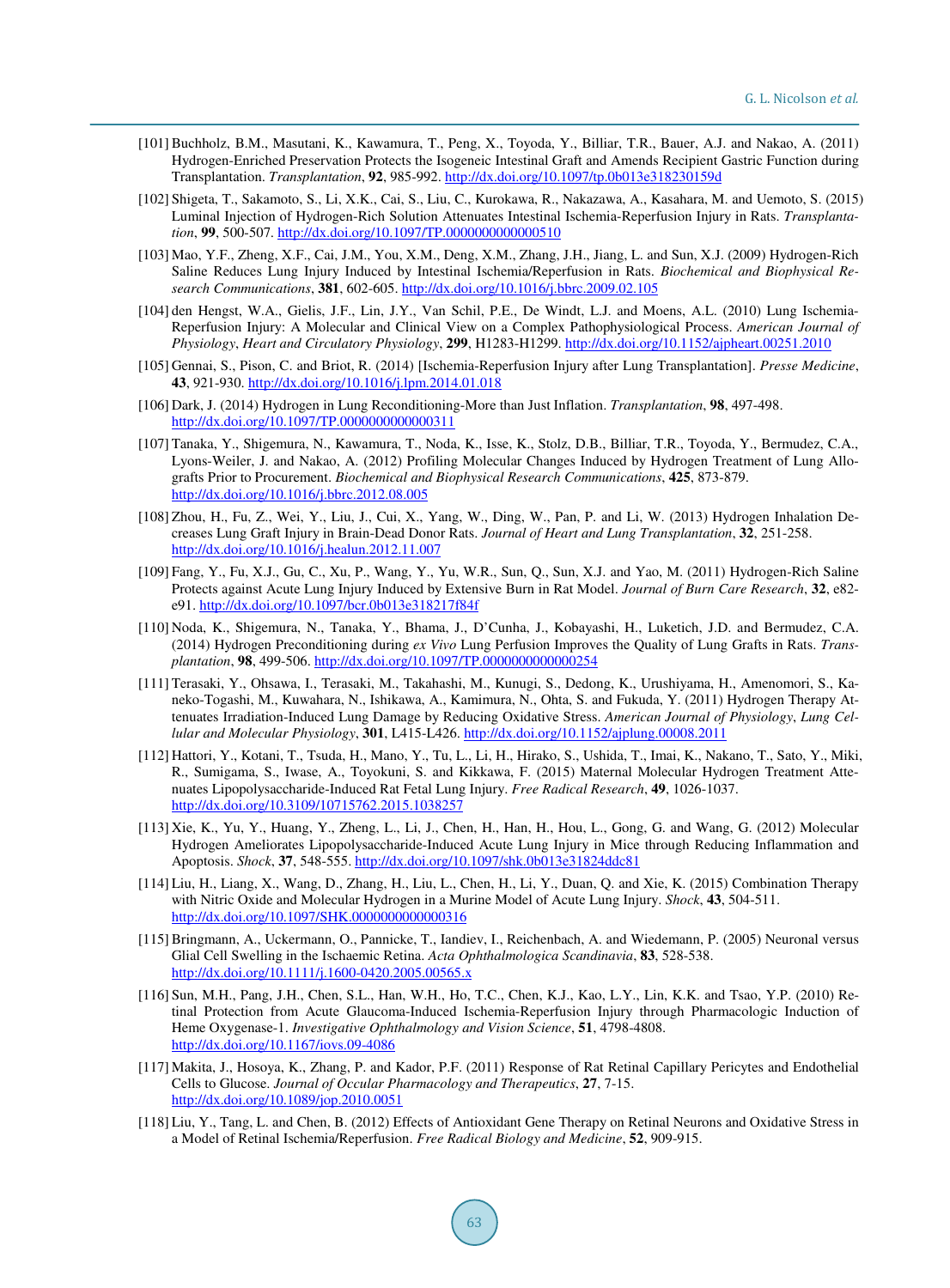<http://dx.doi.org/10.1016/j.freeradbiomed.2011.12.013>

- <span id="page-32-0"></span>[119] Pazdro, R. and Burgess, J.R. (2012) Differential Effects of Alpha-Tocopherol and N-Acetyl-Cysteine on Advanced Glycation End Product-Induced Oxidative Damage and Neurite Degeneration in SH-SY5Y Cells. *Biochimica et Biophysica Acta*, **1822**, 550-556. <http://dx.doi.org/10.1016/j.bbadis.2012.01.003>
- <span id="page-32-1"></span>[120] Varnum, M.D., Black, K.D. and Zagotta, W.N. (1995) Molecular Mechanism for Ligand Discrimination of Cyclic Nucleotide-Gated Channels. *Neuron*, **15**, 619-625. [http://dx.doi.org/10.1016/0896-6273\(95\)90150-7](http://dx.doi.org/10.1016/0896-6273(95)90150-7)
- <span id="page-32-15"></span>[121] Liu, G.D., Zhang, H., Wang, L., Han, Q., Zhou, S.F. and Liu, P. (2013) Molecular Hydrogen Regulates the Expression of miR-9, miR-21 and miR-199 in LPS-Activated Retinal Microglia Cells. *International Journal of Ophthalmology*, **6**, 280-285.
- <span id="page-32-16"></span>[122] Yokota, T., Kamimura, N., Igarashi, T., Takahashi, H., Ohta, S. and Oharazawa, H. (2015) Protective Effect of Molecular Hydrogen against Oxidative Stress Caused by Peroxynitrite Derived from Nitric Oxide in Rat Retina. *Clinical and Experimental Ophthalmology*, **43**, 568-577. <http://dx.doi.org/10.1111/ceo.12525>
- <span id="page-32-2"></span>[123] Liu, H., Hua, N., Xie, K., Zhao, T. and Yu, Y. (2015) Hydrogen-Rich Saline Reduces Cell Death through Inhibition of DNA Oxidative Stress and Overactivation of Poly (ADP-Ribose) Polymerase-1 in Retinal Ischemia-Reperfusion Injury. *Molecular Medicine Reports*, **12**, 2495-2502. <http://dx.doi.org/10.3892/mmr.2015.3731>
- <span id="page-32-3"></span>[124] Sanderson, T.H., Reynolds, C.A., Kumar, R., Przyklenk, K. and Huttemann, M. (2013) Molecular Mechanisms of Ischemia-Reperfusion Injury in Brain: Pivotal Role of the Mitochondrial Membrane Potential in Reactive Oxygen Species Generation. *Molecular Neurobiology*, **47**, 9-23. <http://dx.doi.org/10.1007/s12035-012-8344-z>
- <span id="page-32-4"></span>[125] Pan, J., Konstas, A.A., Bateman, B., Ortolano, G.A. and Pile-Spellman, J. (2007) Reperfusion Injury Following Cerebral Ischemia: Pathophysiology, MR Imaging, and Potential Therapies. *Neuroradiology*, **49**, 93-102. <http://dx.doi.org/10.1007/s00234-006-0183-z>
- <span id="page-32-5"></span>[126]Ji, X., Liu, W., Xie, K., Liu, W., Qu, Y., Chao, X., Chen, T., Zhou, J. and Fei, Z. (2010) Beneficial Effects of Hydrogen Gas in a Rat Model of Traumatic Brain Injury via Reducing Oxidative Stress. *Brain Research*, **1354**, 196-205. <http://dx.doi.org/10.1016/j.brainres.2010.07.038>
- <span id="page-32-6"></span>[127]Ji, X., Tian, Y., Xie, K., Liu, W., Qu, Y. and Fei, Z. (2012) Protective Effects of Hydrogen-Rich Saline in a Rat Model of Traumatic Brain Injury via Reducing Oxidative Stress. *Journal of Surgical Research*, **178**, e9-e16. <http://dx.doi.org/10.1016/j.jss.2011.12.038>
- <span id="page-32-7"></span>[128] Huo, T.T., Zeng, Y., Liu, X.N., Sun, L., Han, H.Z., Chen, H.G., Lu, Z.H., Huang, Y., Nie, H., Dong, H.L., Xie, K.L. and Xiong, L.Z. (2014) Hydrogen-Rich Saline Improves Survival and Neurological Outcome after Cardiac Arrest and Cardiopulmonary Resuscitation in Rats. *Anesthiology and Analgiology*, **119**, 368-380. <http://dx.doi.org/10.1213/ANE.0000000000000303>
- <span id="page-32-8"></span>[129]Ji, Q., Hui, K., Zhang, L., Sun, X., Li, W. and Duan, M. (2011) The Effect of Hydrogen-Rich Saline on the Brain of Rats with Transient Ischemia. *Journal of Surgical Research*, **168**, e95-e101. <http://dx.doi.org/10.1016/j.jss.2011.01.057>
- <span id="page-32-9"></span>[130] Liu, L., Xie, K., Chen, H., Dong, X., Li, Y., Yu, Y., Wang, G. and Yu, Y. (2014) Inhalation of Hydrogen Gas Attenuates Brain Injury in Mice with Cecal Ligation and Puncture via Inhibiting Neuroinflammation, Oxidative Stress and Neuronal Apoptosis. *Brain Research*, **1589**, 78-92. <http://dx.doi.org/10.1016/j.brainres.2014.09.030>
- <span id="page-32-10"></span>[131] Ono, H., Nishijima, Y., Adachi, N., Sakamoto, M., Kudo, Y., Kaneko, K., Nakao, A. and Imaoka, T. (2012) A Basic Study on Molecular Hydrogen (H<sub>2</sub>) Inhalation in Acute Cerebral Ischemia Patients for Safety Check with Physiological Parameters and Measurement of Blood H<sup>2</sup> Level. *Medical Gas Research*, **2**, Article 21. <http://dx.doi.org/10.1186/2045-9912-2-21>
- <span id="page-32-11"></span>[132] Eckel, R.H., Grundy, S.M. and Zimmet, P.Z. (2005) The Metabolic Syndrome. *Lancet*, **365**, 1415-1428. [http://dx.doi.org/10.1016/S0140-6736\(05\)66378-7](http://dx.doi.org/10.1016/S0140-6736(05)66378-7)
- [133] Grundy, S.M., Cleeman, J.I., Daniels, S.R., Donato, K.A., Eckel, R.H., Franklin, B.A., Gordon, D.J., Krauss, R.M., Savage, P.J., Smith Jr., S.C., Spertus, J.A. and Costa, F. (2005) Diagnosis and Management of the Metabolic Syndrome: An American Heart Association/National Heart, Lung, and Blood Institute Scientific Statement. *Circulation*, **112**, 2735-2752. <http://dx.doi.org/10.1161/CIRCULATIONAHA.105.169404>
- [134] Alberti, K.G., Zimmet, P. and Shaw, J., IDF Epidemiology Task Force Consensus Group (2005) The Metabolic Syndrome—A New Worldwide Definition. *Lancet*, **366**, 1059-1062. [http://dx.doi.org/10.1016/S0140-6736\(05\)67402-8](http://dx.doi.org/10.1016/S0140-6736(05)67402-8)
- <span id="page-32-12"></span>[135] Eckel, R.H., Alberti, K.G., Grundy, S.M. and Zimmet, P.Z. (2010) The Metabolic Syndrome. *Lancet*, **375**, 181-183. [http://dx.doi.org/10.1016/S0140-6736\(09\)61794-3](http://dx.doi.org/10.1016/S0140-6736(09)61794-3)
- <span id="page-32-13"></span>[136] Reaven, G.M. (1988) Banting Lecture 1988. Role of Insulin Resistance in Human Disease. *Diabetes*, **37**, 1595-1607. <http://dx.doi.org/10.2337/diab.37.12.1595>
- <span id="page-32-14"></span>[137] Reaven, G.M. (1988) Dietary Therapy for Non-Insulin-Dependent Diabetes Mellitus. *New England Journal of Medi-*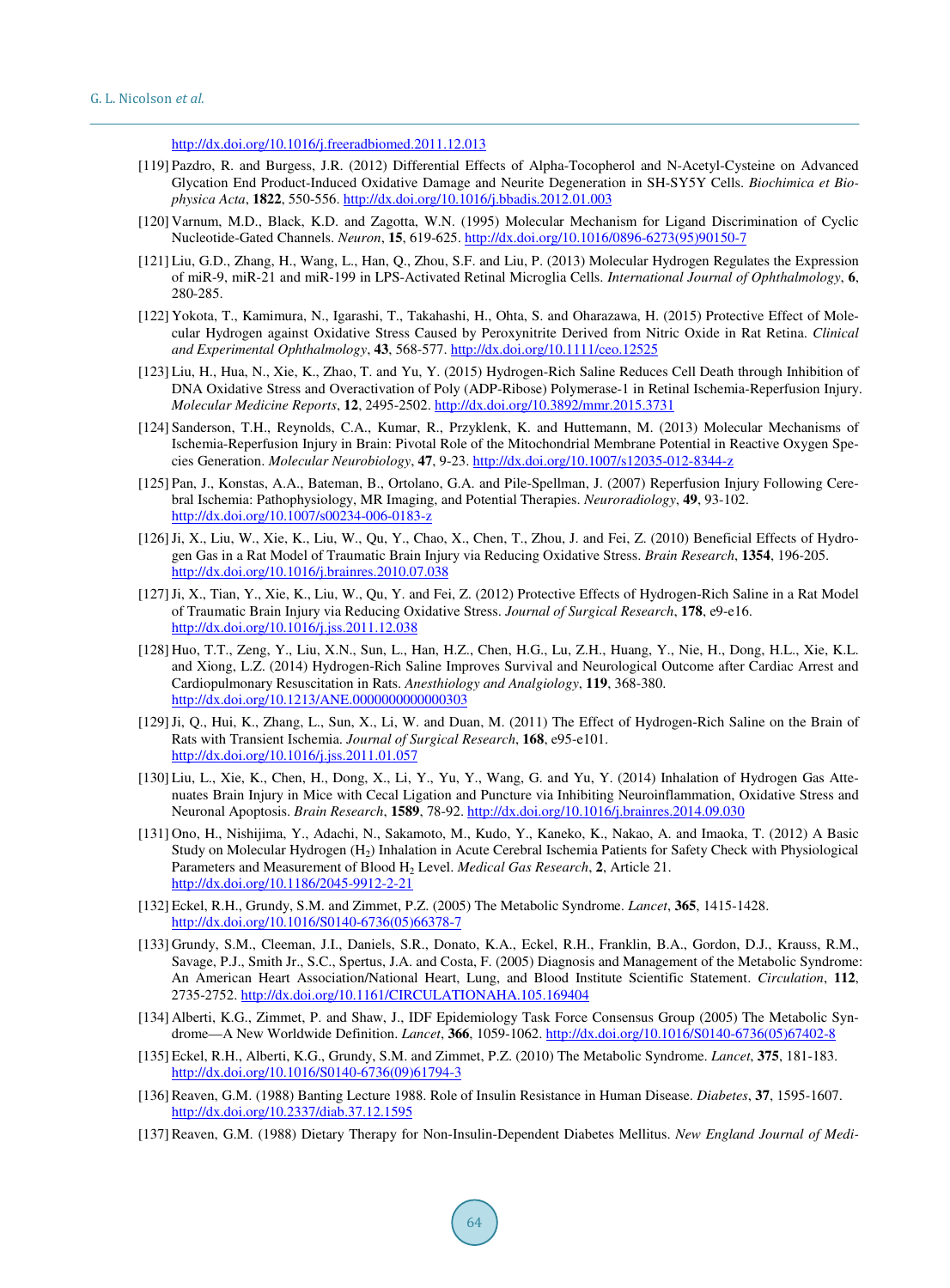*cine*, **319**, 862-864. <http://dx.doi.org/10.1056/NEJM198809293191310>

- <span id="page-33-0"></span>[138] Kylin, E. (1923) Studien ueber das hypertonie-hyperglykamie-hyperurikamiesyndrom. *Zentralblatt für innere Medizin*, **44**, 105-127.
- <span id="page-33-1"></span>[139] Rosales-Corral, S., Tan, D.X., Manchester, L. and Reiter, R.J. (2015) Diabetes and Alzheimer Disease, Two Overlapping Pathologies with the Same Background: Oxidative Stress. *Oxidative Medicine and Cellular Longevity*, **2015**, Article ID: 985845. <http://dx.doi.org/10.1155/2015/985845>
- <span id="page-33-2"></span>[140] Muller, M., Grobbee, D.E., den Tonkelaar, I., Lamberts, S.W. and van der Schouw, Y.T. (2005) Endogenous Sex Hormones and Metabolic Syndrome in Aging Men. *Journal of Clinical Endocrinology and Metabolism*, **90**, 2618- 2623. <http://dx.doi.org/10.1210/jc.2004-1158>
- <span id="page-33-3"></span>[141] Tangvarasittichai, S. (2015) Oxidative Stress, Insulin Resistance, Dyslipidemia and Type 2 Diabetes Mellitus. *World Journal of Diabetes*, **6**, 456-480. <http://dx.doi.org/10.4239/wjd.v6.i3.456>
- <span id="page-33-4"></span>[142] Yubero-Serrano, E.M., Delgado-Lista, J., Pena-Orihuela, P., Perez-Martinez, P., Fuentes, F., Marin, C., Tunez, I., Tinahones, F.J., Perez-Jimenez, F., Roche, H.M. and Lopez-Miranda, J. (2013) Oxidative Stress Is Associated with the Number of Components of Metabolic Syndrome: LIPGENE Study. *Experimental Molecular Medicine*, **45**, e28. <http://dx.doi.org/10.1038/emm.2013.53>
- <span id="page-33-5"></span>[143] Vincent, H.K. and Taylor, A.G. (2006) Biomarkers and Potential Mechanisms of Obesity-Induced Oxidant Stress in Humans. *International Journal of Obesity* (*London*), **30**, 400-418. <http://dx.doi.org/10.1038/sj.ijo.0803177>
- <span id="page-33-6"></span>[144] Kopprasch, S., Srirangan, D., Bergmann, S., Graessler, J., Schwarz, P.E. and Bornstein, S.R. (2015) Association between Systemic Oxidative Stress and Insulin Resistance/Sensitivity Indices—The PREDIAS Study. *Clinical Endocrinology*, **84**, 48-54. <http://dx.doi.org/10.1111/cen.12811>
- <span id="page-33-7"></span>[145] Freeman, B.A. and Crapo, J.D. (1982) Biology of Disease: Free Radicals and Tissue Injury. *Laboratory Investigation*, **47**, 412-426.
- <span id="page-33-8"></span>[146] Slater, T.F. (1984) Free-Radical Mechanisms in Tissue Injury. *Biochemical Journal*, **222**, 1-15. <http://dx.doi.org/10.1042/bj2220001>
- <span id="page-33-9"></span>[147] Dobrian, A.D., Davies, M.J., Schriver, S.D., Lauterio, T.J. and Prewitt, R.L. (2001) Oxidative Stress in a Rat Model of Obesity-Induced Hypertension. *Hypertension*, **37**, 554-560. <http://dx.doi.org/10.1161/01.HYP.37.2.554>
- <span id="page-33-10"></span>[148] Nicolson, G.L. (2007) Metabolic Syndrome and Mitochondrial Function: Molecular Replacement and Antioxidant Supplements to Prevent Membrane Peroxidation and Restore Mitochondrial Function. *Journal of Cellular Biochemistry*, **100**, 1352-1369. <http://dx.doi.org/10.1002/jcb.21247>
- <span id="page-33-11"></span>[149] Hashimoto, M., Katakura, M., Nabika, T., Tanabe, Y., Hossain, S., Tsuchikura, S. and Shido, O. (2011) Effects of Hydrogen-Rich Water on Abnormalities in a SHR.Cg-Leprcp/NDmcr Rat—A Metabolic Syndrome Rat Model. *Medical Gas Research*, **1**, Article 26. <http://dx.doi.org/10.1186/2045-9912-1-26>
- <span id="page-33-12"></span>[150] Shirahata, S., Hamasaki, T., Haramaki, K., Nakamura, T., Abe, M., Yan, H., Kinjo, T., Nakamichi, N., Kabayama, S. and Teruya, K. (2011) Anti-Diabetes Effect of Water Containing Hydrogen Molecule and Pt Nanoparticles. *BMC Proceedings*, **5**, P18. <http://dx.doi.org/10.1186/1753-6561-5-S8-P18>
- <span id="page-33-13"></span>[151] Haslam, D.W. and James, W.P. (2005) Obesity. *Lancet*, **366**, 1197-1209. [http://dx.doi.org/10.1016/S0140-6736\(05\)67483-1](http://dx.doi.org/10.1016/S0140-6736(05)67483-1)
- <span id="page-33-14"></span>[152] Furukawa, S., Fujita, T., Shimabukuro, M., Iwaki, M., Yamada, Y., Nakajima, Y., Nakayama, O., Makishima, M., Matsuda, M. and Shimomura, I. (2004) Increased Oxidative Stress in Obesity and Its Impact on Metabolic Syndrome. *Journal of Clinical Investigation*, **114**, 1752[. http://dx.doi.org/10.1172/JCI21625](http://dx.doi.org/10.1172/JCI21625)
- <span id="page-33-15"></span>[153] Kamimura, N., Nishimaki, K., Ohsawa, I. and Ohta, S. (2011) Molecular Hydrogen Improves Obesity and Diabetes by Inducing Hepatic FGF21 and Stimulating Energy Metabolism in db/db Mice. *Obesity*, **19**, 1396-1403. <http://dx.doi.org/10.1038/oby.2011.6>
- <span id="page-33-16"></span>[154] Nakao, A., Toyoda, Y., Sharma, P., Evans, M. and Guthrie, N. (2010) Effectiveness of Hydrogen Rich Water on Antioxidant Status of Subjects with Potential Metabolic Syndrome—An Open Label Pilot Study. *Journal of Clinical Biochemistry and Nutrition*, **46**, 140-149. <http://dx.doi.org/10.3164/jcbn.09-100>
- <span id="page-33-17"></span>[155] Song, G., Li, M., Sang, H., Zhang, L., Li, X., Yao, S., Yu, Y., Zong, C., Xue, Y. and Qin, S. (2013) Hydrogen-Rich Water Decreases Serum LDL-Cholesterol Levels and Improves HDL Function in Patients with Potential Metabolic Syndrome. *Journal of Lipid Research*, 54, 1884-1893. <http://dx.doi.org/10.1194/jlr.M036640>
- <span id="page-33-18"></span>[156] Iio, A., Ito, M., Itoh, T., Terazawa, R., Fujita, Y., Nozawa, Y., Ohsawa, I., Ohno, K. and Ito, M. (2013) Molecular Hydrogen Attenuates Fatty Acid Uptake and Lipid Accumulation through Downregulating CD36 Expression in HepG2 Cells. *Medical Gas Research*, **3**, Article 6.
- <span id="page-33-19"></span>[157] Ekuni, D., Tomofuji, T., Endo, Y., Kasuyama, K., Irie, K., Azuma, T., Tamaki, N., Mizutani, S., Kojima, A. and Morita, M. (2012) Hydrogen-Rich Water Prevents Lipid Deposition in the Descending Aorta in a Rat Periodontitis Model.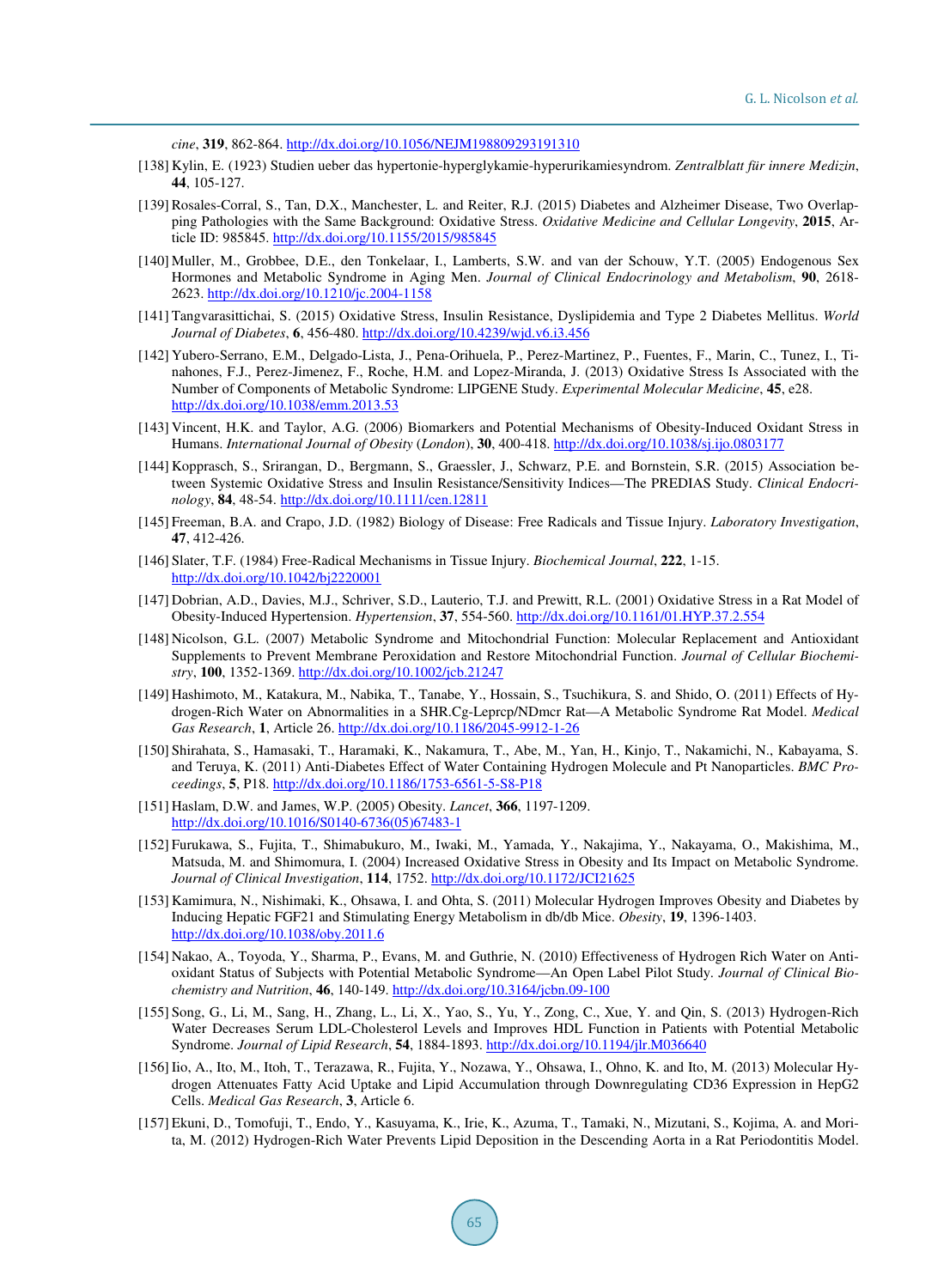*Archives of Oral Biology*, **57**, 1615-1622. <http://dx.doi.org/10.1016/j.archoralbio.2012.04.013>

- <span id="page-34-0"></span>[158] Zong, C., Song, G., Yao, S., Li, L., Yu, Y., Feng, L., Guo, S., Luo, T. and Qin, S. (2012) Administration of Hydrogen-Saturated Saline Decreases Plasma Low-Density Lipoprotein Cholesterol Levels and Improves High-Density Lipoprotein Function in High-Fat Diet-Fed haMetSynters. *Metabolism*, **61**, 794-800. <http://dx.doi.org/10.1016/j.metabol.2011.10.014>
- <span id="page-34-1"></span>[159] Brooks-Wilson, A., Marcil, M., Clee, S.M., Zhang, L.H., Roomp, K., van Dam, M., Yu, L., Brewer, C., *et al.* (1999) Mutations in ABC1 in Tangier Disease and Familial High-Density Lipoprotein Deficiency. *Nature Genetics*, **22**, 336- 345. <http://dx.doi.org/10.1038/11905>
- <span id="page-34-2"></span>[160] Song, G., Lin, Q., Zhao, H., Liu, M., Ye, F., Sun, Y., Yu, Y., Guo, S., Jiao, P., Wu, Y., Ding, G., Xiao, Q. and Qin, S. (2015) Hydrogen Activates ATP-Binding Cassette Transporter A1-Dependent Efflux *ex Vivo* and Improves High-Density Lipoprotein Function in Patients with Hypercholesterolemia: A Double-Blinded, Randomized, and Placebo-Controlled Trial. *Journal of Clinical Endocrinology and Metabolism*, **100**, 2724-2733. <http://dx.doi.org/10.1210/jc.2015-1321>
- <span id="page-34-3"></span>[161] Reaven, G.M., Hollenbeck, C., Jeng, C.Y., Wu, M.S. and Chen, Y.D. (1988) Measurement of Plasma Glucose, Free Fatty Acid, Lactate, and Insulin for 24 h in Patients with NIDDM. *Diabetes*, **37**, 1020-1024. <http://dx.doi.org/10.2337/diab.37.8.1020>
- <span id="page-34-4"></span>[162] Shirahata, S., Nishimura, T., Kabayama, S., Aki, D., Teruya, K., Otsubo, K., Morisawa, S., Ishii, Y., *et al.* (2008) Supplementation of Hydrogen-Rich Water Improves Lipid and Glucose Metabolism in Patients with Type 2 Diabetes or Impaired Glucose Tolerance. *Nutrition Research*, **28**, 137-143. <http://dx.doi.org/10.1016/j.nutres.2008.01.008>
- <span id="page-34-5"></span>[163] Amitani, H., Asakawa, A., Cheng, K., Amitani, M., Kaimoto, K., Nakano, M., Ushikai, M., Li, Y., Tsai, M., Li, J.B., Terashi, M., Chaolu, H., Kamimura, R. and Inui, A. (2013) Hydrogen Improves Glycemic Control in Type1 Diabetic Animal Model by Promoting Glucose Uptake into Skeletal Muscle. *PLoS ONE*, **8**, e53913. <http://dx.doi.org/10.1371/journal.pone.0053913>
- <span id="page-34-6"></span>[164] Song, G., Tian, H., Qin, S., Sun, X., Yao, S., Zong, C., Luo, Y., Liu, J., Yu, Y., Sang, H. and Wang, X. (2012) Hydrogen Decreases Athero-Susceptibility in Apolipoprotein B-Containing Lipoproteins and Aorta of Apolipoprotein E Knockout Mice. *Atherosclerosis*, **221**, 55-65. <http://dx.doi.org/10.1016/j.atherosclerosis.2011.11.043>
- <span id="page-34-7"></span>[165]Jiang, H., Yu, P., Qian, D.H., Qin, Z.X., Sun, X.J., Yu, J. and Huang, L. (2013) Hydrogen-Rich Medium Suppresses the Generation of Reactive Oxygen Species, Elevates the Bcl-2/Bax Ratio and Inhibits Advanced Glycation End Product-Induced Apoptosis. *International Journal of Molecular Medicine*, **31**, 1381-1387.
- [166] Chen, Y., Jiang, J., Miao, H., Chen, X., Sun, X. and Li, Y. (2013) Hydrogen-Rich Saline Attenuates Vascular Smooth Muscle Cell Proliferation and Neointimal Hyperplasia by Inhibiting Reactive Oxygen Species Production and Inactivating the Ras-ERK1/2-MEK1/2 and Akt Pathways. *International Journal of Molecular Medicine*, **31**, 597-606.
- <span id="page-34-8"></span>[167] Song, G., Tian, H., Liu, J., Zhang, H., Sun, X. and Qin, S. (2011)  $H_2$  Inhibits TNF-Alpha-Induced Lectin-Like Oxidized LDL Receptor-1 Expression by Inhibiting Nuclear Factor KappaB Activation in Endothelial Cells. *Biotechnology Letters*, **33**, 1715-1722. <http://dx.doi.org/10.1007/s10529-011-0630-8>
- <span id="page-34-9"></span>[168] McGill, H.C., McMahan, C.A. and Gidding, S.S. (2008) Preventing Heart Disease in the 21<sup>st</sup> Century: Implications of the Pathobiological Determinants of Atherosclerosis in Youth (PDAY) Study. *Circulation*, **117**, 1216-1227. <http://dx.doi.org/10.1161/CIRCULATIONAHA.107.717033>
- <span id="page-34-10"></span>[169] Colbourne, F. and Corbett, D. (1994) Delayed and Prolonged Post-Ischemic Hypothermia Is Neuroprotective in the Gerbil. *Brain Research*, **654**, 265-272. [http://dx.doi.org/10.1016/0006-8993\(94\)90488-X](http://dx.doi.org/10.1016/0006-8993(94)90488-X)
- [170] Gisvold, S.E., Sterz, F., Abramson, N.S., Bar-Joseph, G., Ebmeyer, U., *et al.* (1996) Cerebral Resuscitation from Cardiac Arrest: Treatment Potentials. *Critical Care Medicine*, **24**, S69-S80.
- <span id="page-34-11"></span>[171] Hickey, R.W., Ferimer, H., Alexander, H.L., Garman, R.H., Callaway, C.W., *et al.* (2000) Delayed, Spontaneous Hypothermia Reduces Neuronal Damage after Asphyxia Cardiac Arrest in Rats. *Critical Care Medicine*, **28**, 3511-3516. <http://dx.doi.org/10.1097/00003246-200010000-00027>
- <span id="page-34-12"></span>[172] Ye, S., Weng, Y., Sun, S., Chen, W., Wu, X., *et al.* (2012) Comparison of the Durations of Mild Therapeutic Hypothermia on Outcome after Cardiopulmonary Resuscitation in the Rat. *Circulation*, **125**, 123-129. <http://dx.doi.org/10.1161/CIRCULATIONAHA.111.062257>
- <span id="page-34-13"></span>[173] Hayashida, K., Sano, M., Kamimura, N., Yokota, T., Suzuki, M., *et al.* (2014) Hydrogen Inhalation during Normoxic Resuscitation Improves Neurological Outcome in a Rat Model of Cardiac Arrest Independently of Targeted Temperature Management. *Circulation*, **130**, 2173-2180. <http://dx.doi.org/10.1161/CIRCULATIONAHA.114.011848>
- <span id="page-34-14"></span>[174] Neumar, R.W., Bircher, N.G., Sim, K.M., Xiao, F., Zadach, K.S., *et al.* (1995) Epinephrine and Sodium Bicarbonate during CPR Following Asphyxia Cardiac Arrest in Rats. *Resuscitation*, **29**, 249-263. [http://dx.doi.org/10.1016/0300-9572\(94\)00827-3](http://dx.doi.org/10.1016/0300-9572(94)00827-3)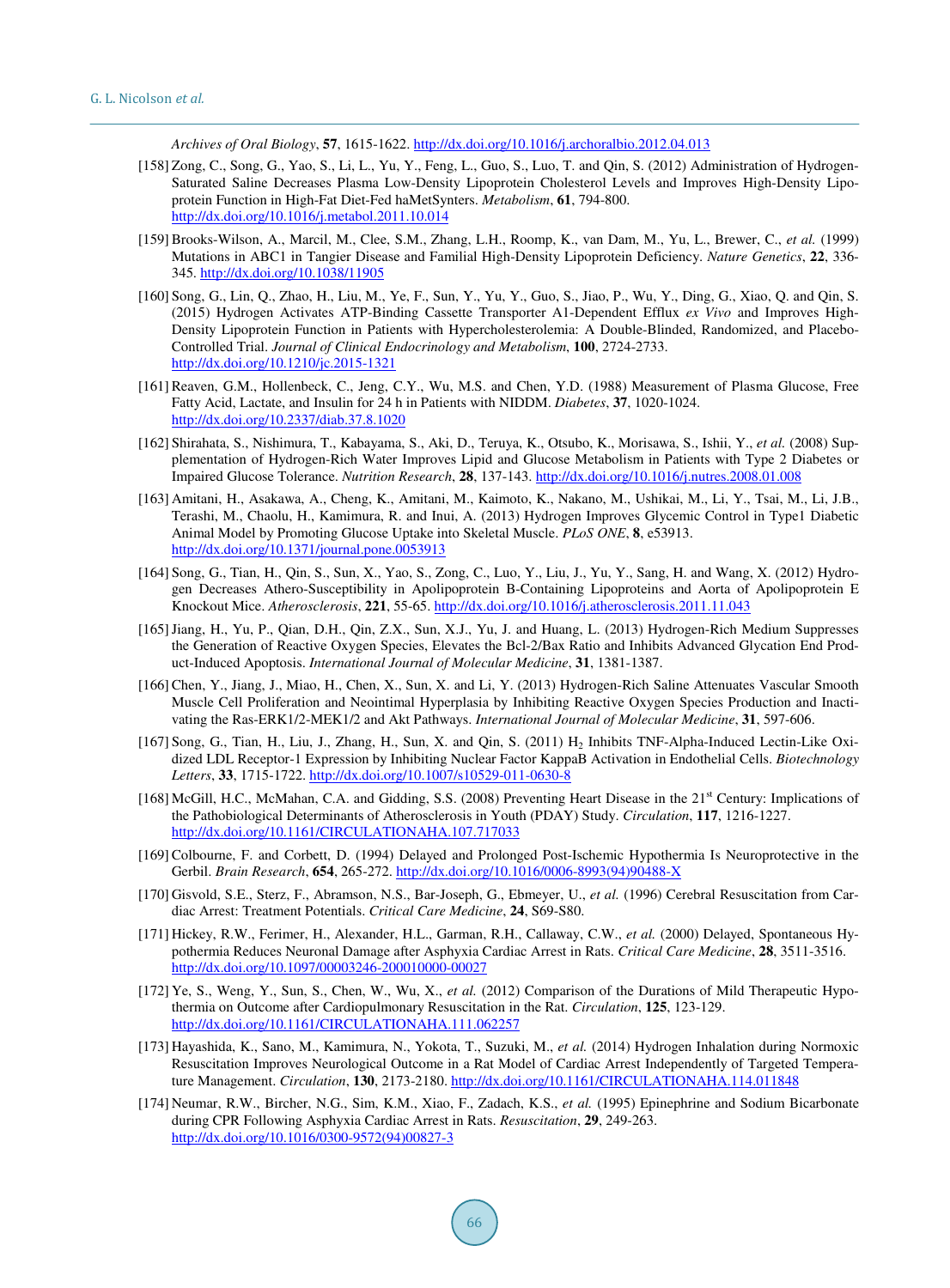- <span id="page-35-0"></span>[175] Ohsawa, I., Nishimaki, K., Yamagata, K., Ishikawa, M. and Ohta, S. (2008) Consumption of Hydrogen Water Prevents Atherosclerosis in Apolipoprotein E Knockout Mice. *Biochemical and Biophysical Research Communications*, **377**, 1195-1198. <http://dx.doi.org/10.1016/j.bbrc.2008.10.156>
- <span id="page-35-1"></span>[176] He, B., Zhang, Y., Kang, B., Xiao, J., Xie, B. and Wang, Z. (2013) Protection of Oral Hydrogen Water as an Antioxidant on Pulmonary Hypertension. *Molecular Biology Reports*, **40**, 5513-5521. <http://dx.doi.org/10.1007/s11033-013-2653-9>
- <span id="page-35-2"></span>[177] Sakai, T., Sato, B., Hara, K., Hara, Y., Naritomi, Y., *et al.* (2014) Consumption of Water Containing over 3.5 mg of Dissolved Hydrogen Could Improve Vascular Endothelial Function. *Vascular Health and Risk Management*, **10**, 591- 597.
- <span id="page-35-3"></span>[178] Harris, R.A., Nishiyama, S.K., Wray, D.W. and Richardson, R.S. (2010) Ultrasound Assessment of Flow-Mediated Dilation. *Hypertension*, **55**, 1075-1085. <http://dx.doi.org/10.1161/HYPERTENSIONAHA.110.150821>
- <span id="page-35-4"></span>[179] Thompson, L.M. (2008) Neurodegeneration: A Question of Balance. *Nature*, **452**, 707-708. <http://dx.doi.org/10.1038/452707a>
- <span id="page-35-5"></span>[180] Lin, M.T. and Beal, M.F. (2006) Mitochondrial Dysfunction and Oxidative Stress in Neurodegenerative Diseases. *Nature*, **443**, 787-795. <http://dx.doi.org/10.1038/nature05292>
- <span id="page-35-7"></span>[181] Vila, M. and Przedbroski, S. (2003) Targeting Programmed Cell Death in Neurodegenerative Diseases. *Nature Reviews*, **4**, 1-11. <http://dx.doi.org/10.1038/nrn1100>
- <span id="page-35-6"></span>[182] Pagano, G., Talamanca, A.A., Castello, G., Cordero, M.D., d'Ischia, M., *et al.* (2014) Oxidative Stress and Mitochondrial Dysfunction across Broad-Ranging Pathologies: Toward Mitochondria-Targeted Clinical Strategies. *Oxidative Medicine and Cellular Longevity*, **2014**, Article ID: 541230. <http://dx.doi.org/10.1155/2014/541230>
- [183] Moosmann, B. and Behl, C. (2002) Antioxidants as Treatment for Neurodegenerative Disorders. *Expert Opinions on Investigative Drugs*, **11**, 1407-1435. <http://dx.doi.org/10.1517/13543784.11.10.1407>
- <span id="page-35-8"></span>[184] Dania, C.C. and Piplani, P. (2014) The Discovery and Development of New Potential Antioxidant Agents for the Treatment of Neurodegenerative Diseases. *Expert Opinions in Drug Discovery*, **9**, 1205-1222. <http://dx.doi.org/10.1517/17460441.2014.942218>
- <span id="page-35-9"></span>[185] Camilleri, A. and Vassallo, N. (2014) The Centrality of Mitochondria in the Pathogenesis and Treatment of Parkinson's Disease. *CNS Neuroscience and Therapy*, **20**, 591-602. <http://dx.doi.org/10.1111/cns.12264>
- <span id="page-35-10"></span>[186] Moon, H.E. and Paek, S.H. (2015) Mitochondrial Dysfunction in Parkinson's Disease. *Experimental Neurobiology*, **24**, 103-116. <http://dx.doi.org/10.5607/en.2015.24.2.103>
- <span id="page-35-12"></span>[187] Abrous, D.N., Koehl, M. and Le Moal, M. (2003) Adult Neurogenesis: From Precursors to Network and Physiology. *Physiology Reviews*, **85**, 523-569. <http://dx.doi.org/10.1152/physrev.00055.2003>
- <span id="page-35-11"></span>[188] Trancikova, A., Tsika, E. and Moore, D.J. (2012) Mitochondrial Dysfunction in Genetic Animal Models of Parkinson's Disease. *Antioxidants and Redox Signaling*, **16**, 896-919. <http://dx.doi.org/10.1089/ars.2011.4200>
- <span id="page-35-13"></span>[189] Montaron, M.F., Koehl, M., Lemaire, V., Drapeau, E., Abrous, D.N. and Le Moal, M. (2004) Environmentally Induced Long-Term Structural Changes: Cues for Functional Orientation and Vulnerabilities. *Neurotoxin Research*, **6**, 571-580. <http://dx.doi.org/10.1007/BF03033453>
- <span id="page-35-14"></span>[190] Schapira, A.H. (2008) Mitochondria in the Aetiology and Pathogenesis of Parkinson's Disease. *Lancet Neurology*, **7**, 97-109. [http://dx.doi.org/10.1016/S1474-4422\(07\)70327-7](http://dx.doi.org/10.1016/S1474-4422(07)70327-7)
- <span id="page-35-15"></span>[191] Fu, Y., Ito, M., Fujita, Y., Ichihara, M., Masuda, A., Suzuki, A., *et al.* (2009) Molecular Hydrogen Is Protective against 6-Hydroxydopamine-Induced Nigrostriatal Degeneration in a Rat Model of Parkinson's Disease. *Neuroscience Letters*, **453**, 81-85. <http://dx.doi.org/10.1016/j.neulet.2009.02.016>
- <span id="page-35-16"></span>[192] Daur, W. and Przedborski, S. (2003) Parkinson's Disease: Mechanisms and Models. *Neuron*, **39**, 889-909. [http://dx.doi.org/10.1016/S0896-6273\(03\)00568-3](http://dx.doi.org/10.1016/S0896-6273(03)00568-3)
- <span id="page-35-17"></span>[193] Fujita, K., Seike, K., Yutsudo, N., Ohno, M., Yamada, H., Yamaguchi, H., *et al.* (2009) Hydrogen in the Drinking Water Reduces Dopaminergic Neuronal Loss in the 1-Methyl-4-Phenyl-1,2,3,6-Tetrahydropyridine Mouse Model of Parkinson's Disease. *PLoS ONE*, **4**, e7247[. http://dx.doi.org/10.1371/journal.pone.0007247](http://dx.doi.org/10.1371/journal.pone.0007247)
- <span id="page-35-18"></span>[194] Yoritaka, A., Takanashi, M., Hirayama, M., Nakahara, T., Ohta, S. and Hattori, N. (2013) Pilot Study of H<sub>2</sub> Therapy in Parkinson's Disease: A Randomized Double-Blind Placebo-Controlled Trial. *Movement Disorders*, **28**, 836-839. <http://dx.doi.org/10.1002/mds.25375>
- <span id="page-35-19"></span>[195] Gintjee, J.J., Magh, A.S.H. and Bertoni, C. (2014) High Throughput Screening in Duchenne Muscular Dystrophy: From Drug Discovery to Functional Genomics. *Biology*, **3**, 752-780. <http://dx.doi.org/10.3390/biology3040752>
- <span id="page-35-20"></span>[196] Rauroux, B. and Khirani, S. (2014) Neuromuscular Disease and Respiratory Physiology in Children: Putting Lung Function into Perspective. *Respriology*, **19**, 782-791. <http://dx.doi.org/10.1111/resp.12330>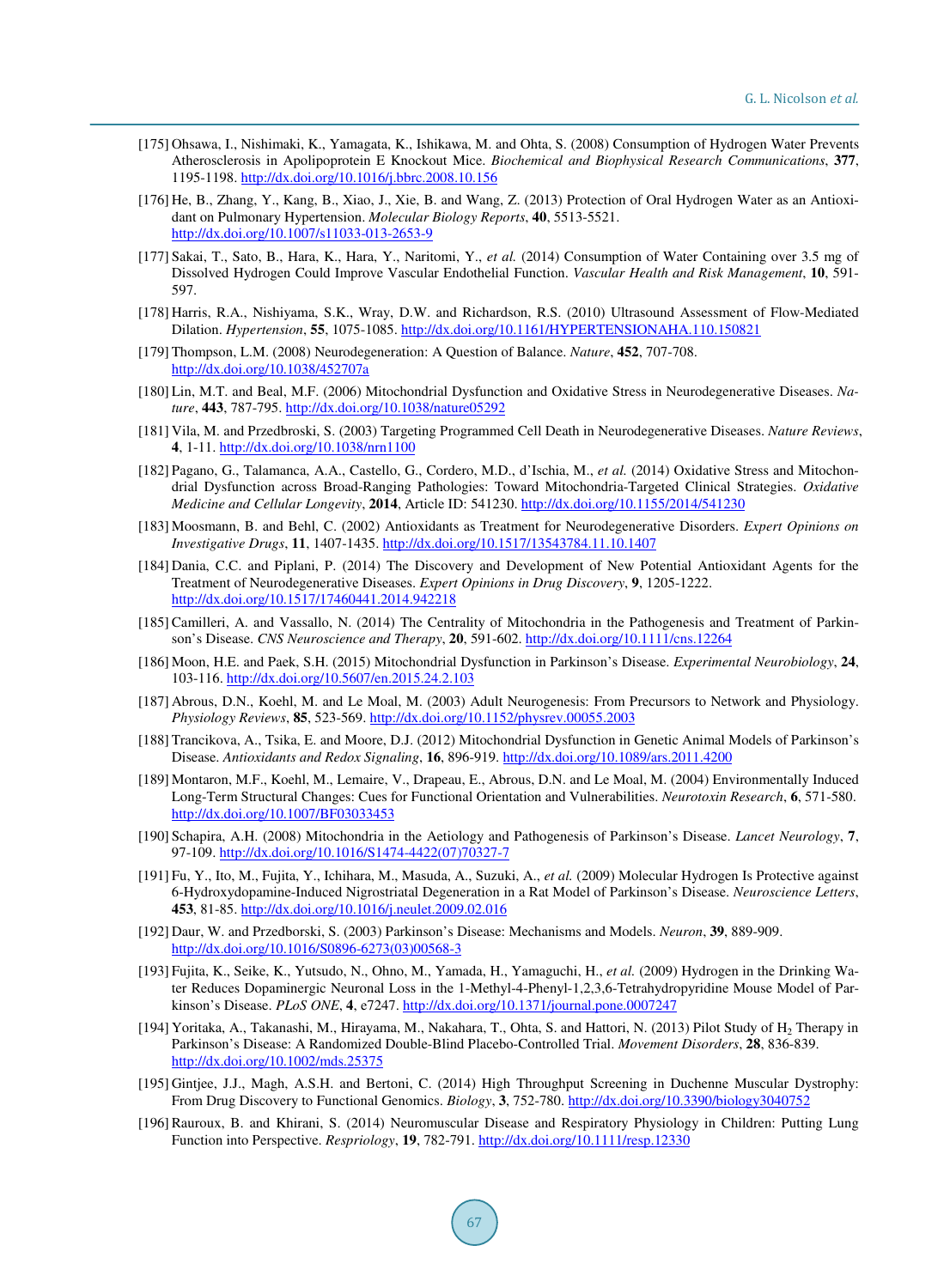- <span id="page-36-0"></span>[197] Rahimov, F. and Kunkel, L.M. (2013) The Cell Biology of Disease: Cellular and Molecular Mechanisms Underlying Muscular Dystrophy. *Journal of Cell Biology*, **201**, 499-510. <http://dx.doi.org/10.1083/jcb.201212142>
- [198] Vaquer, G., Riviere, F., Mavris, M., Bignami, F., Linares-Garcia, J., Westemark, K. and Sepodes, B. (2013) Animal Models for Metabolic, Neuromuscular and Ophthalmological Rare Diseases. *Nature Reviews on Drug Discovery*, **12**, 287-305. <http://dx.doi.org/10.1038/nrd3831>
- <span id="page-36-1"></span>[199] Whitmore, C. and Morgan, J. (2014) What Do Mouse Models of Muscular Dystrophy Tell Us about the DAPC and Its Components? *International Journal of Experimental Pathology*, **95**, 365-377. <http://dx.doi.org/10.1111/iep.12095>
- <span id="page-36-2"></span>[200] Ito, M., Ibi, T., Sahashi, K., Ichihara, M., Ito, M. and Ohno, K. (2011) Open-Label Trial and Randomized, Double-Blind, Placebo-Controlled Crossover Trial of Hydrogen-Enriched Water for Mitochondrial and Inflammatory Myopathies. *Medical Gas Research*, **1**, Article 24. <http://dx.doi.org/10.1186/2045-9912-1-24>
- <span id="page-36-3"></span>[201] Kojic, D., Siegler, B.H., Uhle, F., Lichtenstern, C., Nawroth, P.P., Weigand, M.A., Hofer, S. and Brenner, T. (2015) Are There New Approaches for Diagnosis, Therapy Guidance and Outcome Prediction of Sepsis? *World Journal of Experimental Medicine*, **5**, 50-63. <http://dx.doi.org/10.5493/wjem.v5.i2.50>
- [202] Levy, M.M., Fink, M.P., Marshall, J.C., Abraham, E., Angus, D., *et al.* (2001) SCCM/ESICM/ACCP/ATS/SIS International Sepsis Definitions Conference. *Intensive Care Medicine*, **29**, 530-538. <http://dx.doi.org/10.1007/s00134-003-1662-x>
- <span id="page-36-4"></span>[203] Rittirsch, D., Flierl, M.A. and Ward, P.A. (2008) Harmful Molecular Mechanisms in Sepsis. *Nature Reviews in Immunology*, **8**, 776-787. <http://dx.doi.org/10.1038/nri2402>
- <span id="page-36-5"></span>[204] Duran-Bedolla, J., Montes de Oca-Sandoval, M.A., Saldaña-Navor, V., Villalobos-Silva, J.A., Rodriguez, M.C. and Rivas-Arancibia, S. (2014) Sepsis, Mitochondrial Failure and Multiple Organ Dysfunction. *Clinical Investigative Medicine*, **37**, E58-E69.
- <span id="page-36-6"></span>[205] Xie, K., Liu, L., Yu, Y. and Wang, G. (2014) Hydrogen Gas Presents a Promising Therapeutic Strategy for Sepsis. *Biomed Research International*, **2014**, Article ID: 807635. <http://dx.doi.org/10.1155/2014/807635>
- <span id="page-36-7"></span>[206] Xie, K., Fu, W., Xing, W., Li, A., Chen, H., Han, H., Yu, Y. and Wang, G. (2012) Combination Therapy with Molecular Hydrogen and Hyperoxia in a Murine Model of Polymicrobial Sepsis. *Shock*, **38**, 656-663.
- <span id="page-36-8"></span>[207] Li, Y., Xie, K., Chen, H., Wang, G. and Yu, Y. (2015) Hydrogen Has Inhibits High-Mobility Group Box 1 Release in Septic Mice by Upregulation of Heme Oxygenase 1. *Journal of Surgical Research*, **196**, 136-148. <http://dx.doi.org/10.1016/j.jss.2015.02.042>
- <span id="page-36-9"></span>[208] Zhou, J., Chen, Y., Huang, G.Q., Li, J., Wu, G.M., Liu, L., Bai, Y.P. and Wang, J. (2012) Hydrogen-Rich Saline Reverses Oxidative Stress, Cognitive Impairment and Mortality in Rats Submitted to Sepsis by Cecal Ligation and Puncture. *Journal of Surgical Research*, **178**, 390-400. <http://dx.doi.org/10.1016/j.jss.2012.01.041>
- <span id="page-36-10"></span>[209] Zhai, Y., Zhou, X., Dai, Q., Fan, Y. and Huang, X. (2015) Hydrogen-Rich Saline Ameliorates Lung Injury Associated with Cecal Ligation and Puncture-Induced Sepsis in Rats. *Experimental and Molecular Pathology*, **98**, 268-276. <http://dx.doi.org/10.1016/j.yexmp.2015.03.005>
- <span id="page-36-11"></span>[210] Xia, C., Liu, W., Zeng, D., Zhu, L., Sun, X. and Sun, X. (2013) Effect of Hydrogen-Rich Water on Oxidative Stress, Liver Function and Viral Load in Patients with Chronic Hepatitis B. *Clinical and Translational Science*, **6**, 372-375. <http://dx.doi.org/10.1111/cts.12076>
- <span id="page-36-12"></span>[211] Seronello, S., Sheikh, M.Y. and Choi, J. (2007) Redox Regulation of Hepatitis C in Nonalcoholic and Alcoholic Liver. *Free Radical Biology and Medicine*, **43**, 869-882. <http://dx.doi.org/10.1016/j.freeradbiomed.2007.05.036>
- <span id="page-36-13"></span>[212] Qian, L., Shen, J., Chuai, Y. and Cai, J. (2013) Hydrogen as a New Class of Radioprotective Agent. *International Journal of Biological Science*, **9**, 887-894. <http://dx.doi.org/10.7150/ijbs.7220>
- <span id="page-36-14"></span>[213] Ward, J.F. (1988) DNA Damage Produced by Ionizing Radiation in Mammalian Cells: Identities, Mechanisms of Formation, and Reparability. *Progress in Nucleic Acid Research and Molecular Biology*, **35**, 95-125. [http://dx.doi.org/10.1016/S0079-6603\(08\)60611-X](http://dx.doi.org/10.1016/S0079-6603(08)60611-X)
- [214] Fan, X. (2003) Ionizing Radiation Induces Formation of Malondialdehyde, Formaldehyde and Acetaldehyde from Carbohydrates and Organic Acid. *Journal of Agriculture and Food Chemistry*, **51**, 5946-5949. <http://dx.doi.org/10.1021/jf0344340>
- <span id="page-36-15"></span>[215] Marnett, L.J. (2000) Oxyradicals and DNA Damage. *Carcinogenesis*, **21**, 361-370. <http://dx.doi.org/10.1093/carcin/21.3.361>
- <span id="page-36-16"></span>[216] Qian, L., Cao, F., Cul, J., Huang, Y., Zhou, X., Liu, S. and Cai, J. (2010) Radioprotective Effect of Hydrogen in Cultured Cells and Mice. *Free Radical Research*, **44**, 275-282. <http://dx.doi.org/10.3109/10715760903468758>
- [217] Liu, C., Cui, J., Sun, Q. and Cai, J. (2010) Hydrogen Therapy May Be an Effective and Specific Novel Treatment for Acute Radiation Syndrome. *Medical Hypotheses*, **74**, 145-146. <http://dx.doi.org/10.1016/j.mehy.2009.07.017>
- <span id="page-36-17"></span>[218] Chuai, Y., Gao, F., Li, B., Zhao, L., Qian, L., Cao, F., *et al.* (2012) Hydrogen-Rich Saline Attenuates Radiation-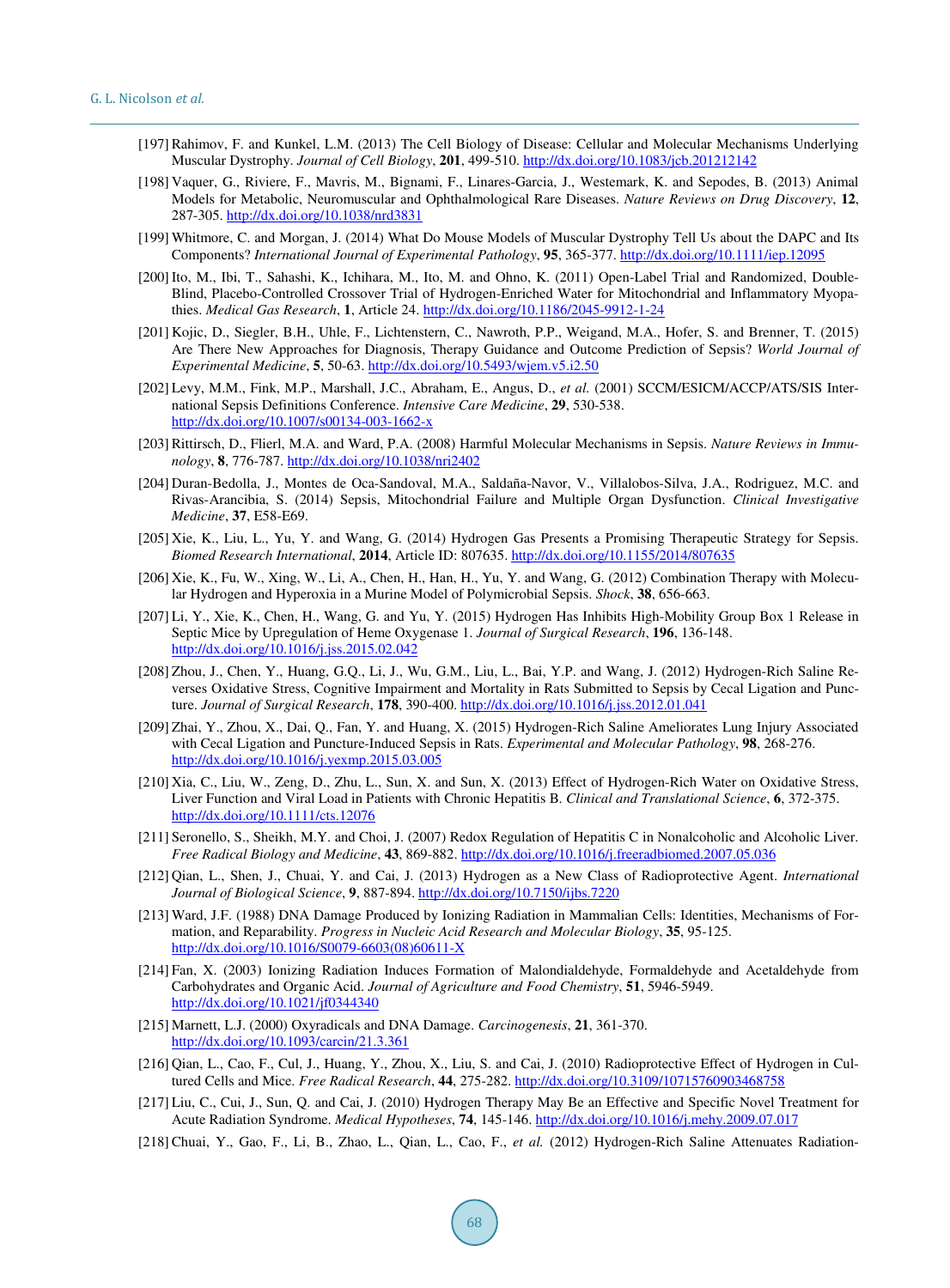Induced Male Germ Cell Loss in Mice through Reducing Hydroxyl Radicals. *Biochemical Journal*, **442**, 49-56. <http://dx.doi.org/10.1042/BJ20111786>

- <span id="page-37-0"></span>[219] Guo, Z., Zhou, B., Li, W., Sun, X. and Luo, D. (2012) Hydrogen-Rich Saline Protects against Ultraviolet B Radiation Injury in Rats. *Journal of Biomedical Research*, **26**, 365-371. <http://dx.doi.org/10.7555/JBR.26.20110037>
- [220] Mei, K., Zhao, S., Qian, L., Li, B., Ni, J. and Cai, J. (2013) Hydrogen Protects Rats from Dermatitis Caused by Local Irradiation. *Journal of Dermatology Treatment*, **25**, 182-188. <http://dx.doi.org/10.3109/09546634.2012.762639>
- <span id="page-37-1"></span>[221] Ignacio, R.M., Yoon, Y.-S., Sajo, M.E.J., Kim, C.-S., Kim, D.-H., Kim, S.-K., *et al.* (2013) The Balneotherapy Effect of Hydrogen Reduced Water on UVB-Mediated Skin Injury in Hairless Mice. *Molecular and Cellular Toxicology*, **9**, 15-21. <http://dx.doi.org/10.1007/s13273-013-0003-6>
- <span id="page-37-2"></span>[222] Huo, H.-M., Yang, S., Chen, L.-S., Lu, H.-J., Wang, A.-D. and Zhang, L.-Y. (2012) Hydrogen-Rich Saline Alleviation of the Oxidative Stress and Early-Phase Radiation-Induced Brain Injury in Rats. *Chinese Journal of Radiological Medicine and Protection*, **32**, 485-487.
- <span id="page-37-3"></span>[223] Yuan, L., Chen, X., Shen, J. and Cai, J. (2015) Administration of Hydrogen-Rich Saline in Mice with Allegeneic Hematopoietic Stem-Cell Transplantation. *Medical Science Monitor*, **21**, 749-754. <http://dx.doi.org/10.12659/MSM.891338>
- <span id="page-37-4"></span>[224] Qian, L., Li, B., Cao, F., Huang, Y., Liu, S., Cai, J., *et al.* (2010) Hydrogen-Rich PBS Protects Cultured Human Cells from Ionizing Radiation-Induced Cellular Damage. *Nuclear Technology and Radiation Protection*, **25**, 23-29. <http://dx.doi.org/10.2298/NTRP1001023Q>
- <span id="page-37-5"></span>[225] Dole, M., Wilson, F.R. and Fife, W.P. (1975) Hyperbaric Hydrogen Therapy: A Possible Treatment for Cancer. *Science*, **190**, 152-154. <http://dx.doi.org/10.1126/science.1166304>
- <span id="page-37-6"></span>[226] Roberts, B.J., Fife, W.P., Corbett, T.H. and Schabel Jr., F M. (1978) Response of Five Established Solid Transplantable Mouse Tumors and One Mouse Leukemia to Hyperbaric Hydrogen. *Cancer Treatment Reports*, **62**, 1077-1099.
- <span id="page-37-7"></span>[227] Kang, K.-M., Kang, Y.-N., Choi, I.-B., Gu, Y., Kawamura, T., Toyoda, Y. and Nakao, A. (2011) Effects of Drinking Hydrogen-Rich Water on the Quality of Life of Patients Treated with Radiotherapy for Liver Tumors. *Medical Gas Research*, **1**, Article 11. <http://dx.doi.org/10.1186/2045-9912-1-11>
- <span id="page-37-8"></span>[228] Citrin, D., Cotrim, A.P., Hyodo, F., Baum, B.J., Krishna, M.C. and Mitchell, J.B. (2010) Radioprotectors and Mitigators of Radiation-Induced Normal Tissue Injury. *Oncologist*, **15**, 360-371. <http://dx.doi.org/10.1634/theoncologist.2009-S104>
- <span id="page-37-9"></span>[229] Shin, M.H., Park, R., Nojima, H., Kim, H.-C., Kim, Y.K., *et al.* (2013) Atomic Hydrogen Surrounded by Water Molecules, H(H2O)m, Modulates Basal and UV-Induced Gene Expression in Human Skin *in Vivo*. *PloS ONE*, **8**, e61696. <http://dx.doi.org/10.1371/journal.pone.0061696>
- <span id="page-37-11"></span>[230] Qian, L. and Shen, J. (2013) Hydrogen Therapy May Be an Effective and Specific Novel Treatment for Acute Graftversus-Host Disease (GvHD). *Journal of Cellular and Molecular Medicine*, **17**, 1059-1063. <http://dx.doi.org/10.1111/jcmm.12081>
- <span id="page-37-10"></span>[231] Barrett, A.J. and Ito, S. (2015) The Role of Stem Cell Transplantation for Chronic Myelogenous Leukemia in the  $21<sup>st</sup>$ Century. *Blood*, **125**, 3230-3235. <http://dx.doi.org/10.1182/blood-2014-10-567784>
- <span id="page-37-12"></span>[232] Scarci, F. and Mailland, F. (2014) *In Vitro* Evaluations for a New Topical Anti-Aging Formulation. *Journal of Cosmetics*, *Dermatological Sciences and Applications*, **4**, 316-322. <http://dx.doi.org/10.4236/jcdsa.2014.45041>
- <span id="page-37-13"></span>[233] Rinnerhaler, M., Bischof, J., Streubel, M.K., Trost, A. and Richter, K. (2015) Oxidative Stress in Aging Human Skin. *Biomolecules*, **5**, 545-589. <http://dx.doi.org/10.3390/biom5020545>
- <span id="page-37-14"></span>[234] Vedamurthy, M. (2006) Antiaging Therapies. *Indian Journal of Dermatology*, *Venereology and Leprology*, **72**, 183- 186. <http://dx.doi.org/10.4103/0378-6323.25776>
- <span id="page-37-15"></span>[235] Kato, S., Saitoh, Y., Iwai, K. and Miwa, N. (2012) Hydrogen-Rich Electrolyzed Warm Water Represses Wrinkle Formation against UVA Ray Together with Type-1 Collagen Production and Oxidative Stress Dimishment in Fibroblasts and Cell-Injury Prevention in Keratinocytes. *Journal of Photochemistry and Photobiology B*, **106**, 24-33. <http://dx.doi.org/10.1016/j.jphotobiol.2011.09.006>
- <span id="page-37-16"></span>[236] Tomofuji, T., Kawabata, Y., Kasuyama, K., Endo, Y., *et al.* (2014) Effects of Hydrogen-Rich Water on Aging Periodontal Tissues in Rats. *Scientific Reports*, **4**, 5534. <http://dx.doi.org/10.1038/srep05534>
- <span id="page-37-17"></span>[237] Guo, S.X., Jin, Y.Y., Fang, Q., You, C.G., *et al.* (2015) Beneficial Effects of Hydrogen-Rich Saline on Early Burn-Wound Progression in Rats. *PLoS ONE*, **10**, e0124897. <http://dx.doi.org/10.1371/journal.pone.0124897>
- <span id="page-37-18"></span>[238] Li, Q., Kato, S., Matsuoka, D., Tanaka, H. and Miwa, H. (2013) Hydrogen Water Intake via Tube-Feeding for Patients with Pressure Ulcers and Its Reconstructive Effects on Normal Human Skin Cells *in Vitro*. *Medical Gas Research*, **3**, Article 2.
- <span id="page-37-19"></span>[239] Miesel, R., Drzejczak, P.J. and Kurpisz, M. (1993) Oxidative Stress during the Interaction of Gametes. *Biology of Re-*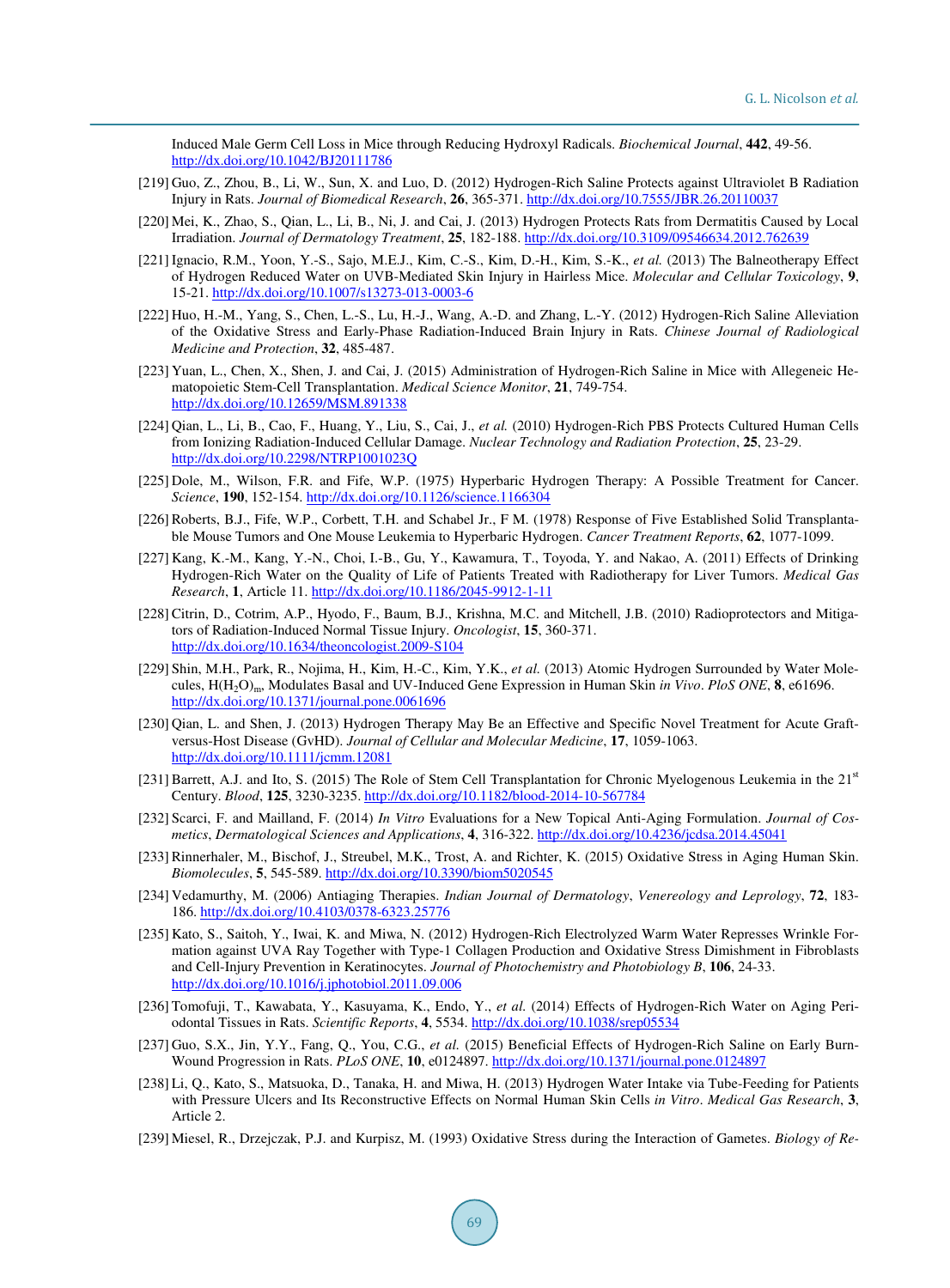*production*, **49**, 918-923. <http://dx.doi.org/10.1095/biolreprod49.5.918>

- [240] Lane, M., McPherson, N.O., Fullston, T., Spillane, M., Sandeman, L., Kang, W.X. and Zander-Fox, D.L. (2014) Oxidative Stress in Mouse Sperm Impairs Embryo Development, Fetal Growth and Alters Adiposity and Glucose Regulation in Female Offspring. *PLoS ONE*, **9**, e100832. <http://dx.doi.org/10.1371/journal.pone.0100832>
- [241] Tamura, H., Takasaki, A., Miwa, I., Taniguchi, K., Maekawa, R., Asada, H., Taketani, T., Matsuoka, A., Yamagata, Y., Shimamura, K., Morioka, H., Ishikawa, H., Reiter, R.J. and Sugino, N. (2008) Oxidative Stress Impairs Oocyte Quality and Melatonin Protects Oocytes from Free Radical Damage and Improves Fertilization Rate. *Journal of Pineal Research*, **44**, 280-287. <http://dx.doi.org/10.1111/j.1600-079X.2007.00524.x>
- [242] Armstrong, J.S., Rajasekaran, M., Chamulitrat, W., *et al.* (1999) Characterization of Reactive Oxygen Species Induced Effects on Human Spermatozoa Movement and Energy Metabolism. *Free Radical Bilogy and Medicine*, **26**, 869-880. [http://dx.doi.org/10.1016/S0891-5849\(98\)00275-5](http://dx.doi.org/10.1016/S0891-5849(98)00275-5)
- <span id="page-38-1"></span>[243] Gavriliouk, D. and Aitken, R.J. (2015) Damage to Sperm DNA Mediated by Reactive Oxygen Species: Its Impact on Human Reproduction and the Health Trajectory of Offspring. *Advances in Experimental Medicine and Biology*, **868**, 23-47. [http://dx.doi.org/10.1007/978-3-319-18881-2\\_2](http://dx.doi.org/10.1007/978-3-319-18881-2_2)
- <span id="page-38-2"></span>[244] Jiang, D., Wu, D., Zhang, Y., Xu, B., Sun, X. and Li, Z. (2012) Protective Effects of Hydrogen Rich Saline Solution on Experimental Testicular Ischemia-Reperfusion Injury in Rats. *Journal of Urology*, **187**, 2249-2253. <http://dx.doi.org/10.1016/j.juro.2012.01.029>
- <span id="page-38-3"></span>[245] Oyeyipo, I.P., Raji, Y., Emikpe, B.O. and Bolarinwa, A.F. (2011) Effects of Nicotine on Sperm Characteristics and Fertility Profile in Adult Male Rats: A Possible Role of Cessation. *Journal of Reproduction and Infertility*, **12**, 201- 207.
- <span id="page-38-4"></span>[246] Vijayalaxmi, Reiter, R.J., Tan, D.X., Herman, T.S. and Thomas Jr., C.R. (2004) Melatonin as a Radioprotective Agent: A Review. *International Journal of Radiation*, *Oncology and Biological Physics*, **59**, 639-653. <http://dx.doi.org/10.1016/j.ijrobp.2004.02.006>
- <span id="page-38-0"></span>[247] Chuai, Y., Gao, F., Li, B., Zhao, L., Qian, L., Cao, F., Wang, L., Sun, X., Cui, J. and Cai, J. (2012) Hydrogen-Rich Saline Attenuates Radiation-Induced Male Germ Cell Loss in Mice through Reducing Hydroxyl Radicals. *Biochemical Journal*, **442**, 49-56. <http://dx.doi.org/10.1042/BJ20111786>
- <span id="page-38-5"></span>[248] Matzuk, M.M. and Lamb, D.J. (2008) The Biology of Infertility: Research Advances and Clinical Challenges. *Nature Medicine*, **14**, 1197-1213. <http://dx.doi.org/10.1038/nm.f.1895>
- <span id="page-38-6"></span>[249] Ruiz-Pesini, E., Lapena, A.C., Diez-Sanchez, C., Perez-Martos, A., Montoya, J., Alvarez, E., Diaz, M., Urries, A., Montoro, L., Lopez-Perez, M.J. and Enriquez, J.A. (2000) Human mtDNA Haplogroups Associated with High or Reduced Spermatozoa Motility. *American Journal of Human Genetics*, **67**, 682-696. <http://dx.doi.org/10.1086/303040>
- <span id="page-38-7"></span>[250] Gharagozloo, P. and Aitken, R.J. (2011) The Role of Sperm Oxidative Stress in Male Infertility and the Significance of Oral Antioxidant Therapy. *Human Reproduction*, **26**, 1628-1640. <http://dx.doi.org/10.1093/humrep/der132>
- <span id="page-38-8"></span>[251] El-Taieb, M.A., Herwig, R., Nada, E.A., Greilberger, J. and Marberger, M. (2009) Oxidative Stress and Epididymal Sperm Transport, Motility and Morphological Defects. *European Journal of Obstetrics*, *Gynecology and Reproductive Biology*, **144**, S199-S203. <http://dx.doi.org/10.1016/j.ejogrb.2009.02.018>
- <span id="page-38-9"></span>[252] Nakata, K., Yamashita, N., Noda, Y. and Ohsawa, I. (2015) Stimulation of Human Damaged Sperm Motility with Hydrogen Molecule. *Medical Gas Research*, **5**, Article 2.
- <span id="page-38-10"></span>[253] Guerin, P., El Mouatassim, S. and Menezo, Y. (2001) Oxidative Stress and Protection against Reactive Oxygen Species in the Pre-Implantation Embryo and Its Surroundings. *Human Reproduction Update*, **7**, 175-189. <http://dx.doi.org/10.1093/humupd/7.2.175>
- <span id="page-38-11"></span>[254] Menezo, Y. and Guerin, P. (2005) Gamete and Embryo Protection against Oxidative Stress during Medically Assisted Reproduction. *Bulletin of Academy of National Medicine*, **189**, 715-726.
- <span id="page-38-12"></span>[255] Guan, Z., Li, H.F., Guo, L.L. and Yang, X. (2015) Effects of Vitamin C, Vitamin E, and Molecular Hydrogen on the Placental Function in Trophoblast Cells. *Archives of Gynecology and Obstetrics*, **292**, 337-342. <http://dx.doi.org/10.1007/s00404-015-3647-8>
- <span id="page-38-13"></span>[256] Mano, Y., Kotani, T., Ito, M., Nagai, T., Ichinohashi, Y., Yamada, K., Ohno, K., Kikkawa, F. and Toyokuni, S. (2014) Maternal Molecular Hydrogen Administration Ameliorates Rat Fetal Hippocampal Damage Caused by in Utero Ischemia-Reperfusion. *Free Radical Biology and Medicine*, **69**, 324-330. <http://dx.doi.org/10.1016/j.freeradbiomed.2014.01.037>
- <span id="page-38-14"></span>[257] Saugstad, O.D. (2005) Oxidative Stress in the Newborn—A 30-Year Perspective. *Neonatology*, **88**, 228-236. <http://dx.doi.org/10.1159/000087586>
- <span id="page-38-15"></span>[258] Matchett, G.A., Fathali, N., Hasegawa, Y., Jadhav, V., Ostrowski, R.P., Martin, R.D., Dorotta, I.R., Sun, X. and Zhang, J.H. (2009) Hydrogen Gas Is Ineffective in Moderate and Severe Neonatal Hypoxia-Ischemia Rat Models. *Brain Research*, **1259**, 90-97. <http://dx.doi.org/10.1016/j.brainres.2008.12.066>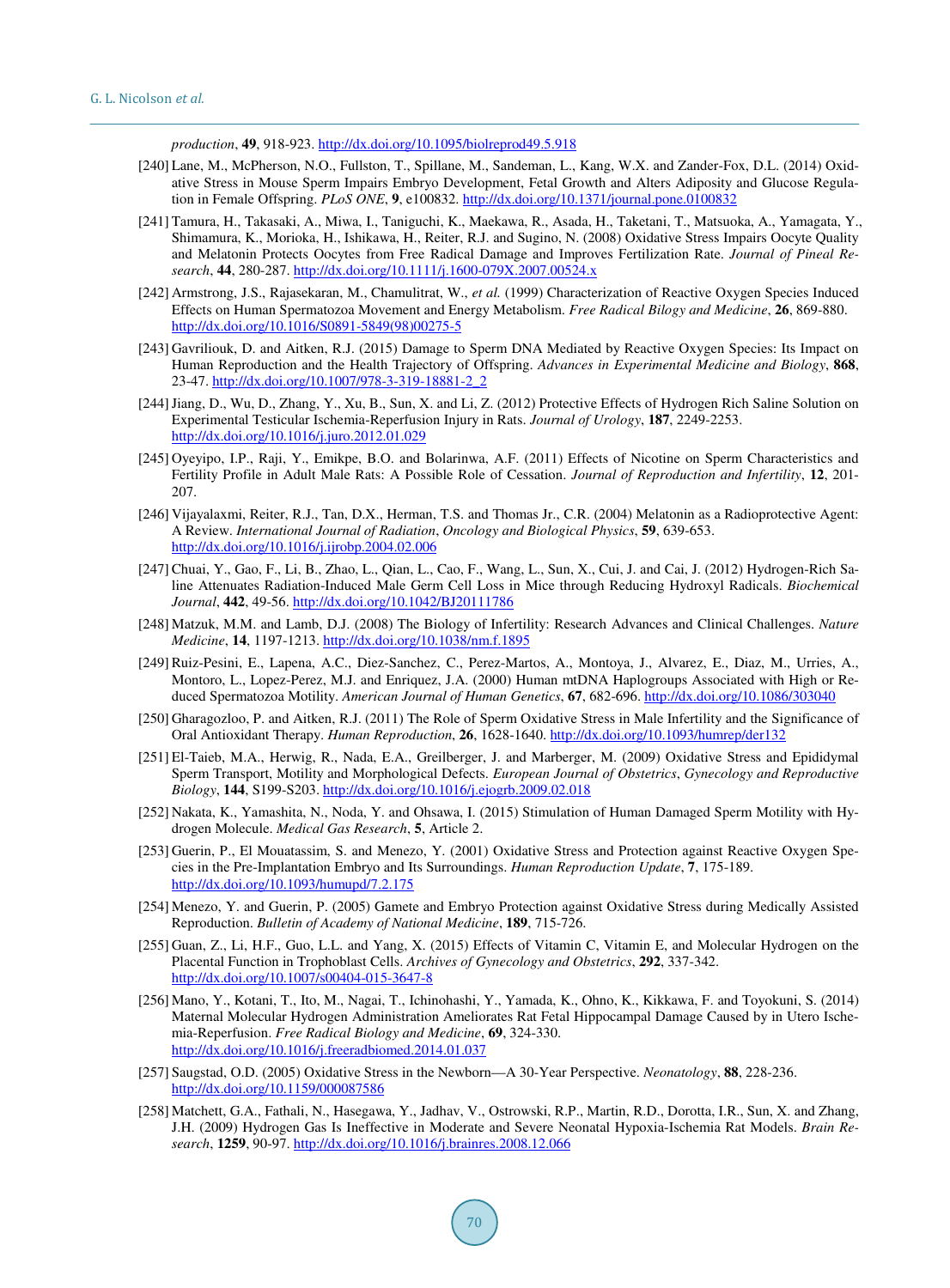- <span id="page-39-0"></span>[259] Olah, O., Toth-Szuki, V., Temesvari, P., Bari, F. and Domoki, F. (2013) Delayed Neurovascular Dysfunction Is Alleviated by Hydrogen in Asphyxiated Newborn Pigs. *Neonatology*, **104**, 79-86. <http://dx.doi.org/10.1159/000348445>
- <span id="page-39-1"></span>[260] Papile, L.-A., Burstein, J., Burstein, R. and Koffler, H. (1978) Incidence and Evolution of Subependymal and Intraventricular Hemorrhage: A Study of Infants with Birth Weights Less than 1,500 gm. *Journal of Pediatrics*, **92**, 529-534. [http://dx.doi.org/10.1016/S0022-3476\(78\)80282-0](http://dx.doi.org/10.1016/S0022-3476(78)80282-0)
- <span id="page-39-2"></span>[261] Salafia, C.M., Minior, V.K., Rosenkrantz, T.S., Pezzullo, J.C., Popek, E.J., Cusick, W. and Vintzileos, A.M. (1995) Maternal, Placental, and Neonatal Associations with Early Germinal Matrix/Intraventricular Hemorrhage in Infants Born before 32 Weeks' Gestation. *American Journal of Perinatology*, **12**, 429-436. <http://dx.doi.org/10.1055/s-2007-994514>
- <span id="page-39-3"></span>[262] Zia, M.T., Csiszar, A., Labinskyy, N., Hu, F., Vinukonda, G., LaGamma, E.F., Ungvari, Z. and Ballabh, P. (2009) Oxidative-Nitrosative Stress in a Rabbit Pup Model of Germinal Matrix Hemorrhage Role of NAD (P) H Oxidase. *Stroke*, **40**, 2191-2198. <http://dx.doi.org/10.1161/STROKEAHA.108.544759>
- <span id="page-39-4"></span>[263] Lekic, T., Manaenko, A., Rolland, W., Fathali, N., Peterson, M., Tang, J. and Zhang, J.H. (2011) Protective Effect of Hydrogen Gas Therapy after Germinal Matrix Hemorrhage in Neonatal Rats. *Acta Neurochirurgica*, **111**, 237-241. [http://dx.doi.org/10.1007/978-3-7091-0693-8\\_40](http://dx.doi.org/10.1007/978-3-7091-0693-8_40)
- <span id="page-39-5"></span>[264] Holman, R.C., Stoll, B.J., Clarke, M.J. and Glass, R.I. (1997) The Epidemiology of Necrotizing Enterocolitis Infant Mortality in the United States. *American Journal of Public Health*, **87**, 2026-2031. <http://dx.doi.org/10.2105/AJPH.87.12.2026>
- <span id="page-39-6"></span>[265] Sheng, Q., Lv, Z., Cai, W., Song, H., Qian, L. and Wang, X. (2013) Protective Effects of Hydrogen-Rich Saline on Necrotizing Enterocolitis in Neonatal Rats. *Journal of Pediatric Surgery*, **48**, 1697-1706. <http://dx.doi.org/10.1016/j.jpedsurg.2012.11.038>
- <span id="page-39-7"></span>[266] Serhan, C.N., Ward, P.A. and Gilroy, D.W. (2010) Fundamentals of Inflammation. Cambridge University Press, Cambridge.<http://dx.doi.org/10.1017/CBO9781139195737>
- <span id="page-39-8"></span>[267] Lei, Y., Wang, K., Deng, L., Chen, Y., Nice, E.C. and Huang, C. (2015) Redox Regulation of Inflammation: Old Elements, a New Story. *Medical Research Reviews*, **35**, 306-340. <http://dx.doi.org/10.1002/med.21330>
- <span id="page-39-9"></span>[268] Maccarrone, M. and Brune, B. (2009) Redox Regulation in Acute and Chronic Inflammation. *Cell Death and Differentation*, **16**, 1184-1186. <http://dx.doi.org/10.1038/cdd.2009.65>
- <span id="page-39-10"></span>[269] Li, G.M., Ji, M.H., Sun, X.J., Zeng, Q.T., Tian, M., Fan, Y.X., Li, W.Y., Li, N. and Yang, J.J. (2013) Effects of Hydrogen-Rich Saline Treatment on Polymicrobial Sepsis. *Journal of Surgical Research*, **181**, 279-286. <http://dx.doi.org/10.1016/j.jss.2012.06.058>
- <span id="page-39-11"></span>[270] Qian, L., Mei, K., Shen, J. and Cai, J. (2013) Administration of Hydrogen-Rich Saline Protects Mice from Lethal Acute Graft-Versus-Host Disease (aGvHD). *Transplantation*, **95**, 658-662. <http://dx.doi.org/10.1097/TP.0b013e31827e6b23>
- <span id="page-39-12"></span>[271] Rose, N.R. and Mackay, I.R. (2006) The Autoimmune Diseases. Elsevier Academic Press.
- <span id="page-39-13"></span>[272] Mackay, I.R. and Rose, N.R. (2013) The Autoimmune Diseases. Elsevier Science.
- <span id="page-39-14"></span>[273] Clair, E.W.S., Pisetsky, D.S. and Haynes, B.F. (2004) Rheumatoid Arthritis. Lippincott Williams & Wilkins.
- <span id="page-39-15"></span>[274] Ishibashi, T. (2013) Molecular Hydrogen: New Antioxidant and Anti-Inflammatory Therapy for Rheumatoid Arthritis and Related Diseases. *Current Pharmiceutical Design*, **19**, 6375-6381. <http://dx.doi.org/10.2174/13816128113199990507>
- <span id="page-39-16"></span>[275] Ishibashi, T., Sato, B., Rikitake, M., Seo, T., Kurokawa, R., Hara, Y., Naritomi, Y., Hara, H. and Nagao, T. (2012) Consumption of Water Containing a High Concentration of Molecular Hydrogen Reduces Oxidative Stress and Disease Activity in Patients with Rheumatoid Arthritis: An Open-Label Pilot Study. *Medical Gas Research*, **2**, Article 27. <http://dx.doi.org/10.1186/2045-9912-2-27>
- <span id="page-39-17"></span>[276] Ishibashi, T., Sato, B., Shibata, S., Sakai, T., Hara, Y., Naritomi, Y., Koyanagi, S., Hara, H. and Nagao, T. (2014) Therapeutic Efficacy of Infused Molecular Hydrogen in Saline on Rheumatoid Arthritis: A Randomized, Double-Blind, Placebo-Controlled Pilot Study. *International Immunopharmacology*, **21**, 468-473. <http://dx.doi.org/10.1016/j.intimp.2014.06.001>
- <span id="page-39-18"></span>[277] Ishibashi, T., Ichikawa, M., Sato, B., Shibata, S., Hara, Y., Naritomi, Y., Okazaki, K., Nakashima, Y., Iwamoto, Y., Koyanagi, S., Hara, H. and Nagao, T. (2015) Improvement of Psoriasis-Associated Arthritis and Skin Lesions by Treatment with Molecular Hydrogen: A Report of Three Cases. *Molecular Medicine Reports*, **12**, 2757-2764. <http://dx.doi.org/10.3892/mmr.2015.3707>
- <span id="page-39-19"></span>[278] Itoh, T., Hamada, N., Terazawa, R., Ito, M., Ohno, K., Ichihara, M., Nozawa, Y. and Ito, M. (2011) Molecular Hydrogen Inhibits Lipopolysaccharide/Interferon Gamma-Induced Nitric Oxide Production through Modulation of Signal Transduction in Macrophages. *Biochemical Biophysical Research Communications*, **411**, 143-149.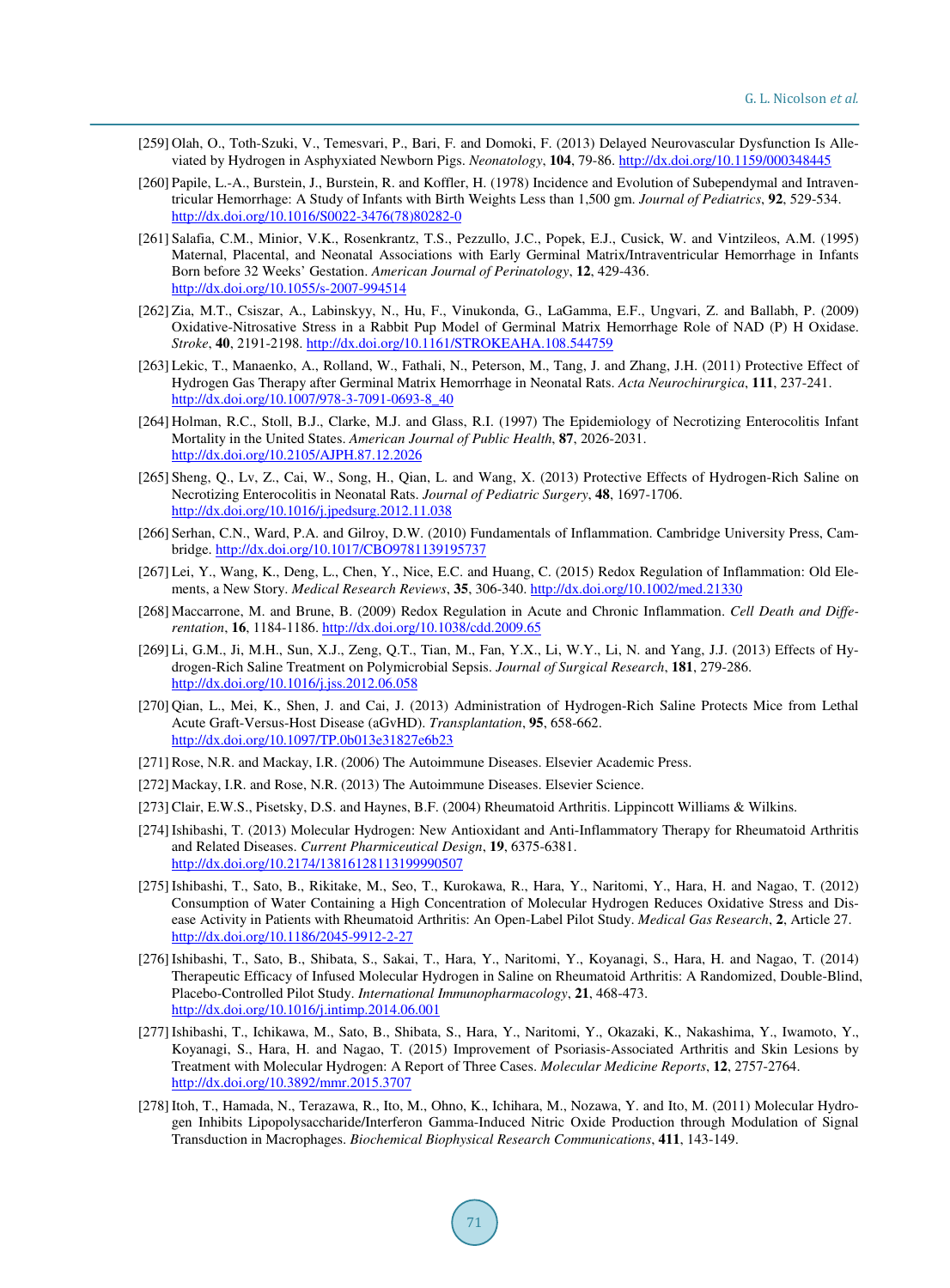<http://dx.doi.org/10.1016/j.bbrc.2011.06.116>

- <span id="page-40-0"></span>[279] Xu, Z., Zhou, J., Cai, J., Zhu, Z., Sun, X. and Jiang, C. (2012) Anti-Inflammation Effects of Hydrogen Saline in LPS Activated Macrophages and Carrageenan Induced Paw Oedema. *Journal of Inflammation* (*London*), **9**, 2. <http://dx.doi.org/10.1186/1476-9255-9-2>
- <span id="page-40-1"></span>[280] Spulber, S., Edoff, K., Hong, L., Morisawa, S., Shirahata, S. and Ceccatelli, S. (2012) Molecular Hydrogen Reduces LPS-Induced Neuroinflammation and Promotes Recovery from Sickness Behaviour in Mice. *PLoS ONE*, **7**, e42078. <http://dx.doi.org/10.1371/journal.pone.0042078>
- <span id="page-40-2"></span>[281] Chen, H.G., Xie, K.L., Han, H.Z., Wang, W.N., Liu, D.Q., Wang, G.L. and Yu, Y.H. (2013) Heme Oxygenase-1 Mediates the Anti-Inflammatory Effect of Molecular Hydrogen in LPS-Stimulated RAW 264.7 Macrophages. *International Journal of Surgery*, **11**, 1060-1066. <http://dx.doi.org/10.1016/j.ijsu.2013.10.007>
- <span id="page-40-3"></span>[282] Yu, Y., Wang, W.N., Han, H.Z., Xie, K.L., Wang, G.L. and Yu, Y.H. (2015) Protective Effects of Hydrogen-Rich Medium on Lipopolysaccharide-Induced Monocytic Adhesion and Vascular Endothelial Permeability through Regulation of Vascular Endothelial Cadherin. *Genetic and Molecular Research*, **14**, 6202-6212. <http://dx.doi.org/10.4238/2015.June.9.6>
- <span id="page-40-4"></span>[283] Xie, K., Wang, W., Chen, H., Han, H., Liu, D., Wang, G. and Yu, Y. (2015) Hydrogen-Rich Medium Attenuated Lipopolysaccharide-Induced Monocyte-Endothelial Cell Adhesion and Vascular Endothelial Permeability via Rho-Associated Coiled-Coil Protein Kinase. *Shock*, **44**, 58-64. <http://dx.doi.org/10.1097/SHK.0000000000000365>
- <span id="page-40-5"></span>[284] He, J., Xiong, S., Zhang, J., Wang, J., Sun, A., Mei, X., Sun, X., Zhang, C. and Wang, Q. (2013) Protective Effects of Hydrogen-Rich Saline on Ulcerative Colitis Rat Model. *Journal of Surgical Research*, **185**, 174-181. <http://dx.doi.org/10.1016/j.jss.2013.05.047>
- <span id="page-40-6"></span>[285] Zhang, J.Y., Wu, Q.F., Wan, Y., Song, S.D., Xu, J., Xu, X.S., Chang, H.L., Tai, M.H., Dong, Y.F. and Liu, C. (2014) Protective Role of Hydrogen-Rich Water on Aspirin-Induced Gastric Mucosal Damage in Rats. *World Journal of Gastroenterology*, **20**, 1614-1622. <http://dx.doi.org/10.3748/wjg.v20.i6.1614>
- <span id="page-40-7"></span>[286] Zhang, J., Wu, Q., Song, S., Wan, Y., Zhang, R., Tai, M. and Liu, C. (2014) Effect of Hydrogen-Rich Water on Acute Peritonitis of Rat Models. *International Immunopharmacology*, **21**, 94-101. <http://dx.doi.org/10.1016/j.intimp.2014.04.011>
- <span id="page-40-8"></span>[287] Esrefoglu, M. (2012) Oxidative Stress and Benefits of Antioxidant Agents in Acute and Chronic Hepatitis. *Hepatitis Monthly*, **12**, 160-167. <http://dx.doi.org/10.5812/hepatmon.5090>
- <span id="page-40-9"></span>[288] Xia, C., Liu, W., Zeng, D., Zhu, L., Sun, X. and Sun, X. (2013) Effect of Hydrogen-Rich Water on Oxidative Stress, Liver Function, and Viral Load in Patients with Chronic Hepatitis B. *Clinical and Translational Science*, **6**, 372-375. <http://dx.doi.org/10.1111/cts.12076>
- <span id="page-40-10"></span>[289] Zhang, D.Q., Feng, H. and Chen, W.C. (2013) Effects of Hydrogen-Rich Saline on Taurocholate-Induced Acute Pancreatitis in Rat. *Evidence-Based Complementary and Alternative Medicine*, **2013**, Article ID: 731932.
- <span id="page-40-11"></span>[290] Ren, J.D., Ma, J., Hou, J., Xiao, W.J., Jin, W.H., Wu, J. and Fan, K.H. (2014) Hydrogen-Rich Saline Inhibits NLRP3 Inflammasome Activation and Attenuates Experimental Acute Pancreatitis in Mice. *Mediators of Inflammation*, **2014**, Article ID: 930894. <http://dx.doi.org/10.1155/2014/930894>
- <span id="page-40-12"></span>[291] Wang, X., Yu, P., Yang, Y., Liu, X., Jiang, J., Liu, D. and Xue, G. (2015) Hydrogen-Rich Saline Resuscitation Alleviates Inflammation Induced by Severe Burn with Delayed Resuscitation. *Burns*, **41**, 379-385. <http://dx.doi.org/10.1016/j.burns.2014.07.012>
- <span id="page-40-13"></span>[292] Liu, S.L., Liu, K., Sun, Q., Liu, W.W., Tao, H.Y. and Sun, X.J. (2011) Hydrogen Therapy May Be a Novel and Effective Treatment for COPD. *Frontiers in Pharmacology*, **2**, 19. <http://dx.doi.org/10.3389/fphar.2011.00019>
- <span id="page-40-14"></span>[293] Xiao, M., Zhu, T., Wang, T. and Wen, F.Q. (2013) Hydrogen-Rich Saline Reduces Airway Remodeling via Inactivation of NF-KappaB in a Murine Model of Asthma. *European Review for Medical and Pharmacological Science*, **17**, 1033-1043.
- <span id="page-40-15"></span>[294] Matsumoto, S., Ueda, T. and Kakizaki, H. (2013) Effect of Supplementation with Hydrogen-Rich Water in Patients with Interstitial Cystitis/Painful Bladder Syndrome. *Urology*, **81**, 226-230. <http://dx.doi.org/10.1016/j.urology.2012.10.026>
- <span id="page-40-16"></span>[295] Zhao, S., Yang, Y., Liu, W., Xuan, Z., Wu, S., Yu, S., Mei, K., Huang, Y., Zhang, P., Cai, J., Ni, J. and Zhao, Y. (2014) Protective Effect of Hydrogen-Rich Saline against Radiation-Induced Immune Dysfunction. *Journal of Cell and Molecular Medicine*, **18**, 938-946. <http://dx.doi.org/10.1111/jcmm.12245>
- <span id="page-40-17"></span>[296] Page, D.W. (2006) Body Trauma: A Writer's Guide to Wounds and Injuries. Vol. 978, No. 1-933042, Behler Publications.
- <span id="page-40-18"></span>[297] Dohi, K., Kraemer, B.C., Erickson, M.A., McMillan, P.J., Kovac, A., Flachbartova, Z., Hansen, K.M., Shah, G.N., Sheibani, N., Salameh, T. and Banks, W.A. (2014) Molecular Hydrogen in Drinking Water Protects against Neurodegenerative Changes Induced by Traumatic Brain Injury. *PLoS ONE*, **9**, e108034.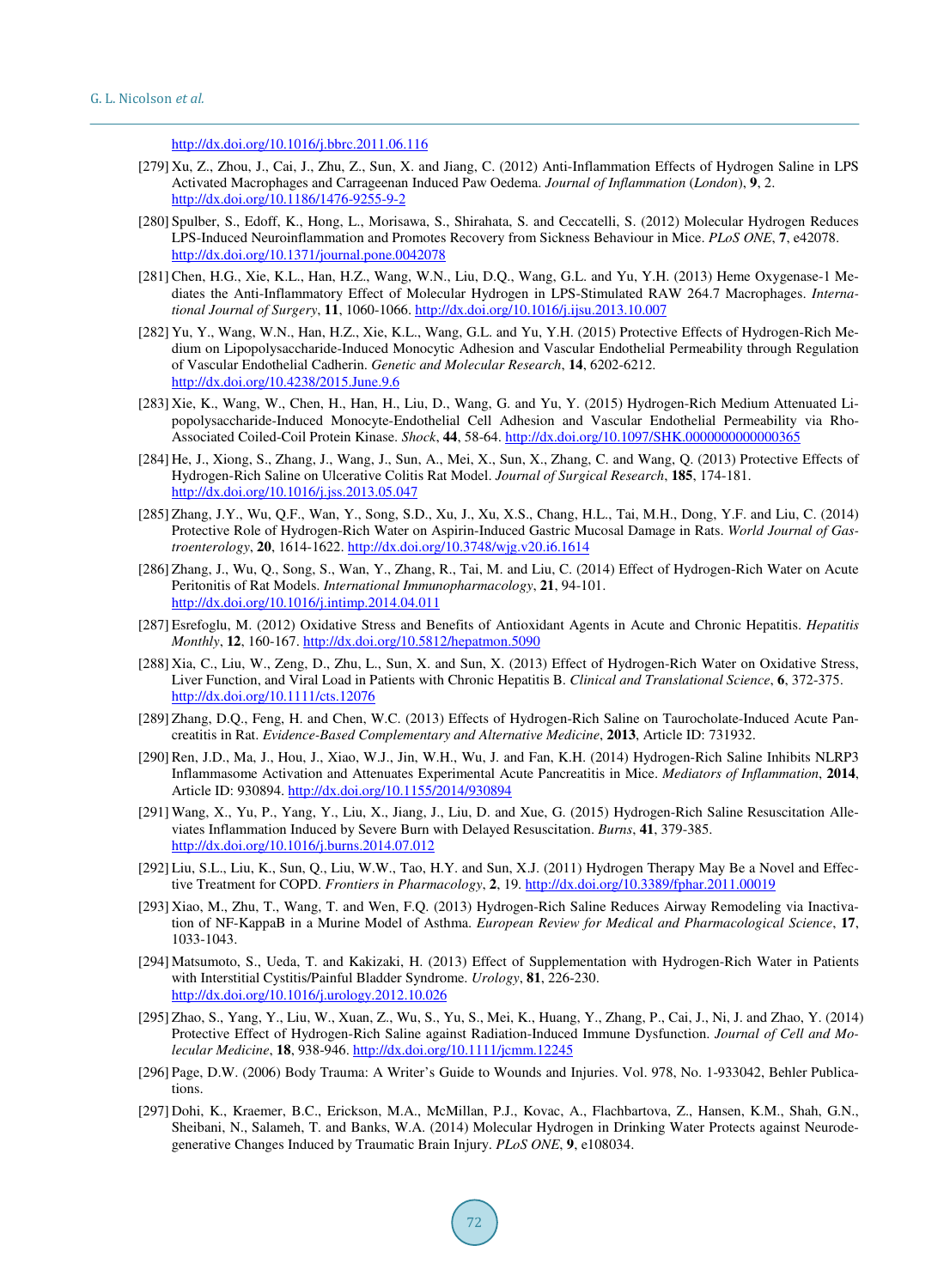```
http://dx.doi.org/10.1371/journal.pone.0108034
```
- <span id="page-41-0"></span>[298] Zhuang, Z., Sun, X.J., Zhang, X., Liu, H.D., You, W.C., Ma, C.Y., Zhu, L., Zhou, M.L. and Shi, J.X. (2013) Nuclear Factor-KappaB/Bcl-XL Pathway Is Involved in the Protective Effect of Hydrogen-Rich Saline on the Brain Following Experimental Subarachnoid Hemorrhage in Rabbits. *Journal of Neuroscience Research*, **91**, 1599-1608. <http://dx.doi.org/10.1002/jnr.23281>
- <span id="page-41-1"></span>[299] Hong, Y., Shao, A., Wang, J., Chen, S., Wu, H., McBride, D.W., Wu, Q., Sun, X. and Zhang, J. (2014) Neuroprotective Effect of Hydrogen-Rich Saline against Neurologic Damage and Apoptosis in Early Brain Injury Following Subarachnoid Hemorrhage: Possible Role of the Akt/GSK3beta Signaling Pathway. *PLoS ONE*, **9**, e96212. <http://dx.doi.org/10.1371/journal.pone.0096212>
- <span id="page-41-2"></span>[300] Shao, A., Wu, H., Hong, Y., Tu, S., Sun, X., Wu, Q., Zhao, Q., Zhang, J. and Sheng, J. (2015) Hydrogen-Rich Saline Attenuated Subarachnoid Hemorrhage-Induced Early Brain Injury in Rats by Suppressing Inflammatory Response: Possible Involvement of NF-KappaB Pathway and NLRP<sup>3</sup> Inflammasome. *Molecular Neurobiology*, 1-15. <http://dx.doi.org/10.1007/s12035-015-9242-y>
- <span id="page-41-3"></span>[301] Sun, J.C., Xu, T., Zuo, Q., Wang, R.B., Qi, A.Q., Cao, W.L., Sun, A.J., Sun, X.J. and Xu, J. (2014) Hydrogen-Rich Saline Promotes Survival of Retinal Ganglion Cells in a Rat Model of Optic Nerve Crush. *PLoS ONE*, **9**, e99299. <http://dx.doi.org/10.1371/journal.pone.0099299>
- <span id="page-41-4"></span>[302] Zhai, Y., Zhou, X., Dai, Q., Fan, Y. and Huang, X. (2015) Hydrogen-Rich Saline Ameliorates Lung Injury Associated with Cecal Ligation and Puncture-Induced Sepsis in Rats. *Experimental and Molecular Pathology*, **98**, 268-276. <http://dx.doi.org/10.1016/j.yexmp.2015.03.005>
- <span id="page-41-5"></span>[303] Liu, W., Shan, L.P., Dong, X.S., Liu, X.W., Ma, T. and Liu, Z. (2013) Combined Early Fluid Resuscitation and Hydrogen Inhalation Attenuates Lung and Intestine Injury. *World Journal of Gastroenterology*, **19**, 492-502. <http://dx.doi.org/10.3748/wjg.v19.i4.492>
- <span id="page-41-6"></span>[304] Ning, Y., Shang, Y., Huang, H., Zhang, J., Dong, Y., Xu, W. and Li, Q. (2013) Attenuation of Cigarette Smoke-Induced Airway Mucus Production by Hydrogen-Rich Saline in Rats. *PLoS ONE*, **8**, e83429. <http://dx.doi.org/10.1371/journal.pone.0083429>
- <span id="page-41-7"></span>[305] Chen, X., Liu, Q., Wang, D., Feng, S., Zhao, Y., Shi, Y. and Liu, Q. (2015) Protective Effects of Hydrogen-Rich Saline on Rats with Smoke Inhalation Injury. *Oxidative Medicine and Cell Longevity*, **2015**, Article ID: 106836. <http://dx.doi.org/10.1155/2015/106836>
- <span id="page-41-8"></span>[306] Lucas, K. and Maes, M. (2013) Molecular Mechanisms Underpinning Laser Printer and Photocopier Induced Symptoms, including Chronic Fatigue Syndrome and Respiratory Tract Hyperresponsiveness: Pharmacological Treatment with Cinnamon and Hydrogen. *Neuroendocrinology Letters*, **34**, 723-737.
- <span id="page-41-9"></span>[307] Li, F.Y., Zhu, S.X., Wang, Z.P., Wang, H., Zhao, Y. and Chen, G.P. (2013) Consumption of Hydrogen-Rich Water Protects against Ferric Nitrilotriacetate-Induced Nephrotoxicity and Early Tumor Promotional Events in Rats. *Food and Chemical Toxicology*, **61**, 248-254. <http://dx.doi.org/10.1016/j.fct.2013.10.004>
- <span id="page-41-10"></span>[308] Xu, B., Zhang, Y.B., Li, Z.Z., Yang, M.W., Wang, S. and Jiang, D.P. (2013) Hydrogen-Rich Saline Ameliorates Renal Injury Induced by Unilateral Ureteral Obstruction in Rats. *International Immunopharmacology*, **17**, 447-452. <http://dx.doi.org/10.1016/j.intimp.2013.06.033>
- <span id="page-41-11"></span>[309] Xin, H.G., Zhang, B.B., Wu, Z.Q., Hang, X.F., Xu, W.S., Ni, W., Zhang, R.Q. and Miao, X.H. (2014) Consumption of Hydrogen-Rich Water Alleviates Renal Injury in Spontaneous Hypertensive Rats. *Molecular and Cellular Biochemistry*, **392**, 117-124. <http://dx.doi.org/10.1007/s11010-014-2024-4>
- <span id="page-41-12"></span>[310] Gu, H., Yang, M., Zhao, X., Zhao, B., Sun, X. and Gao, X. (2014) Pretreatment with Hydrogen-Rich Saline Reduces the Damage Caused by Glycerol-Induced Rhabdomyolysis and Acute Kidney Injury in Rats. *Journal of Surgical Research*, **188**, 243-249. <http://dx.doi.org/10.1016/j.jss.2013.12.007>
- <span id="page-41-13"></span>[311] Guo, S.X., Fang, Q., You, C.G., Jin, Y.Y., Wang, X.G., Hu, X.L. and Han, C.M. (2015) Effects of Hydrogen-Rich Saline on Early Acute Kidney Injury in Severely Burned Rats by Suppressing Oxidative Stress Induced Apoptosis and Inflammation. *Journal of Translational Medicine*, **13**, 183. <http://dx.doi.org/10.1186/s12967-015-0548-3>
- <span id="page-41-14"></span>[312] Homma, K., Yoshida, T., Yamashita, M., Hayashida, K., Hayashi, M. and Hori, S. (2014) Inhalation of Hydrogen Gas Is Beneficial for Preventing Contrast-Induced Acute Kidney Injury in Rats. *Nephron Expimental Nephrology*, **128**, 116-122. <http://dx.doi.org/10.1159/000369068>
- <span id="page-41-15"></span>[313] Shi, Q., Liao, K.S., Zhao, K.L., Wang, W.X., Zuo, T., Deng, W.H., Chen, C., Yu, J., Guo, W.Y., He, X.B., Abliz, A., Wang, P. and Zhao, L. (2015) Hydrogen-Rich Saline Attenuates Acute Renal Injury in Sodium Taurocholate-Induced Severe Acute Pancreatitis by Inhibiting ROS and NF-KappaB Pathway. *Mediators of Inflammation*, **2015**, Article ID: 685043. <http://dx.doi.org/10.1155/2015/685043>
- <span id="page-41-16"></span>[314] Eye Diseases Prevalence Research Group (2004) The Prevalence of Diabetic Retinopathy among Adults in the United States. *Archives of Ophthalmology*, **122**, 552.<http://dx.doi.org/10.1001/archopht.122.4.552>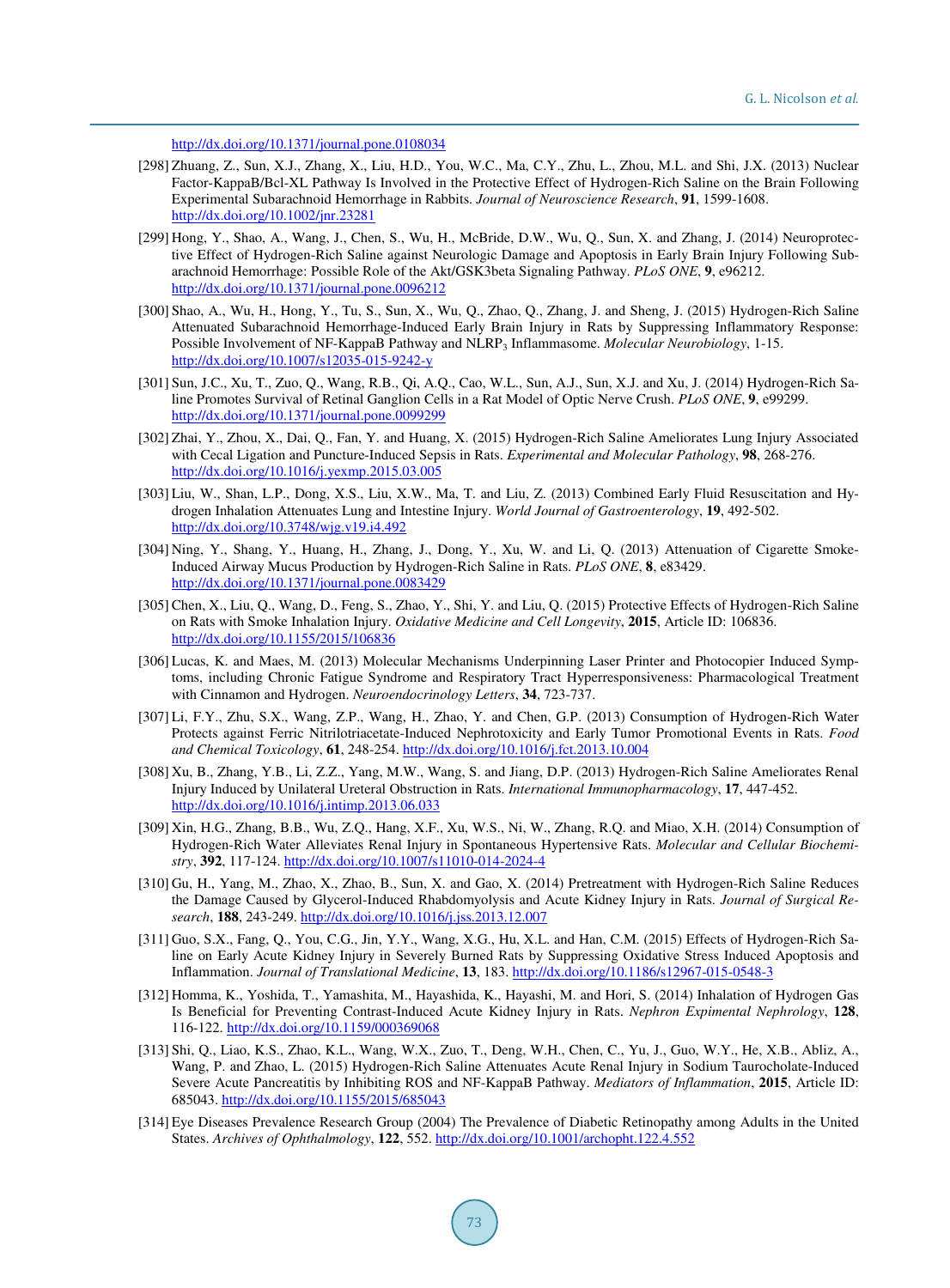- <span id="page-42-0"></span>[315] Xiao, X., Cai, J., Xu, J., Wang, R., Cai, J., Liu, Y., Xu, W., Sun, X. and Li, R. (2012) Protective Effects of Hydrogen Saline on Diabetic Retinopathy in a Streptozotocin-Induced Diabetic Rat Model. *Journal of Ocular Pharmacology and Therapeutics*, **28**, 76-82. <http://dx.doi.org/10.1089/jop.2010.0129>
- <span id="page-42-1"></span>[316] Tian, L., Zhang, L., Xia, F., An, J., Sugita, Y. and Zhang, Z. (2013) Hydrogen-Rich Saline Ameliorates the Retina against Light-Induced Damage in Rats. *Medical Gas Research*, **3**, Article 19. <http://dx.doi.org/10.1186/2045-9912-3-19>
- <span id="page-42-2"></span>[317] Zhang, J.Y., Song, S.D., Pang, Q., Zhang, R.Y., Wan, Y., Yuan, D.W., Wu, Q.F. and Liu, C. (2015) Hydrogen-Rich Water Protects against Acetaminophen-Induced Hepatotoxicity in Mice. *World Journal of Gastroenterology*, **21**, 4195- 4209. <http://dx.doi.org/10.3748/wjg.v21.i14.4195>
- <span id="page-42-3"></span>[318] Ren, J., Luo, Z., Tian, F., Wang, Q., Li, K. and Wang, C. (2012) Hydrogen-Rich Saline Reduces the Oxidative Stress and Relieves the Severity of Trauma-Induced Acute Pancreatitis in Rats. *Journal of Trauma and Acute Care Surgery*, **72**, 1555-1561. <http://dx.doi.org/10.1097/TA.0b013e31824a7913>
- <span id="page-42-4"></span>[319] Xie, Q., Li, X.X., Zhang, P., Li, J.C., Cheng, Y., Feng, Y.L., Huang, B.S., Zhuo, Y.F. and Xu, G.H. (2014) Hydrogen Gas Protects against Serum and Glucose Deprivation Induced Myocardial Injury in H9c2 Cells through Activation of the NFE2 Related Factor 2/Heme Oxygenase 1 Signaling Pathway. *Molecular Medicine Reports*, **10**, 1143-1149.
- <span id="page-42-5"></span>[320] Steinbacher, P. and Eckl, P. (2015) Impact of Oxidative Stress on Exercising Skeletal Muscle. *Biomolecules*, **5**, 356- 377[. http://dx.doi.org/10.3390/biom5020356](http://dx.doi.org/10.3390/biom5020356)
- <span id="page-42-6"></span>[321] Niess, A.M. and Simon, P. (2007) Response and Adaptation of Skeletal Muscle to Exercise—The Role of Reactive Oxygen Species. *Frontiers in Bioscience*, **12**, 4826-4838. <http://dx.doi.org/10.2741/2431>
- <span id="page-42-7"></span>[322] Huang, T., Wang, W., Tu, C., Yang, Z., Bramwell, D. and Sun, X. (2015) Hydrogen-Rich Saline Attenuates Ischemia-Reperfusion Injury in Skeletal Muscle. *Journal of Surgical Research*, **194**, 471-480. <http://dx.doi.org/10.1016/j.jss.2014.12.016>
- <span id="page-42-9"></span>[323] Tsubone, H., Hanafusa, M., Endo, M., Manabe, N., *et al.* (2013) Effect of Treadmill Exercise and Hydrogen-Rich Water Intake on Serum Oxidative and Anti-Oxidative Metabolites in Serum of Thoroughbred Horses. *Journal of Equine Science*, **24**, 1-8. <http://dx.doi.org/10.1294/jes.24.1>
- <span id="page-42-8"></span>[324] Ostojic, S.M., Vukomanovic, B., Calleja-Gonzalez, J. and Hoffman, J.R. (2014) Effectiveness of Oral and Topical Hydrogen for Sports-Related Soft Tissue Injuries. *Postgraduate Medicine*, **126**, 187-195. <http://dx.doi.org/10.3810/pgm.2014.09.2813>
- <span id="page-42-10"></span>[325] Aoki, K., Nakao, A., Adachi, T., *et al.* (2012) Pilot Study: Effects of Drinking Hydrogen-Rich Water on Muscle Fatigue Caused by Acute Exercise in Elite Athletes. *Medical Gas Research*, **2**, Article 12. <http://dx.doi.org/10.1186/2045-9912-2-12>
- <span id="page-42-11"></span>[326] Ge, Y., Wu, F., Sun, X., Xiang, Z., Yang, L., Huang, S., Lu, Z., Sun, Y. and Yu, W.-F. (2014) Intrathecal Infusion of Hydrogen-Rich Normal Saline Attenuates Neuropathic Pain via Inhibition of Activation of Spinal Astrocytes and Microglia in Rats. *PLoS ONE*, **9**, e97436. <http://dx.doi.org/10.1371/journal.pone.0097436>
- <span id="page-42-12"></span>[327] Kawaguchi, M., Satoh, Y., Otsubo, Y. and Kazama, T. (2014) Molecular Hydrogen Attenuates Neuropathic Pain in Mice. *PLoS ONE*, **9**, e100352. <http://dx.doi.org/10.1371/journal.pone.0100352>
- <span id="page-42-13"></span>[328] Zhang, L., Shu, R., Wang, H., Yu, Y., Wang, C., Yang, M. and Wang, G. (2014) Hydrogen-Rich Saline Prevents Remifentanil-Induced Hyperalgesia and Inhibits MnSOD Nitration via Regulation of NR2B-Containing NMDA Receptor in Rats. *Neuroscience*, **280**, 171-180. <http://dx.doi.org/10.1016/j.neuroscience.2014.09.024>
- <span id="page-42-14"></span>[329] Wang, C., Li, Y., Wang, H., Xie, K., Shu, R., Zhang, L., Hu, N., Yu, Y. and Wang, G. (2015) Inhibition of DOR Prevents Remifentanil-Induced Postoperative Hyperalgesia through Regulating the Trafficking and Function of Spinal NMDA Receptors *in Vivo* and *in Vitro*. *Brain Research Bulletin*, **110**, 30-39. <http://dx.doi.org/10.1016/j.brainresbull.2014.12.001>
- <span id="page-42-15"></span>[330] Shen, M., He, J., Cai, J., Sun, Q. and Huo, Z. (2010) Hydrogen as a Novel and Effective Treatment of Acute Carbon Monoxide Poisoning. *Medical Hypotheses*, **75**, 235-237. <http://dx.doi.org/10.1016/j.mehy.2010.02.029>
- [331] Yu, Y.P., Li, Z.G., Wang, D.Z., Zhan, X. and Shao, J.H. (2011) Hydrogen Sulfide as an Effective and Specific Novel Therapy for Acute Carbon Monoxide Poisoning. *Biochemical and Biophysical Research Communications*, **404**, 6-9. <http://dx.doi.org/10.1016/j.bbrc.2010.11.113>
- <span id="page-42-16"></span>[332] Sun, Q., Cai, J., Zhou, J., Zhang, J.H., Zhang, W. and Sun, X.J. (2011) Hydrogen-Rich Saline Reduces Delayed Neurological Sequelae in Experimental Carbon Monoxide Toxicity. *Critical Care Medicine*, **39**, 765-769. <http://dx.doi.org/10.1097/CCM.0b013e318206bf44>
- <span id="page-42-17"></span>[333] Shen, M.-H., Cai, J.-M., Sun, Q., Zhang, D.-W., Zheng, L.H., He, J. and Sun, X.J. (2013) Neuroprotective Effect of Hydrogen-Rich Saline in Acute Carbon Monoxide Poisoning. *CNS Neuroscience and Therapeutics*, **19**, 361-363. <http://dx.doi.org/10.1111/cns.12094>
- <span id="page-42-18"></span>[334] Du, Z., Jia, H., Liu, J., Zhao, X., Wang, Y. and Sun, X. (2014) Protective Effects of Hydrogen-Rich Saline in Uncontrolled Hemorrhagic Shock. *Experimental and Therapeutic Medicine*, **7**, 1253-1258.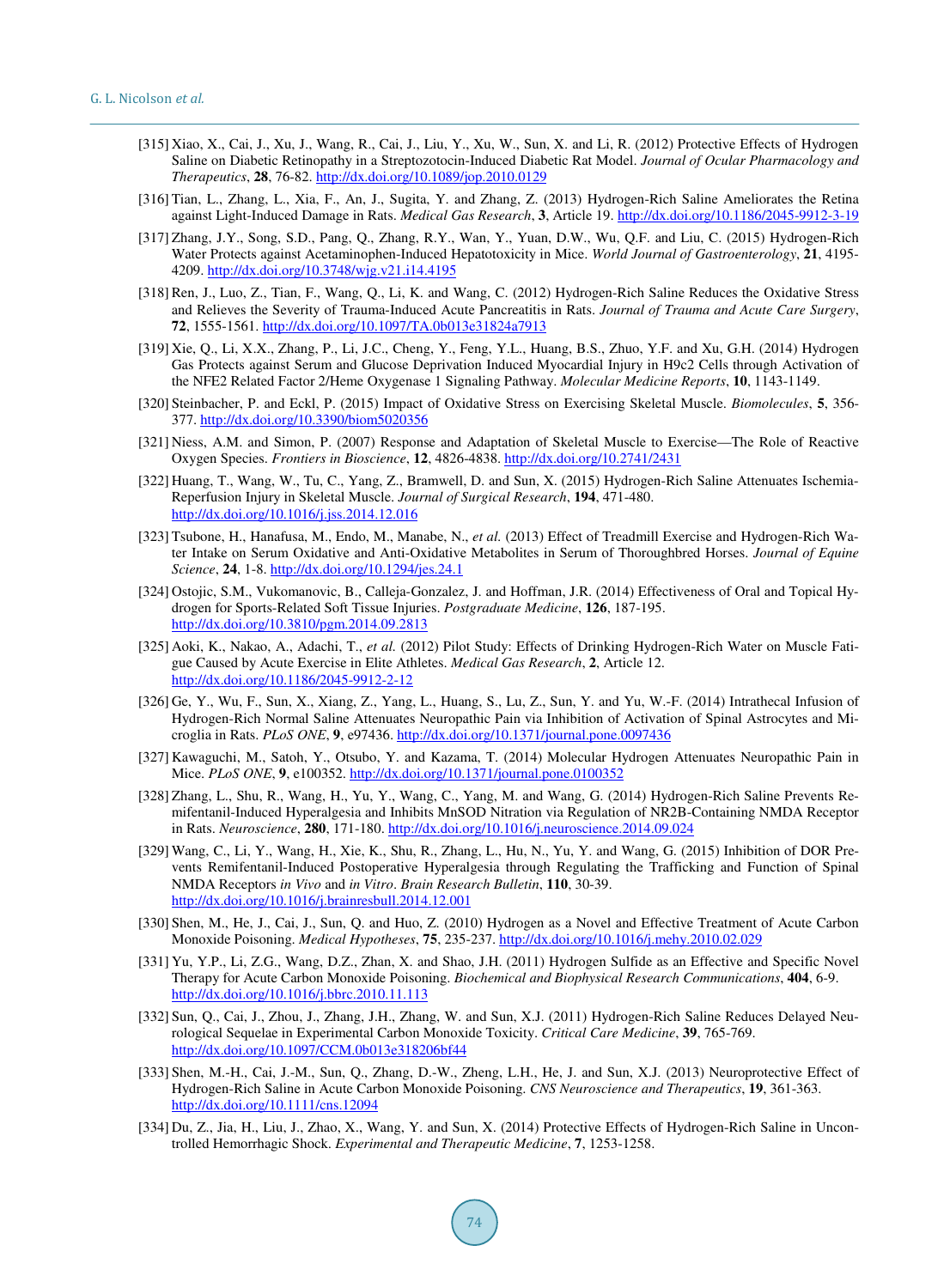- <span id="page-43-1"></span>[335] Du, Z., Jia, H., Liu, J., Zhao, X. and Xu, W. (2015) Effects of Three Hydrogen-Rich Liquids on Hemorrhagic Shock in Rats. *Journal of Surgical Research*, **193**, 377-382. <http://dx.doi.org/10.1016/j.jss.2014.06.051>
- <span id="page-43-0"></span>[336] Bien, A., Seidenbecher, C.I., Bockers, T.M., Sabel, B.A. and Kreutz, M.R. (1999) Apptotic versus Necrotic Characteristics of Retinal Ganglion Cell Death after Partial Optic Nerve Injury. *Journal of Neurotrauma*, **16**, 153-163. <http://dx.doi.org/10.1089/neu.1999.16.153>
- <span id="page-43-2"></span>[337] Organisciak, D.T. and Vaughan, D.K. (2010) Retinal Light Damage: Mechanisms and Protection. *Progress in Retinal and Eye Research*, **29**, 113-134. <http://dx.doi.org/10.1016/j.preteyeres.2009.11.004>
- <span id="page-43-3"></span>[338] Ghanizadeh, A. and Berk, M. (2013) Molecular Hydrogen: An Overview of Its Neurobiological Effects and Therapeutic Potential for Bipolar Disorder and Schizophrenia. *Medical Gas Research*, **3**, Article 11. <http://dx.doi.org/10.1186/2045-9912-3-11>